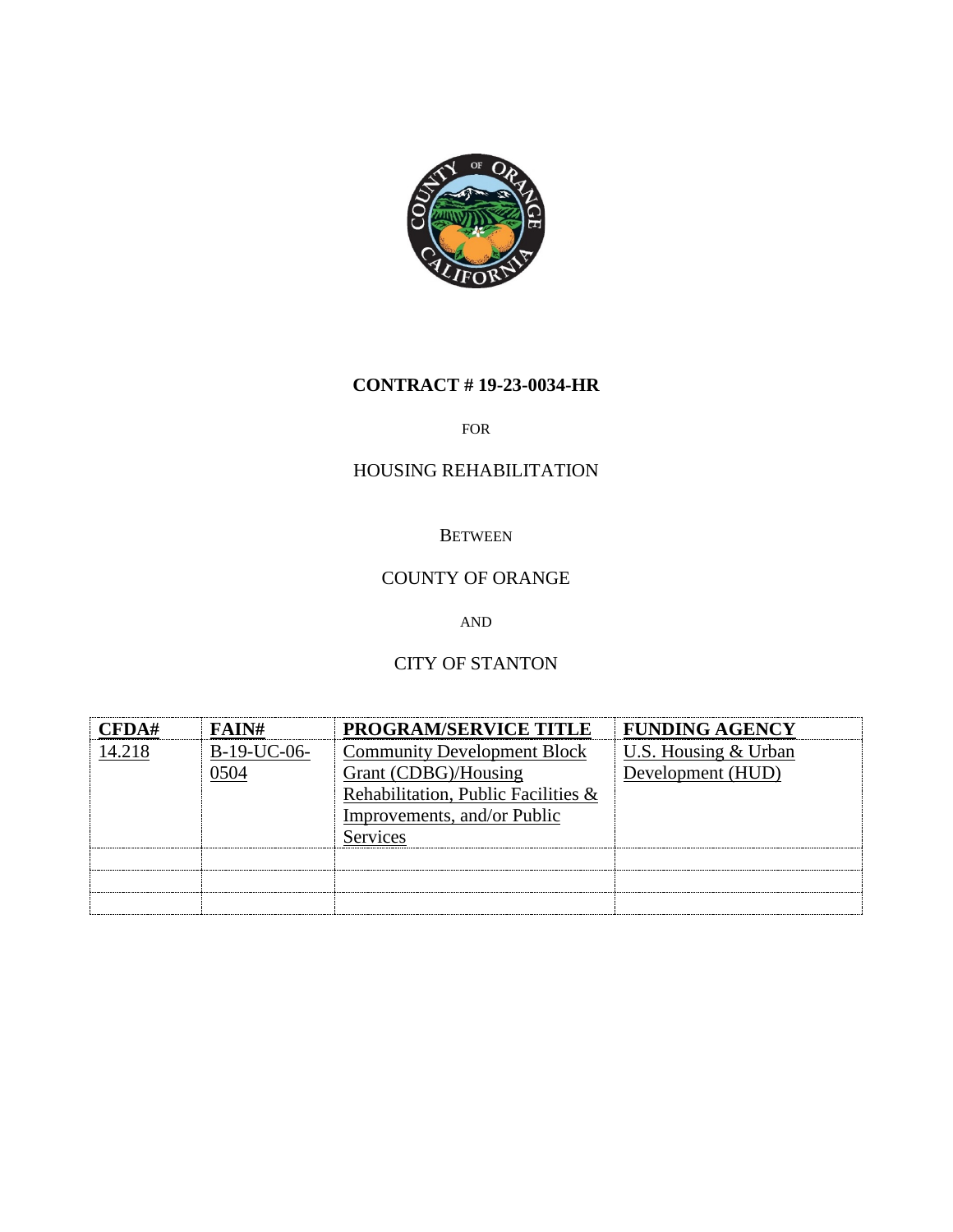# **Table of Contents**

| A.              |                                                                                   |  |
|-----------------|-----------------------------------------------------------------------------------|--|
| <b>B.</b>       |                                                                                   |  |
| $\mathcal{C}$ . |                                                                                   |  |
| D.              |                                                                                   |  |
| E.              |                                                                                   |  |
| F.              |                                                                                   |  |
| G.              |                                                                                   |  |
| H.              |                                                                                   |  |
| $\mathbf{I}$ .  |                                                                                   |  |
| J.              |                                                                                   |  |
| K.              |                                                                                   |  |
| L.              |                                                                                   |  |
| M.              |                                                                                   |  |
| N.              |                                                                                   |  |
| O.              |                                                                                   |  |
| P.              |                                                                                   |  |
| Q.              | Change of Ownership/Name, Litigation Status, Conflicts with County Interests:  11 |  |
| R.              |                                                                                   |  |
| S.              |                                                                                   |  |
| T.              |                                                                                   |  |
| U.              |                                                                                   |  |
| V.              |                                                                                   |  |
| W.              |                                                                                   |  |
| X.              |                                                                                   |  |
| Y.              |                                                                                   |  |
| Z.              |                                                                                   |  |
| AA.             |                                                                                   |  |
| BB.             |                                                                                   |  |
| CC.             |                                                                                   |  |
|                 |                                                                                   |  |
| 1.              |                                                                                   |  |
| 2.              |                                                                                   |  |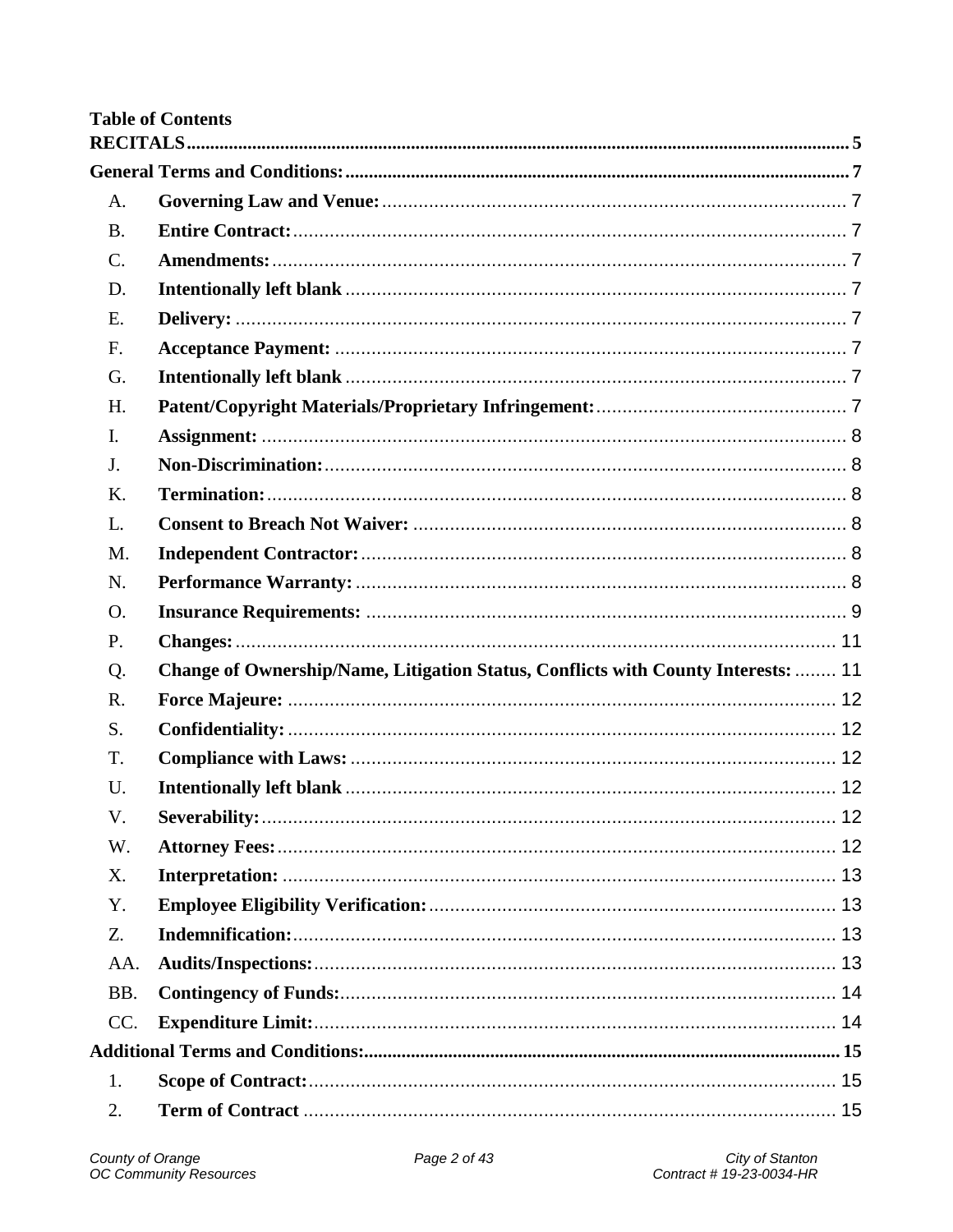| 3.  |  |
|-----|--|
| 4.  |  |
| 5.  |  |
| 6.  |  |
| 7.  |  |
| 8.  |  |
| 9.  |  |
| 10. |  |
| 11. |  |
| 12. |  |
| 13. |  |
| 14. |  |
| 15. |  |
| 16. |  |
| 17. |  |
| 18. |  |
| 19. |  |
| 20. |  |
| 21. |  |
| 22. |  |
| 23. |  |
| 24. |  |
| 25. |  |
| 26. |  |
| 27. |  |
| 28. |  |
| 29. |  |
| 30. |  |
| 31. |  |
| 32. |  |
| 33. |  |
| 34. |  |
|     |  |
| 35. |  |
| 36. |  |
| 37. |  |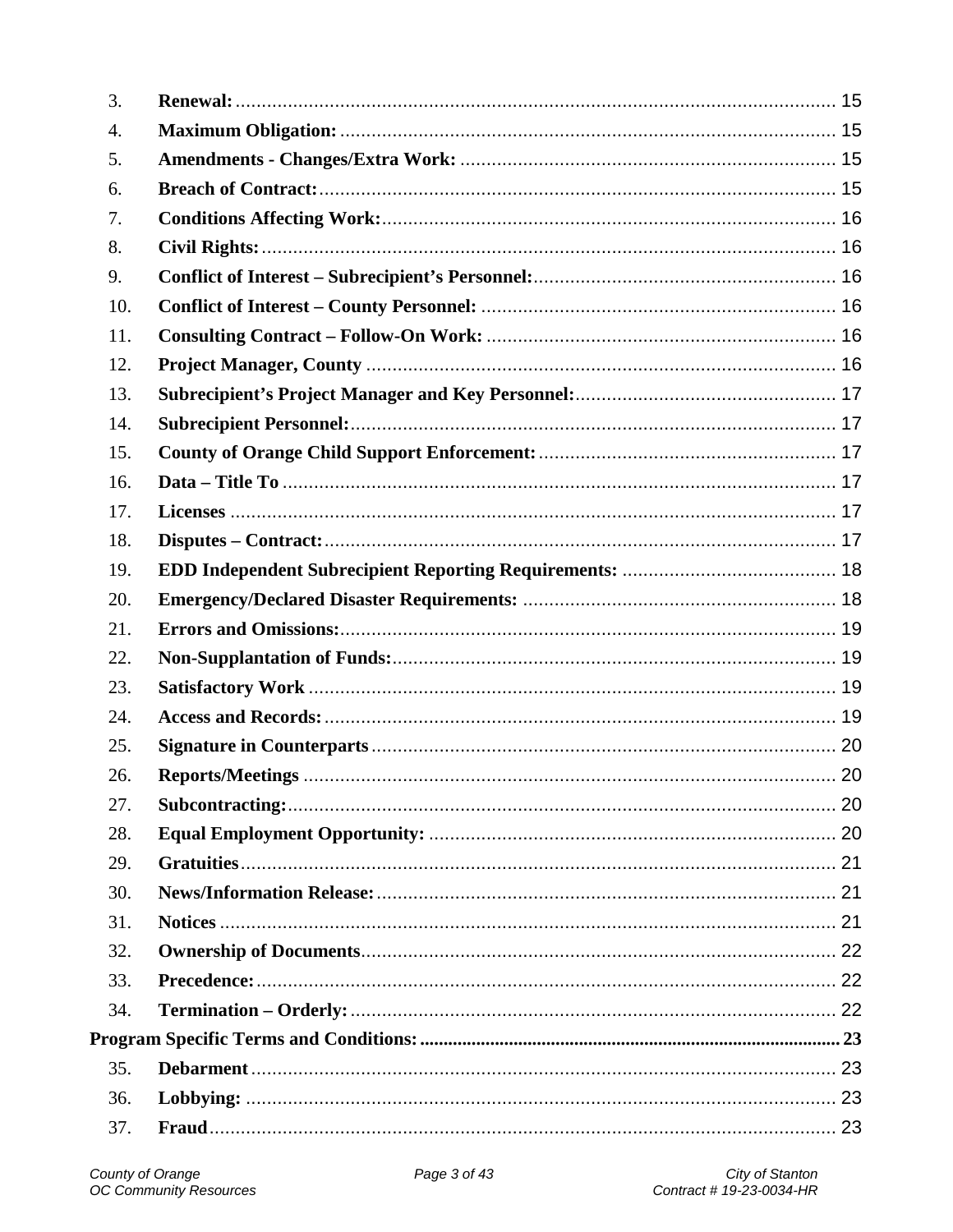| 38. |  |
|-----|--|
| 39. |  |
| 40. |  |
| 41. |  |
| 42. |  |
| 43. |  |
| 44. |  |
| 45. |  |
| 46. |  |
| 47. |  |
| 48. |  |
| 49. |  |
| 50. |  |
|     |  |

# **ATTACHMENTS**

- Attachment A Scope of Services
- Attachment B Payment/Compensation
- Attachment C Budget Schedule
- Attachment D Staffing Plan
- Attachment E Performance Standards

# **EXHIBITS**

- Exhibit 1 OC Community Resources Contract Reimbursement Policy
- Exhibit 2 Drug Free Workplace Certification
- Exhibit 3 Disclosure of Lobbying Activities
- Exhibit 4 Certification Regarding Debarment, Suspension, Ineligibility and Voluntary Exclusion Lower Tier Covered Transactions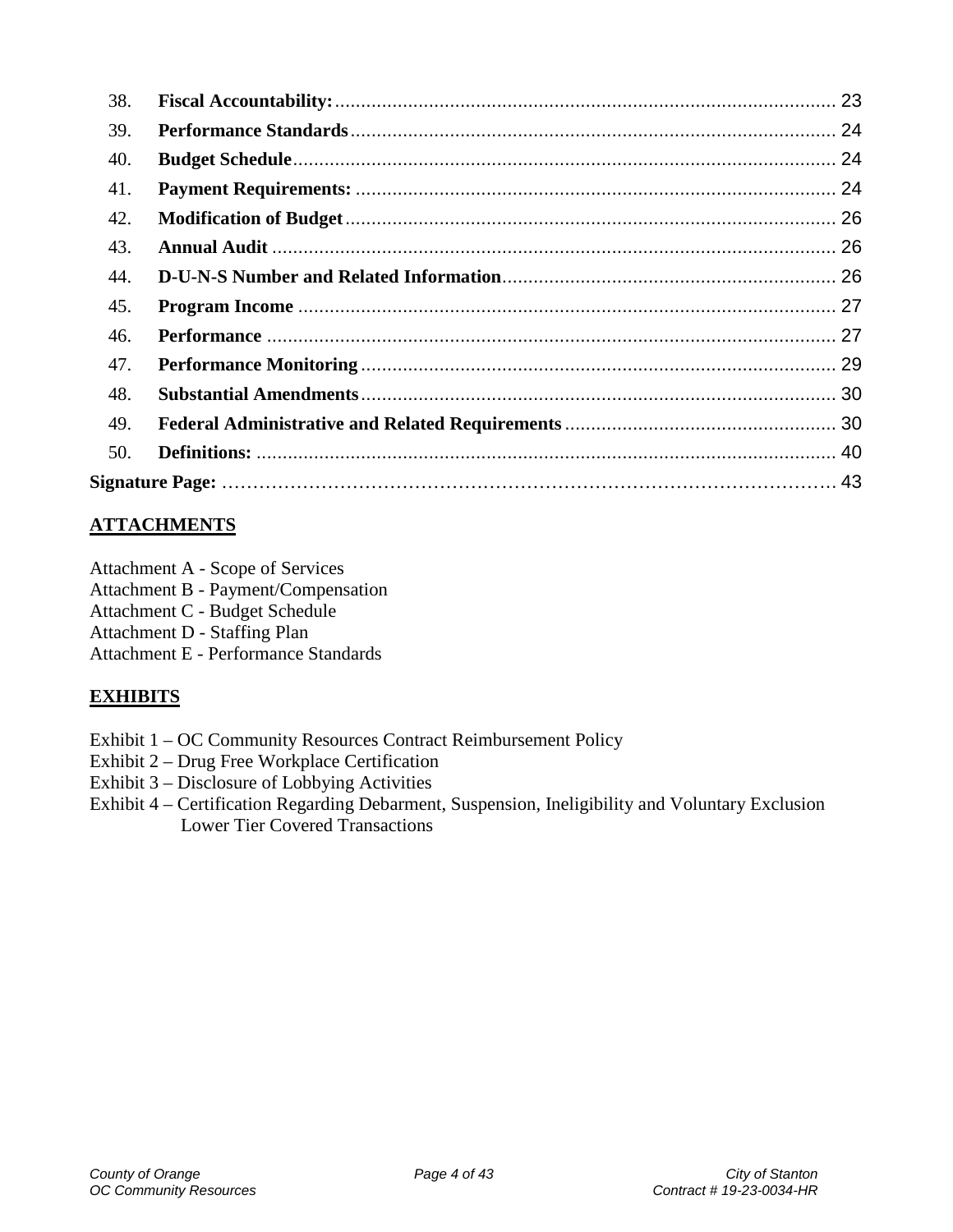#### Contract # 19-23-0034-HR with City of Stanton Housing Rehabilitation

This Contract # 19-23-0034-HR for Housing Rehabilitation (hereinafter referred to as "Contract") is made and entered into as of the date fully executed by and between the County of Orange, a political subdivision of the State of California; hereinafter referred to as "County" and City of Stanton, DUNS 096892401, a municipal corporation in the State of California , with a place of business at 7800 Katella Avenue, Stanton, CA 90680-3123 (hereinafter referred to as "Subrecipient"), with County and Subrecipient sometimes referred to as "Party" or collectively as "Parties."

## **ATTACHMENTS**

This Contract is comprised of this document and the following Attachments and Exhibits, which are attached hereto and incorporated by reference into this Contract:

Attachment A – Scope of Services Attachment B – Payment/Compensation Attachment C – Budget Schedule Attachment D – Staffing Plan Attachment E - Performance Standards Exhibit 1 – OC Community Resources Contract Reimbursement Policy Exhibit 2 – Certification for a Drug-Free Workplace Exhibit 3 – Instructions for Completion of SF-LLL Disclosure of Lobbying Activities Exhibit 4 – Certification Regarding Debarment, Suspension, Ineligibility and Voluntary Exclusion Lower Tier Covered Transactions

## **RECITALS**

<span id="page-4-0"></span>**WHEREAS**, Subrecipient and County are entering into this Contract for Housing Rehabilitation under a cost reimbursement Contract; and

**WHEREAS**, County solicited Contract for Housing Rehabilitation as set forth herein, and Subrecipient represented that it is qualified to provide Housing Rehabilitation to the County as further set forth here; and

**WHEREAS**, Subrecipient agrees to provide Housing Rehabilitation as further set forth in the Scope of Service, attached hereto as Attachment A; and

**WHEREAS**, County agrees to pay Subrecipient based on services/activities set forth in Payment/Compensation, attached hereto as Attachment B; and

**WHEREAS**, Subrecipient agrees to manage allotted funding set forth in the Budget Schedule, attached hereto as Attachment C; and

**WHEREAS**, Subrecipient agrees to provide staff set forth in Staffing Plan, attached hereto as Attachment D; and

*OC Community Resources*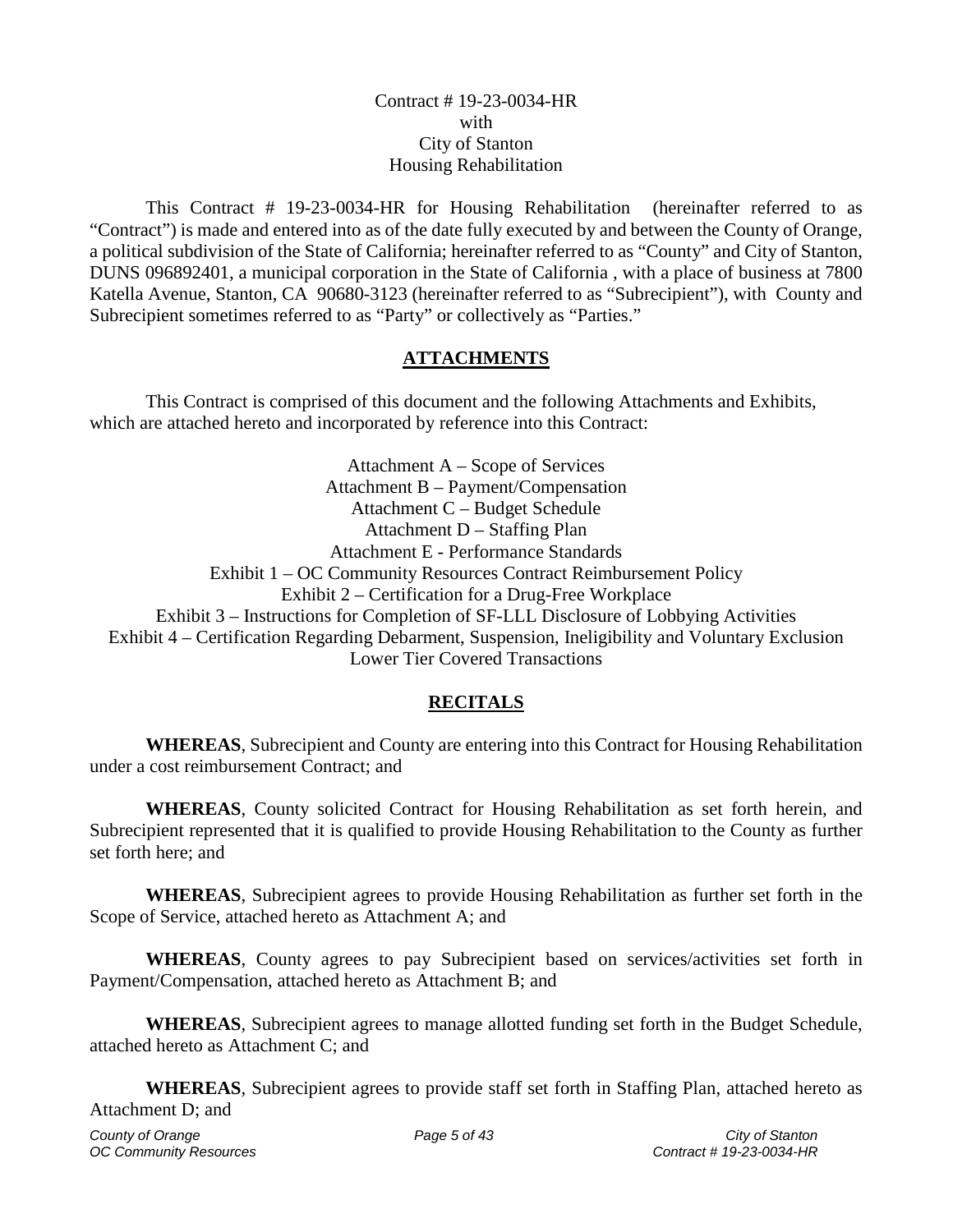**WHEREAS**, Subrecipient agrees to meet the Performance Standards requirements set forth in attached hereto as Attachment E; and

**WHEREAS**, the County Board of Supervisors has authorized the OC Community Resources Director or his designee to enter into a Contract for Housing Rehabilitation with the Subrecipient to carry out certain program services and activities for the Fiscal Year 2019-20;

**NOW**, **THEREFORE**, the Parties mutually agree as follows: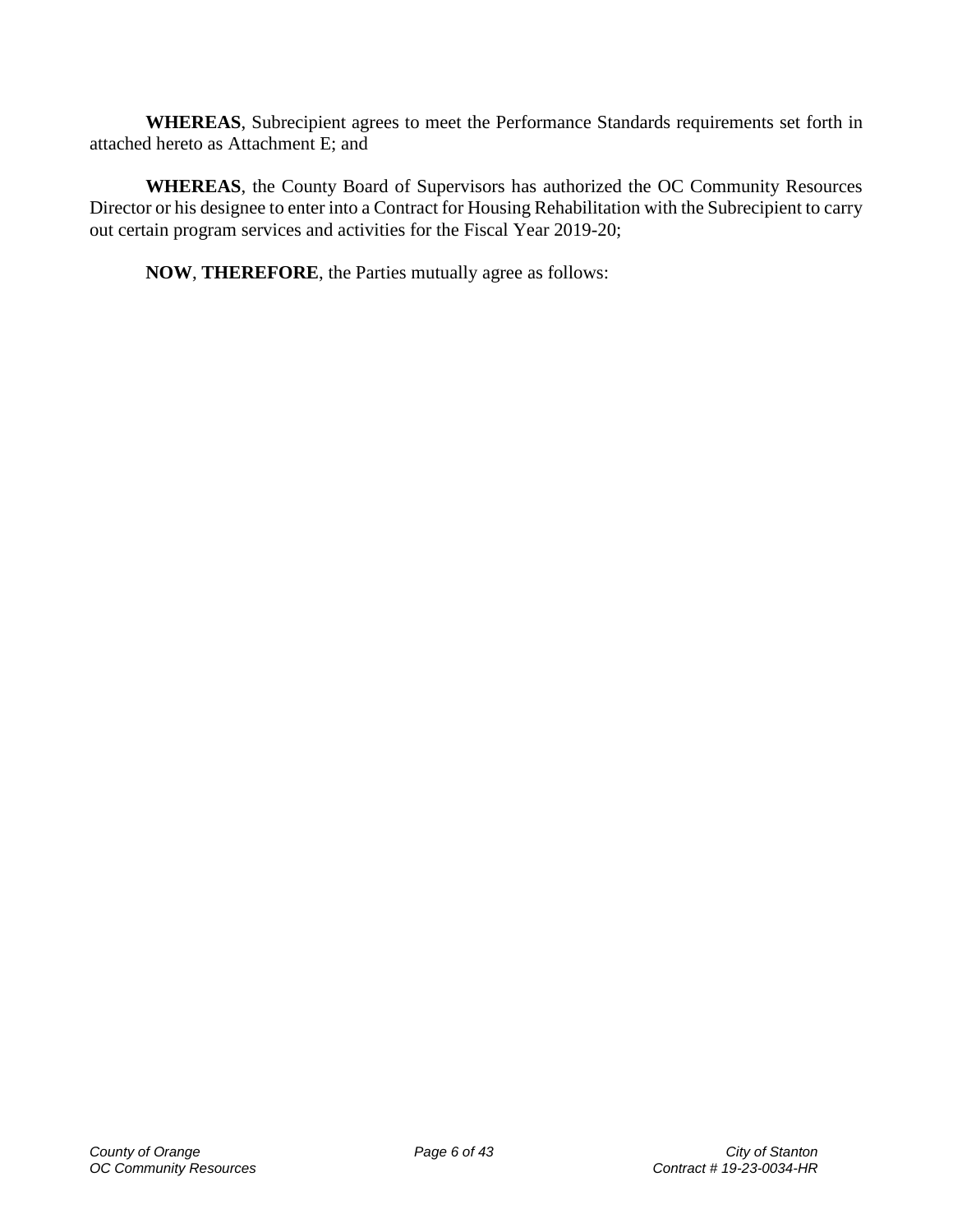### **ARTICLES**

### <span id="page-6-0"></span>**General Terms and Conditions:**

- <span id="page-6-1"></span>A. **Governing Law and Venue:** This Contract has been negotiated and executed in the State of California and shall be governed by and construed under the laws of the State of California. In the event of any legal action to enforce or interpret this Contract, the sole and exclusive venue shall be a court of competent jurisdiction located in Orange County, California, and the Parties hereto agree to and do hereby submit to the jurisdiction of such court, notwithstanding Code of Civil Procedure Section 394. Furthermore, the Parties specifically agree to waive any and all rights to request that an action be transferred for adjudication to another county.
- <span id="page-6-2"></span>B. **Entire Contract:** This Contract contains the entire Contract between the Parties with respect to the matters herein, and there are no restrictions, promises, warranties or undertakings other than those set forth herein or referred to herein. No exceptions, alternatives, substitutes or revisions are valid or binding on County unless authorized by County in writing. Electronic acceptance of any additional terms, conditions or supplemental contracts by any County employee or agent, including but not limited to installers of software, shall not be valid or binding on County unless accepted in writing by County's Contract Administrator.
- <span id="page-6-3"></span>C. **Amendments:** No alteration or variation of the terms of this Contract shall be valid unless made in writing and signed by the Parties; no oral understanding or agreement not incorporated herein shall be binding on either of the Parties; and no exceptions, alternatives, substitutes or revisions are valid or binding on County unless authorized by County in writing.

### <span id="page-6-4"></span>D. **Intentionally left blank**

- <span id="page-6-5"></span>E. **Delivery:** Time of delivery of goods or services is of the essence in this Contract. County reserves the right to refuse any goods or services and to cancel all or any part of the goods not conforming to applicable specifications, drawings, samples or descriptions or services that do not conform to the prescribed scope of services. Acceptance of any part of the order for goods shall not bind County to accept future shipments nor deprive it of the right to return goods already accepted at Subrecipient's expense. Over shipments and under shipments of goods shall be only as agreed to in writing by County. Delivery shall not be deemed to be complete until all goods or services have actually been received and accepted in writing by County.
- <span id="page-6-6"></span>F. **Acceptance Payment:** Unless otherwise agreed to in writing by County, 1) acceptance shall not be deemed complete unless in writing and until all the goods/services have actually been received, inspected, and tested to the satisfaction of County, and 2) payment shall be made in arrears after satisfactory acceptance.

### <span id="page-6-7"></span>G. **Intentionally left blank**

<span id="page-6-8"></span>H. **Patent/Copyright Materials/Proprietary Infringement:** Unless otherwise expressly provided in this Contract, Subrecipient shall be solely responsible for clearing the right to use any patented or copyrighted materials in the performance of this Contract. Subrecipient warrants that any software as modified through services provided hereunder will not infringe upon or violate any patent, proprietary right, or trade secret right of any third party. Subrecipient agrees that, in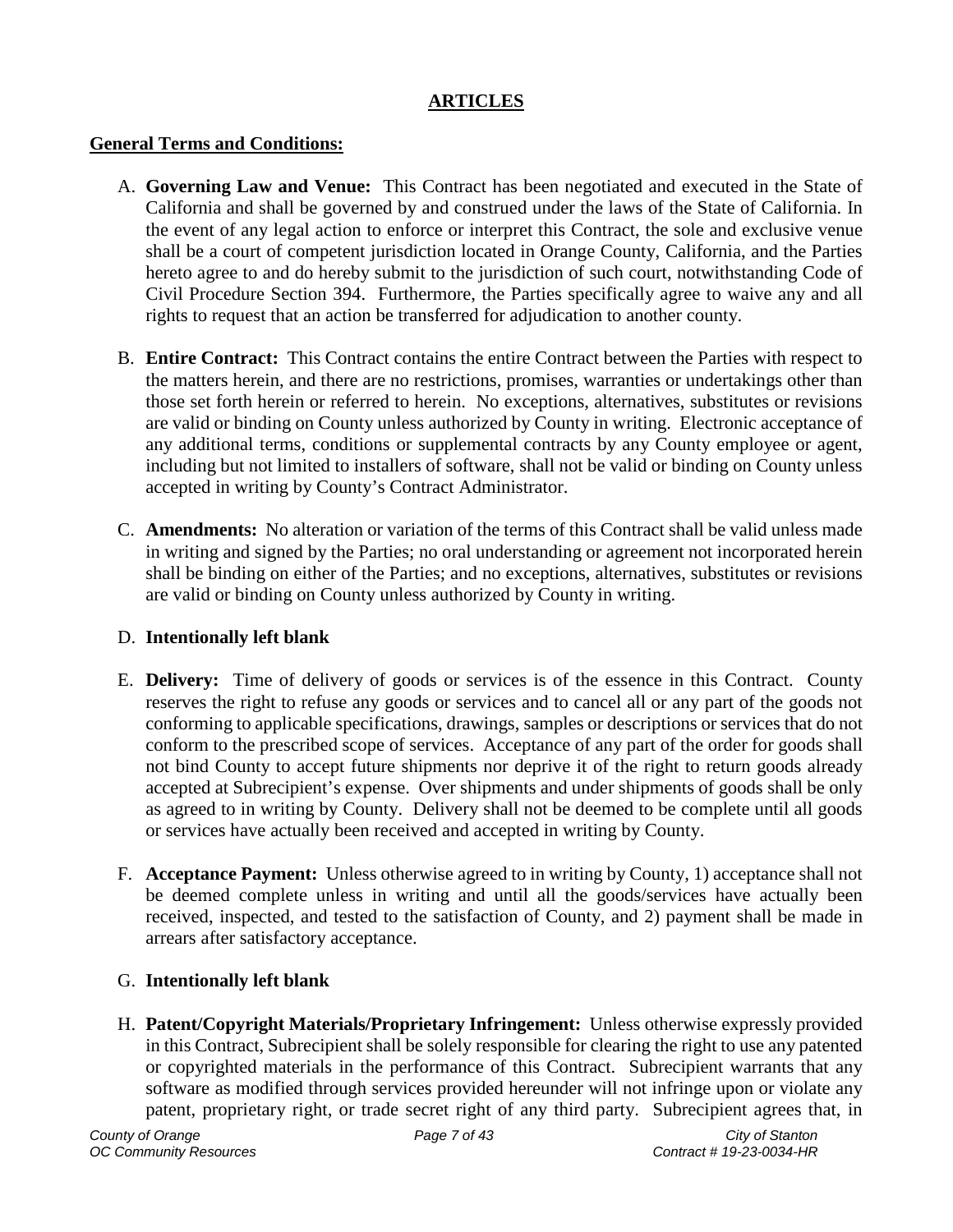accordance with the more specific requirement contained in paragraph "Z" below, it shall indemnify, defend and hold County and County Indemnitees harmless from any and all such claims and be responsible for payment of all costs, damages, penalties and expenses related to or arising from such claim(s), including, costs and expenses but not including attorney's fees.

- <span id="page-7-0"></span>I. **Assignment:** The terms, covenants, and conditions contained herein shall apply to and bind the heirs, successors, executors, administrators and assigns of the Parties. Furthermore, neither the performance of this Contract nor any portion thereof may be assigned by Subrecipient without the express written consent of County. Any attempt by Subrecipient to assign the performance or any portion thereof of this Contract without the express written consent of County shall be invalid and shall constitute a breach of this Contract.
- <span id="page-7-1"></span>J. **Non-Discrimination:** In the performance of this Contract, Subrecipient agrees that it will comply with the requirements of Section 1735 of the California Labor Code and not engage nor permit any subcontractors to engage in discrimination in employment of persons because of the race, religious creed, color, national origin, ancestry, physical disability, mental disability, medical condition, marital status, or sex of such persons. Subrecipient acknowledges that a violation of this provision shall subject Subrecipient to penalties pursuant to Section 1741 of the California Labor Code.
- <span id="page-7-2"></span>K. **Termination:** In addition to any other remedies or rights it may have by law, County has the right to immediately terminate this Contract without penalty for cause or after 30 days' written notice without cause, unless otherwise specified. Cause shall be defined as any material breach of contract, any misrepresentation or fraud on the part of the Subrecipient. Exercise by County of its right to terminate the Contract shall relieve County of all further obligation.
- <span id="page-7-3"></span>L. **Consent to Breach Not Waiver:** No term or provision of this Contract shall be deemed waived and no breach excused, unless such waiver or consent shall be in writing and signed by the Party claimed to have waived or consented. Any consent by any Party to, or waiver of, a breach by the other, whether express or implied, shall not constitute consent to, waiver of, or excuse for any other different or subsequent breach.
- <span id="page-7-4"></span>M. **Independent Contractor:** Subrecipient shall be considered an independent contractor and neither Subrecipient, its employees, nor anyone working under Subrecipient shall be considered an agent or an employee of County. Neither Subrecipient, its employees nor anyone working under Subrecipient shall qualify for workers' compensation or other fringe benefits of any kind through County.
- <span id="page-7-5"></span>N. **Performance Warranty:** Subrecipient shall warrant all work under this Contract, taking necessary steps and precautions to perform the work to County's satisfaction. Subrecipient shall be responsible for the professional quality, technical assurance, timely completion and coordination of all documentation and other goods/services furnished by the Subrecipient under this Contract. Subrecipient shall perform all work diligently, carefully, and in a good and workmanlike manner; shall furnish all necessary labor, supervision, machinery, equipment, materials, and supplies, shall at its sole expense obtain and maintain all permits and licenses required by public authorities, including those of County required in its governmental capacity, in connection with performance of the work. If permitted to subcontract, Subrecipient shall be fully responsible for all work performed by subcontractors.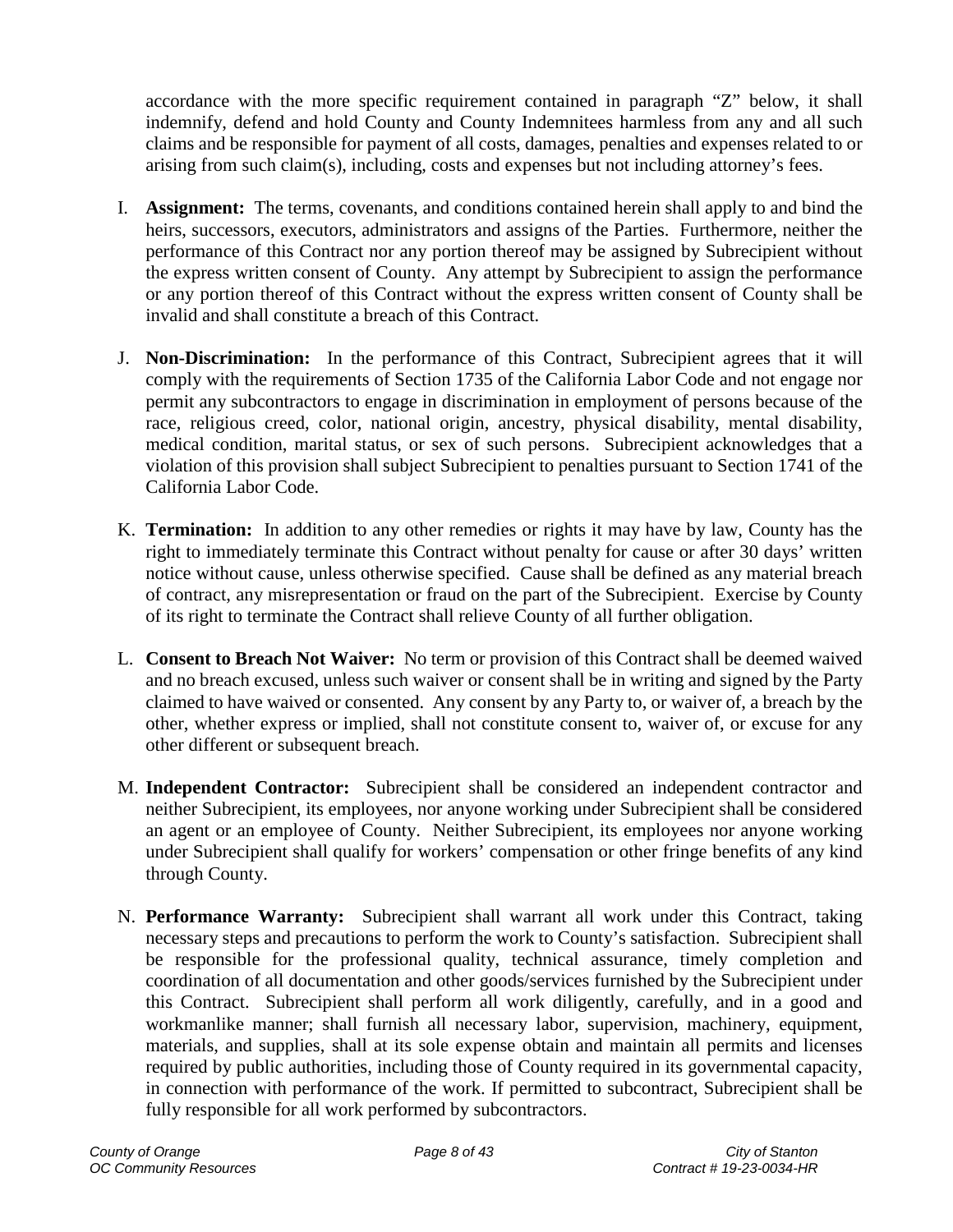### <span id="page-8-0"></span>O. **Insurance Requirements:**

Prior to the provision of services under this Contract, the Subrecipient agrees to purchase all required insurance at Subrecipient's expense, including all endorsements required herein, necessary to satisfy the County that the insurance provisions of this Contract have been complied with. Subrecipient agrees to keep such insurance coverage, Certificates of Insurance, and endorsements on deposit with the County during the entire term of this Contract. In addition, all subcontractors performing work on behalf of Subrecipient pursuant to this Contract shall obtain insurance subject to the same terms and conditions as set forth herein for Subrecipient.

Subrecipient shall ensure that all subcontractors performing work on behalf of Subrecipient pursuant to this Contract shall be covered under Subrecipient's insurance as an Additional Insured or maintain insurance subject to the same terms and conditions as set forth herein for Subrecipient. Subrecipient shall not allow subcontractors to work if subcontractors have less than the level of coverage required by County from Subrecipient under this Contract. It is the obligation of Subrecipient to provide notice of the insurance requirements to every subcontractor and to receive proof of insurance prior to allowing any subcontractor to begin work. Such proof of insurance must be maintained by Subrecipient through the entirety of this Contract for inspection by County representative(s) at any reasonable time.

All self-insured retentions (SIRs) shall be clearly stated on the Certificate of Insurance. Any selfinsured retention (SIR) in an amount in excess of Fifty Thousand Dollars (\$50,000) shall specifically be approved by the County's Risk Manager, or designee, upon review of Subrecipient's current audited financial report. If Subrecipient's SIR is approved, Subrecipient, in addition to, and without limitation of, any other indemnity provision(s) in this Contract, agrees to all of the following:

- 1) In addition to the duty to indemnify and hold the County harmless against any and all liability, claim, demand or suit resulting from Subrecipient's, its agents, employee's or subcontractor's performance of this Contract, Subrecipient shall defend the County at its sole cost and expense with counsel approved by Board of supervisors against same; and
- 2) Subrecipient's duty to defend, as stated above, shall be absolute and irrespective of any duty to indemnify or hold harmless; and
- 3) The provisions of California Civil Code Section 2860 shall apply to any and all actions to which the duty to defend stated above applies, and the Subrecipient's SIR provision shall be interpreted as though the Subrecipient was an insurer and the County was the insured.

If the Subrecipient fails to maintain insurance acceptable to the County for the full term of this Contract, the County may terminate this Contract.

### **Qualified Insurer**

The policy or policies of insurance must be issued by an insurer with a minimum rating of A- (Secure A.M. Best's Rating) and VIII (Financial Size Category as determined by the most current edition of the Best's Key Rating Guide/Property-Casualty/United States or ambest.com). It is preferred, but not mandatory, that the insurer be licensed to do business in the State of California (California Admitted Carrier).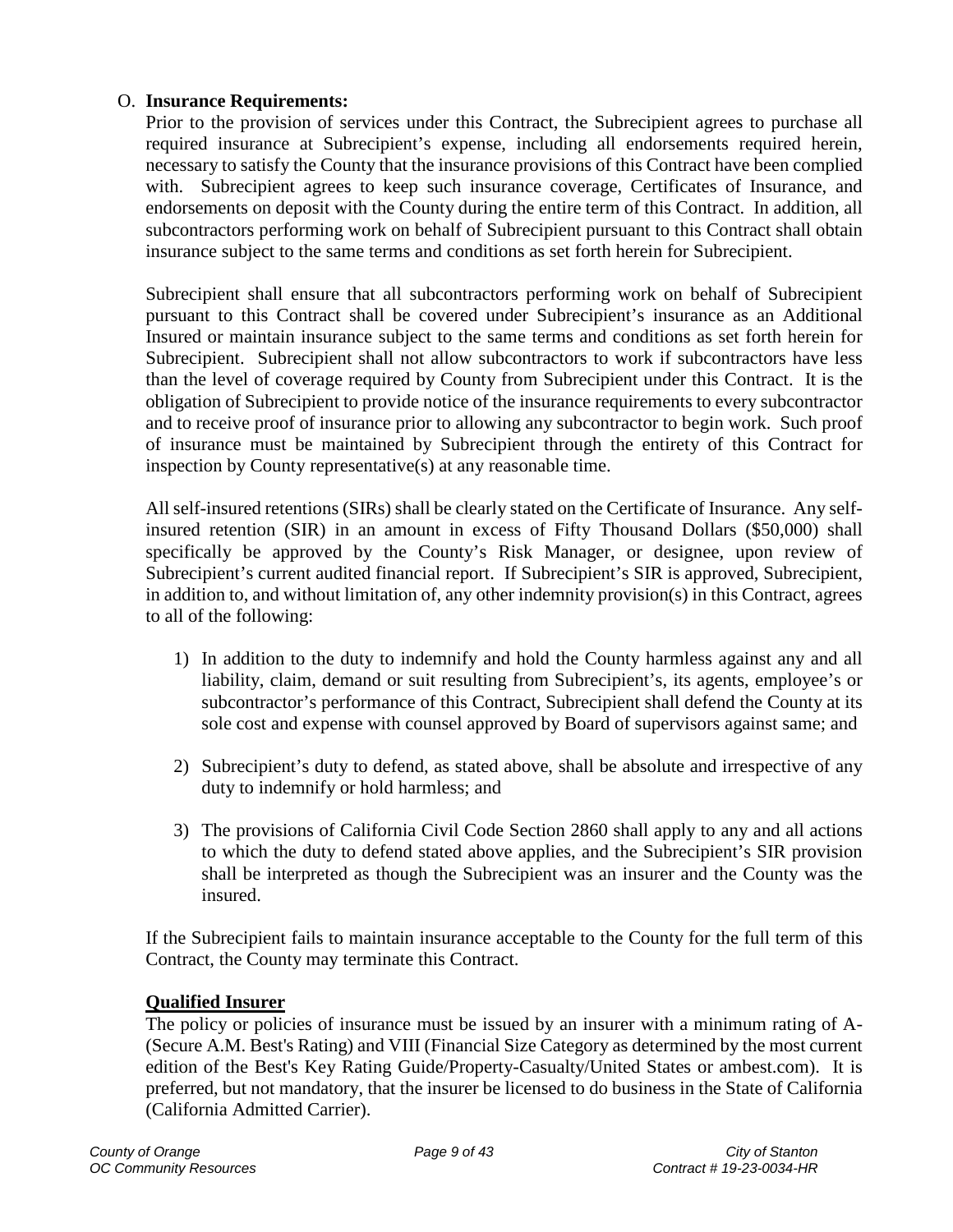If the insurance carrier does not have an A.M. Best Rating of A-/VIII, the CEO/Office of Risk Management retains the right to approve or reject a carrier after a review of the company's performance and financial ratings.

The policy or policies of insurance maintained by the Subrecipient shall provide the minimum limits and coverage as set forth below:

| Coverage                                                                           | <b>Minimum Limits</b>                                |
|------------------------------------------------------------------------------------|------------------------------------------------------|
| <b>Commercial General Liability</b>                                                | $$1,000,000$ per occurrence<br>\$2,000,000 aggregate |
| Automobile Liability including coverage<br>for owned, non-owned and hired vehicles | $$1,000,000$ per occurrence                          |
| <b>Workers Compensation</b>                                                        | Statutory                                            |
| <b>Employers Liability Insurance</b>                                               | $$1,000,000$ per occurrence                          |

### **Required Coverage Forms**

The Commercial General Liability coverage shall be written on Insurance Services Office (ISO) form CG 00 01, or a substitute form providing liability coverage at least as broad.

The Business Auto Liability coverage shall be written on ISO form CA 00 01, CA 00 05, CA 0012, CA 00 20, or a substitute form providing coverage at least as broad.

### **Required Endorsements**

The Commercial General Liability policy shall contain the following endorsements, which shall accompany the Certificate of Insurance:

- 1) An Additional Insured endorsement using ISO form CG 20 26 04 13 or a form at least as broad naming the *County of Orange its elected and appointed officials, officers, agents and employees* as Additional Insureds, or provide blanket coverage, which will state *AS REQUIRED BY WRITTEN Contract.*
- 2) A primary non-contributing endorsement using ISO form CG 20 01 04 13, or a form at least as broad evidencing that the Subrecipient's insurance is primary and any insurance or self-insurance maintained by the County of Orange shall be excess and noncontributing.

The Workers' Compensation policy shall contain a waiver of subrogation endorsement waiving all rights of subrogation against the *County of Orange, its elected and appointed officials, officers, agents and employees* or provide blanket coverage, which will state *AS REQUIRED BY WRITTEN Contract.* 

All insurance policies required by this Contract shall waive all rights of subrogation against the County of Orange, its elected and appointed officials, officers, agents and employees when acting within the scope of their appointment or employment.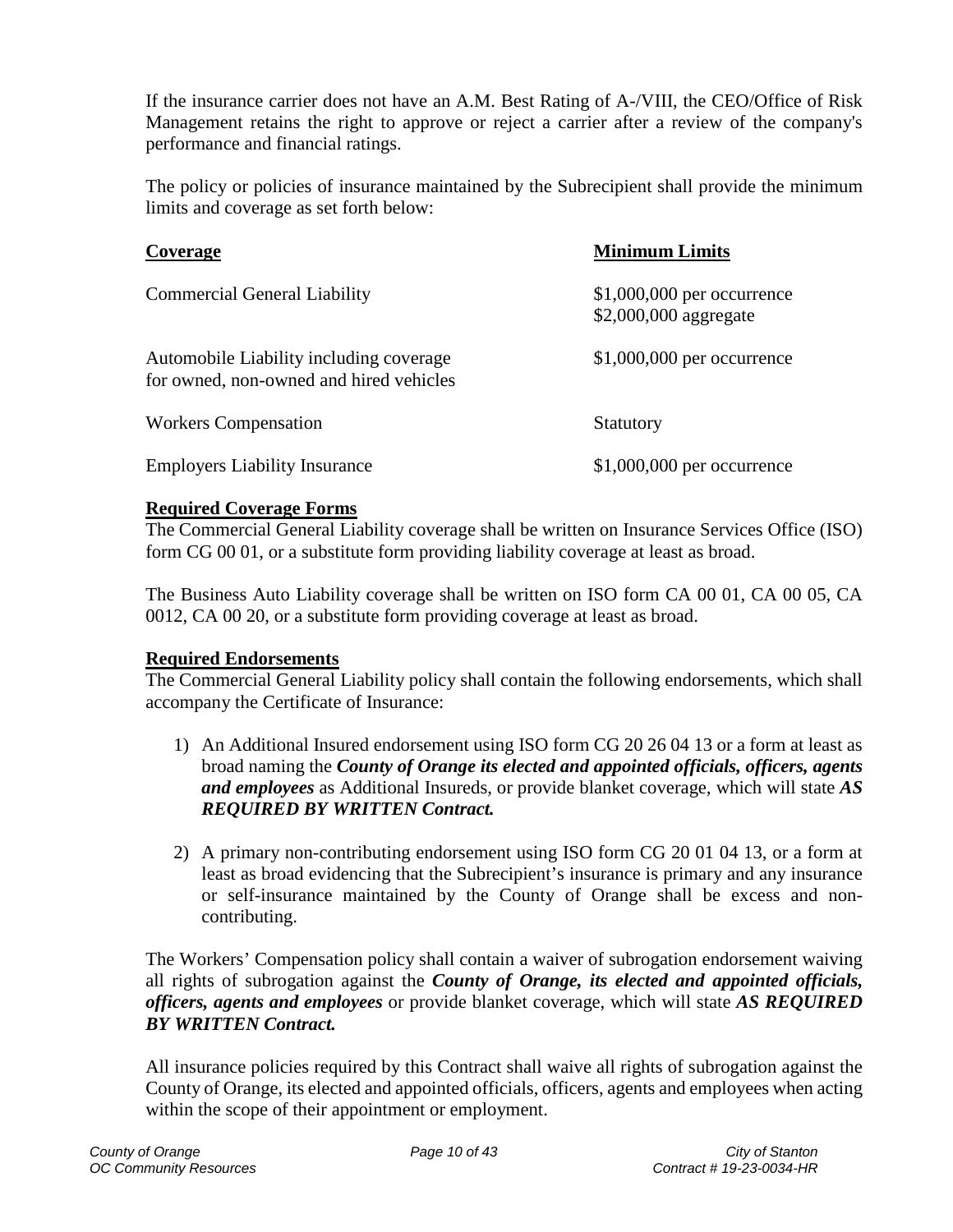Subrecipient shall notify County in writing within thirty (30) days of any policy cancellation and ten (10) days for non-payment of premium and provide a copy of the cancellation notice to County. Failure to provide written notice of cancellation may constitute a material breach of the Contract, upon which the County may suspend or terminate this Contract.

The Commercial General Liability policy shall contain a severability of interests clause also known as a "separation of insureds" clause (standard in the ISO CG 0001 policy).

Insurance certificates should be forwarded to the agency/department address listed for the County's Project Manager identified in Paragraph 31, "Notices" in this Contract.

County expressly retains the right to require Subrecipient to increase or decrease insurance of any of the above insurance types throughout the term of this Contract. Any increase or decrease in insurance will be as deemed by County of Orange Risk Manager as appropriate to adequately protect County.

County shall notify Subrecipient in writing of changes in the insurance requirements. If Subrecipient does not deposit copies of acceptable Certificates of Insurance and endorsements with County incorporating such changes within thirty (30) days of receipt of such notice, this Contract may be in breach without further notice to Subrecipient, and County shall be entitled to all legal remedies.

The procuring of such required policy or policies of insurance shall not be construed to limit Subrecipient's liability hereunder nor to fulfill the indemnification provisions and requirements of this Contract, nor act in any way to reduce the policy coverage and limits available from the insurer.

- <span id="page-10-0"></span>P. **Changes:** Subrecipient shall make no changes in the work or perform any additional work without the County's specific written approval.
- <span id="page-10-1"></span>Q. **Change of Ownership/Name, Litigation Status, Conflicts with County Interests:** Subrecipient agrees that if there is a change or transfer in ownership of Subrecipient's business prior to completion of this Contract, and the County agrees to an assignment of the Contract, the new owners shall be required under terms of sale or other transfer to assume Subrecipient's duties and obligations contained in this Contract and complete them to the satisfaction of the County.

County reserves the right to immediately terminate the Contract in the event the County determines that the assignee is not qualified or is otherwise unacceptable to the County for the provision of services under the Contract.

In addition, Subrecipient has the duty to notify the County in writing of any change in the Subrecipient's status with respect to name changes that do not require an assignment of the Contract. The Subrecipient is also obligated to notify the County in writing if the Subrecipient becomes a party to any litigation against the County, or a party to litigation that may reasonably affect the Subrecipient's performance under the Contract, as well as any potential conflicts of interest between Subrecipient and County that may arise prior to or during the period of Contract performance. While Subrecipient will be required to provide this information without prompting from the County any time there is a change in Subrecipient's name, conflict of interest or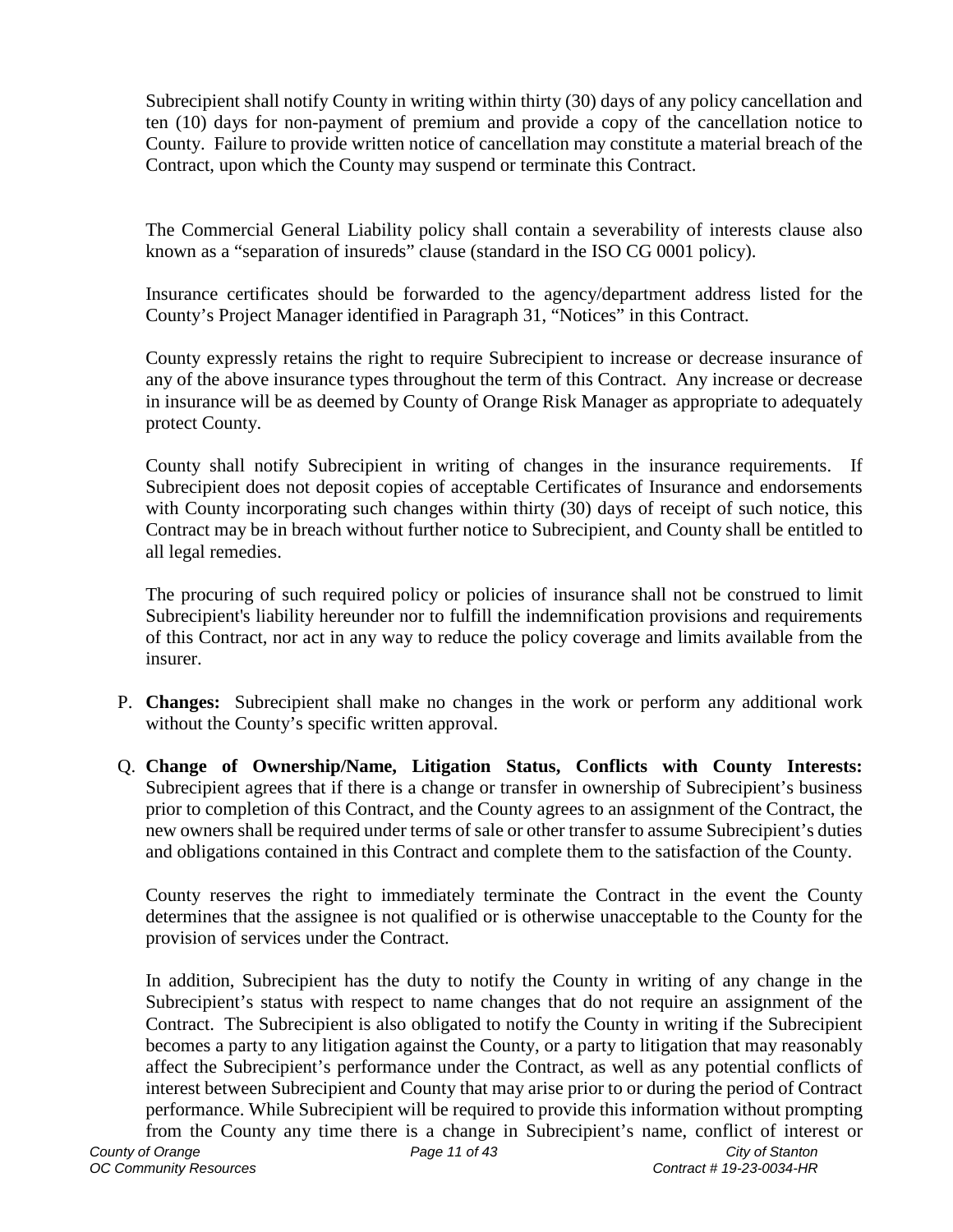litigation status, Subrecipient must also provide an update to the County of its status in these areas whenever requested by the County.

The Subrecipient shall exercise reasonable care and diligence to prevent any actions or conditions that could result in a conflict with County interests. In addition to the Subrecipient, this obligation shall apply to the Subrecipient's employees, agents, and subcontractors associated with the provision of goods and services provided under this Contract. The Subrecipient's efforts shall include, but not be limited to establishing rules and procedures preventing its employees, agents, and subcontractors from providing or offering gifts, entertainment, payments, loans or other considerations which could be deemed to influence or appear to influence County staff or elected officers in the performance of their duties.

The Contractor/Subrecipient has confirmed in writing that they understand and are in compliance with the County's Conflict of Interest Policy as stated in Paragraph Q herein.

- <span id="page-11-0"></span>R. **Force Majeure:** Subrecipient shall not be assessed with liquidated damages or unsatisfactory performance penalties during any delay beyond the time named for the performance of this Contract caused by any act of God, war, civil disorder, employment strike or other cause beyond its reasonable control, provided Subrecipient gives written notice of the cause of the delay to County within 36 hours of the start of the delay and Subrecipient avails itself of any available remedies.
- <span id="page-11-1"></span>S. **Confidentiality:** Subrecipient agrees to maintain the confidentiality of all County and Countyrelated records and information pursuant to all statutory laws relating to privacy and confidentiality that currently exist or exist at any time during the term of this Contract. All such records and information shall be considered confidential and kept confidential by Subrecipient and Subrecipient's staff, agents and employees.
- <span id="page-11-2"></span>T. **Compliance with Laws:** Subrecipient represents and warrants that services to be provided under this Contract shall fully comply, at Subrecipient's expense, with all standards, laws, statutes, restrictions, ordinances, requirements, and regulations (collectively "laws"), including, but not limited to those issued by County in its governmental capacity and all other laws applicable to the services at the time services are provided to and accepted by County. Subrecipient acknowledges that County is relying on Subrecipient to ensure such compliance, and pursuant to the requirements of paragraph "Z" below, Subrecipient agrees that it shall defend, indemnify and hold County and County Indemnitees harmless from all liability, damages, costs and expenses arising from or related to a violation of such laws.

## <span id="page-11-3"></span>U. **Intentionally left blank**

- <span id="page-11-4"></span>V. **Severability:** If any term, covenant, condition or provision of this Contract is held by a court of competent jurisdiction to be invalid, void, or unenforceable, the remainder of the provisions hereof shall remain in full force and effect and shall in no way be affected, impaired or invalidated thereby.
- <span id="page-11-5"></span>W. **Attorney Fees:** In any action or proceeding to enforce or interpret any provision of this Contract, each Party shall bear their own attorney's fees, costs and expenses.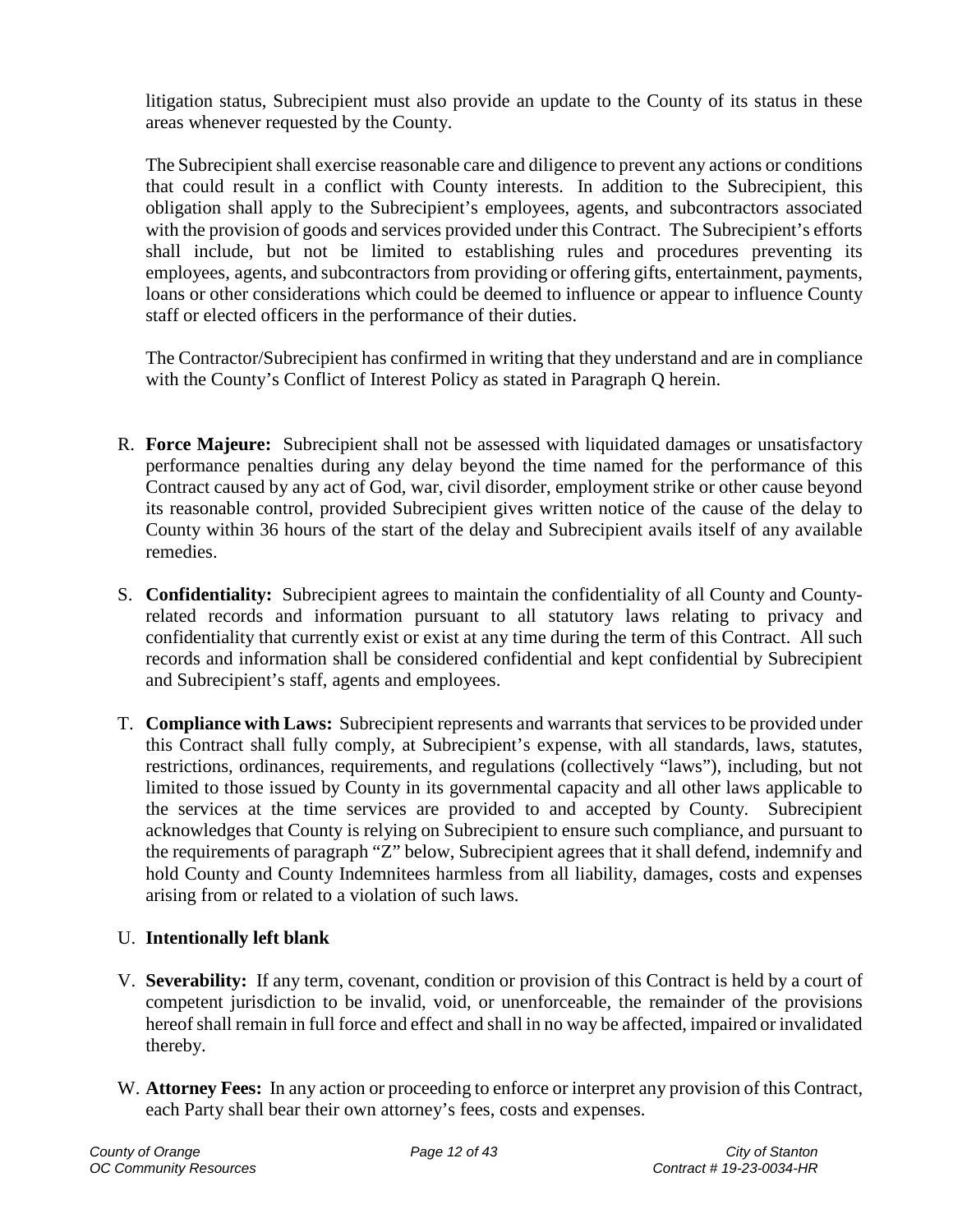- <span id="page-12-0"></span>X. **Interpretation:** This Contract has been negotiated at arm's length and between persons sophisticated and knowledgeable in the matters dealt with in this Contract. In addition, each Party had been represented by experienced and knowledgeable independent legal counsel of their own choosing or has knowingly declined to seek such counsel despite being encouraged and given the opportunity to do so. Each Party further acknowledges that they have not been influenced to any extent whatsoever in executing this Contract by any other Party hereto or by any person representing them, or both. Accordingly, any rule or law (including California Civil Code Section 1654) or legal decision that would require interpretation of any ambiguities in this Contract against the Party that has drafted it is not applicable and is waived. The provisions of this Contract shall be interpreted in a reasonable manner to effect the purpose of the Parties and this Contract.
- <span id="page-12-1"></span>Y. **Employee Eligibility Verification:** The Subrecipient warrants that it fully complies with all federal and state statutes and regulations regarding the employment of aliens and others and that all its employees performing work under this Contract meet the citizenship or alien status requirement set forth in federal statutes and regulations. The Subrecipient shall obtain, from all employees performing work hereunder, all verification and other documentation of employment eligibility status required by federal or state statutes and regulations including, but not limited to, the Immigration Reform and Control Act of 1986, 8 U.S.C. §1324 et seq., as they currently exist and as they may be hereafter amended. The Subrecipient shall retain all such documentation for all covered employees for the period prescribed by the law. The Subrecipient shall indemnify, defend with counsel approved in writing by County, and hold harmless, the County and its County Indemnitees, its agents, officers, and employees from employer sanctions and any other liability which may be assessed against the Subrecipient or the County or County Indemnitees or its agents or any combination of the three in connection with any alleged violation of any federal or state statutes or regulations pertaining to the eligibility for employment of any persons performing work under this Contract.
- <span id="page-12-2"></span>Z. **Indemnification:** Subrecipient agrees to indemnify, defend with counsel approved in writing by County, and hold County, its elected and appointed officials, officers, employees, agents and those special districts and agencies which County's Board of Supervisors acts as the governing Board ("County Indemnitees") harmless from any claims, demands or liability of any kind or nature, including but not limited to personal injury or property damage, arising from or related to the services, products or other performance provided by Subrecipient, or its subcontractor(s) pursuant to this Contract. If judgment is entered against Subrecipient and County by a court of competent jurisdiction because of the concurrent active negligence of County or County Indemnitees, Subrecipient and County agree that liability will be apportioned as determined by the court. Neither Party shall request a jury apportionment.
- <span id="page-12-3"></span>AA. **Audits/Inspections:** Subrecipient agrees to permit the County's Auditor-Controller or the Auditor-Controller's authorized representative (including auditors from a private auditing firm hired by the County) access during normal working hours to all books, accounts, records, reports, files, financial records, supporting documentation, including payroll and accounts payable/receivable records, and other papers or property of Subrecipient for the purpose of auditing or inspecting any aspect of performance under this Contract. The inspection and/or audit will be confined to those matters connected with the performance of the Contract including, but not limited to, the costs of administering the Contract. The County will provide reasonable notice of such an audit or inspection.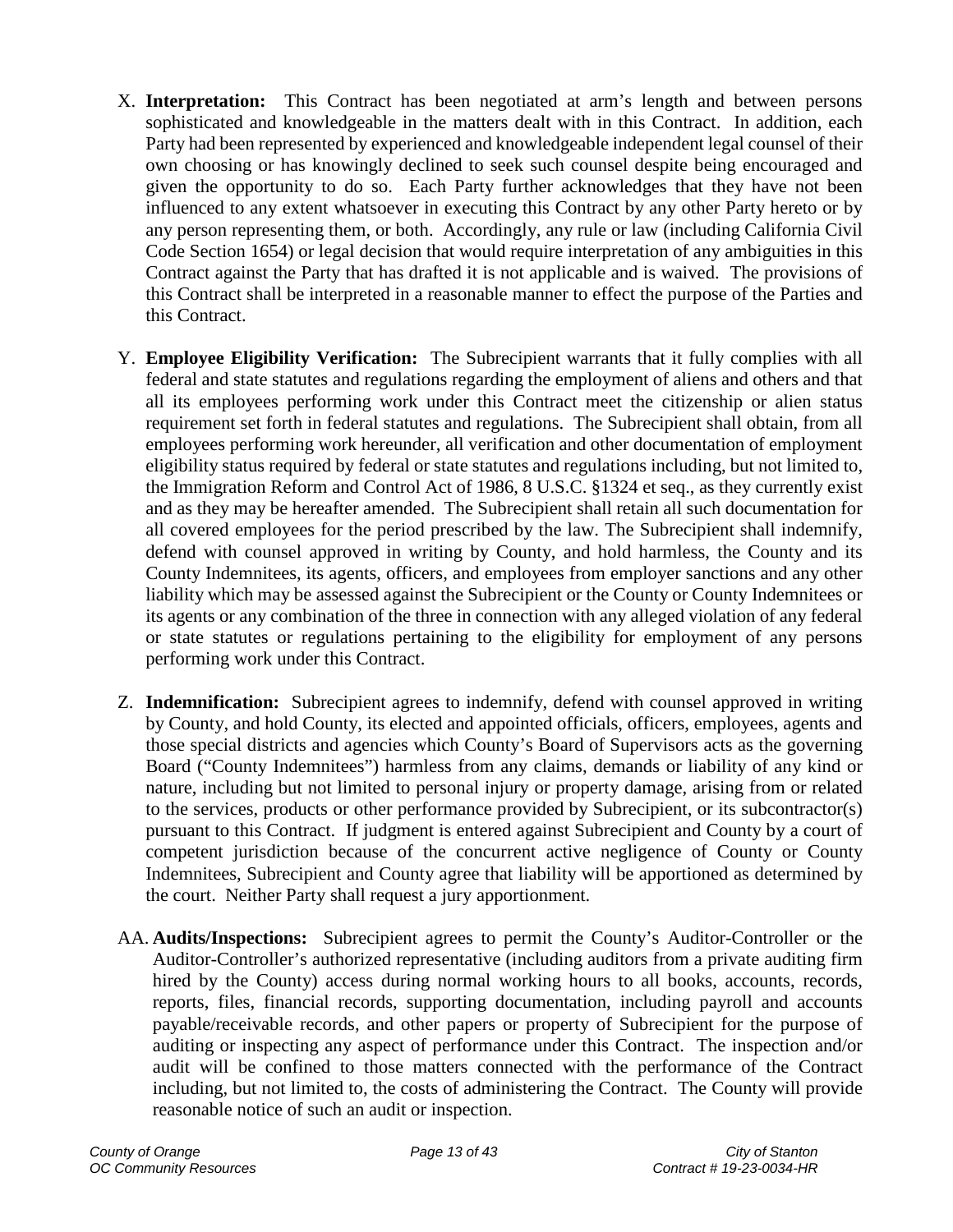The County reserves the right to audit and verify the Subrecipient's records before final payment is made.

Subrecipient agrees to maintain such records for possible audit for a minimum of five years after final payment, unless a longer period of records retention is stipulated under this Contract or by law. Subrecipient agrees to allow interviews of any employees or others who might reasonably have information related to such records. Further, Subrecipient agrees to include a similar right to the County to audit records and interview staff of any subcontractor related to performance of this Contract.

Should the Subrecipient cease to exist as a legal entity, the Subrecipient's records pertaining to this Contract shall be forwarded to the County's Project Manager.

- <span id="page-13-0"></span>BB. **Contingency of Funds:** Subrecipient acknowledges that funding or portions of funding for this Contract may be contingent upon State budget approval; receipt of funds from, and/or obligation of funds by, Federal and/or State of California to County; and inclusion of sufficient funding for the services hereunder in the budget approved by County's Board of Supervisors for each fiscal year covered by this Contract. If such approval, funding or appropriations are not forthcoming, or are otherwise limited, County may immediately terminate or modify this Contract without penalty.
- <span id="page-13-1"></span>CC. **Expenditure Limit:** The Subrecipient shall notify the County of Orange assigned Contract Administrator in writing when the expenditures against the Contract reach 75 percent of the dollar limit on the Contract. The County will not be responsible for any expenditure overruns and will not pay for services exceeding the dollar limit on the Contract unless a written and approved change order to cover those costs has been issued. Board of Supervisor approval may be required.

THE REMAINDER OF THE PAGE WAS INTENTIONALLY LEFT BLANK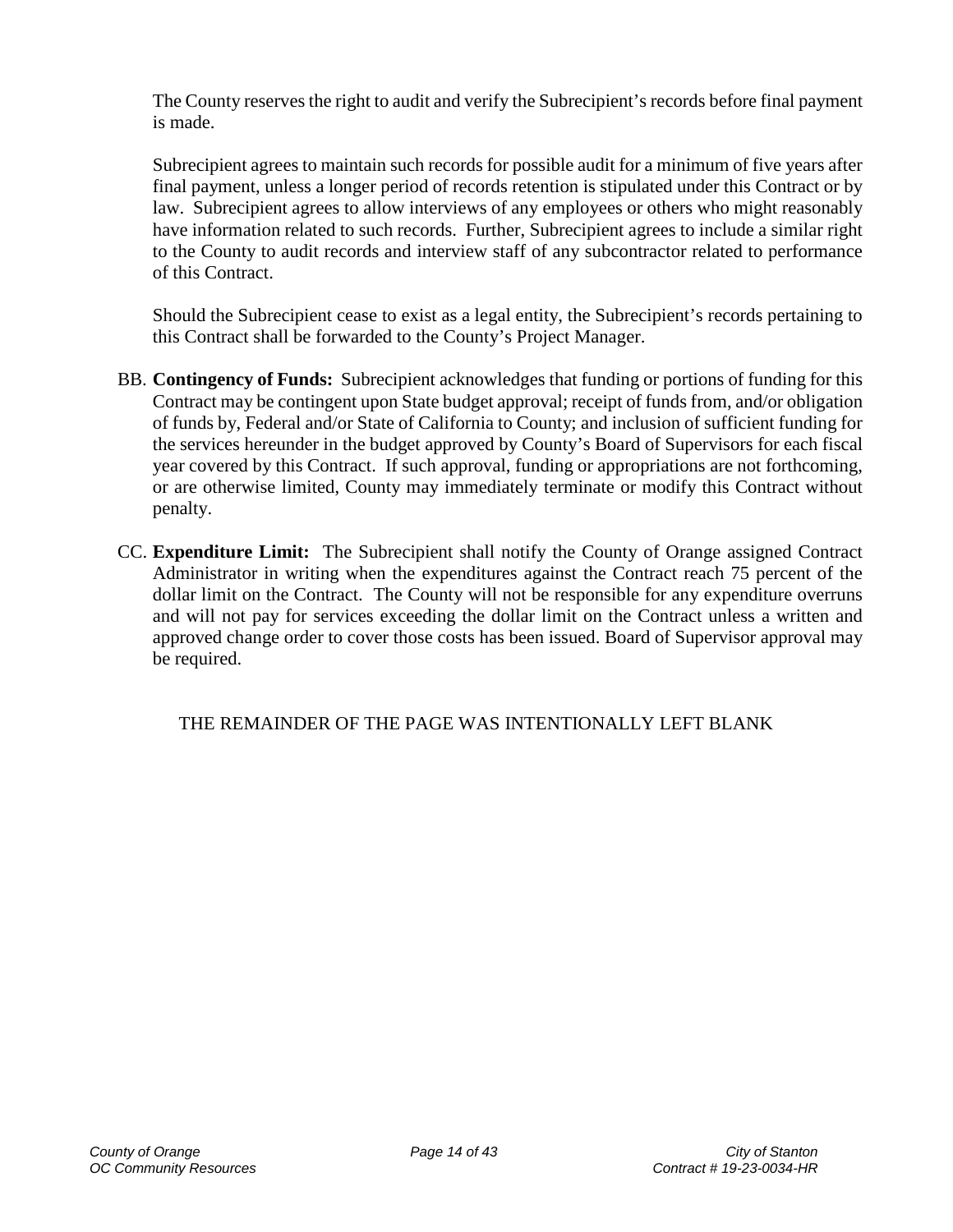## <span id="page-14-0"></span>**Additional Terms and Conditions:**

- <span id="page-14-1"></span>1. **Scope of Contract:** This Contract specifies the contractual terms and conditions by which the County will procure Housing Rehabilitation services from Subrecipient as further detailed in the Scope of Services, identified and incorporated herein by this reference as "Attachment A".
- <span id="page-14-2"></span>2. **Term of Contract:** This Contract shall commence upon final execution ("Commencement Date") and continue through June 30, 2020, unless otherwise terminated by the County.
- <span id="page-14-3"></span>3. **Renewal:** This Contract may not be renewed.

## <span id="page-14-4"></span>4. **Maximum Obligation:**

The total Maximum Obligation of County to the Subrecipient for the cost of services provided in accordance with this Contract is \$100,000, as further detailed in the Budget Schedule, identified and incorporated herein by this reference as Attachment "C."

## <span id="page-14-5"></span>5. **Amendments - Changes/Extra Work:**

The Subrecipient shall make no changes to this Contract without the County's written consent. In the event that there are new or unforeseen requirements, the County has the discretion with the Subrecipient's concurrence, to make changes at any time without changing the scope or price of the Contract.

If County-initiated changes or changes in laws or government regulations affect price, the Subrecipient's ability to deliver services, or the project schedule, the Subrecipient will give County written notice no later ten (10) days from the date the law or regulation went into effect or the date the change was proposed and Subrecipient was notified of the change. Such changes shall be agreed to in writing and incorporated into a Contract amendment. Said amendment shall be issued by the County-assigned Contract Administrator, shall require the mutual consent of all Parties, and may be subject to approval by the County Board of supervisors. Nothing herein shall prohibit the Subrecipient from proceeding with the work as originally set forth or as previously amended in this Contract.

- <span id="page-14-6"></span>6. **Breach of Contract:** The failure of the Subrecipient to comply with any of the provisions, covenants or conditions of this Contract shall be a material breach of this Contract. In such event the County may, and in addition to any other remedies available at law, in equity, or otherwise specified in this Contract:
	- a) Terminate the Contract immediately, pursuant to Paragraph K herein;
	- b) Afford the Subrecipient written notice of the breach and ten (10) calendar days or such shorter time that may be specified in this Contract within which to cure the breach;
	- c) Discontinue payment to the Subrecipient for and during the period in which the Subrecipient is in breach; and
	- d) Offset against any monies billed by the Subrecipient but yet unpaid by the County those monies disallowed pursuant to the above.

.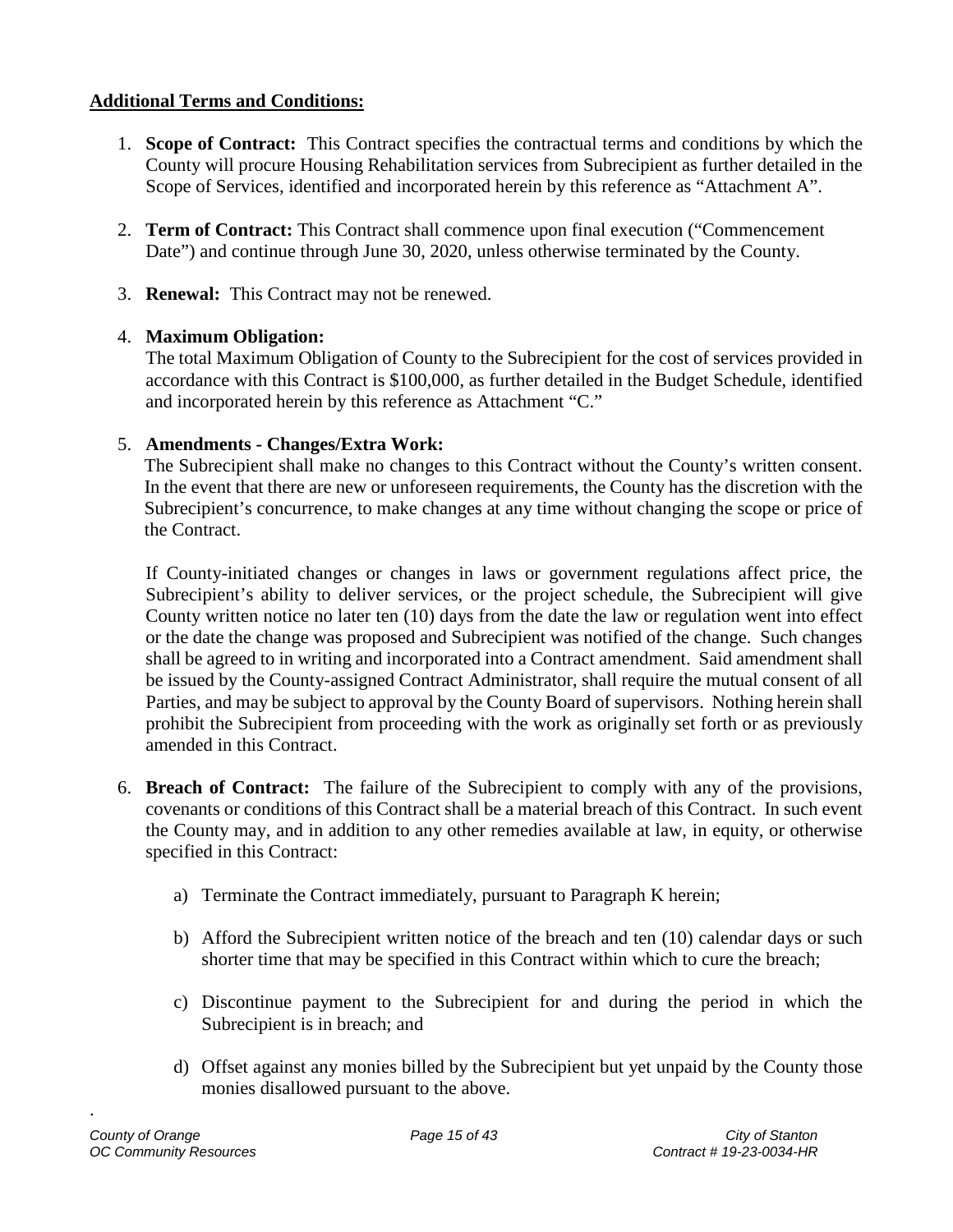### <span id="page-15-0"></span>7. **Conditions Affecting Work:**

The Subrecipient shall be responsible for taking all steps reasonably necessary, to ascertain the nature and location of the work to be performed under this Contract; and to know the general conditions which can affect the work or the cost thereof. Any failure by the Subrecipient to do so will not relieve Subrecipient from responsibility for successfully performing the work without additional cost to the County. The County assumes no responsibility for any understanding or representations concerning the nature, location(s) or general conditions made by any of its officers or agents prior to the execution of this Contract, unless such understanding or representations by the County are expressly stated in the Contract.

- <span id="page-15-1"></span>8. **Civil Rights:** Subrecipient attests that services provided shall be in accordance with the provisions of Title VI and Title VII of the Civil Rights Act of 1964, as amended, Section 504 of the Rehabilitation Act of 1973, as amended; the Age Discrimination Act of 1975 as amended; Title II of the Americans with Disabilities Act of 1990, and other applicable State and Federal laws and regulations prohibiting discrimination on the basis of race, color, national origin, ethnic group identification, age, religion, marital status, sex or disability.
- <span id="page-15-2"></span>9. **Conflict of Interest – Subrecipient's Personnel:** The Subrecipient shall exercise reasonable care and diligence to prevent any actions or conditions that could result in a conflict with the best interests of the County. This obligation shall apply to the Subrecipient; the Subrecipient's employees, agents, and subcontractors associated with accomplishing work and services hereunder. The Subrecipient's efforts shall include, but not be limited to establishing precautions to prevent its employees, agents, and subcontractors from providing or offering gifts, entertainment, payments, loans or other considerations which could be deemed to influence or appear to influence County staff or elected officers from acting in the best interests of the County.
- <span id="page-15-3"></span>10. **Conflict of Interest – County Personnel:** The County of Orange Board of Supervisors policy prohibits its employees from engaging in activities involving a conflict of interest. The Subrecipient shall not, during the period of this Contract, employ any County employee for any purpose.

### <span id="page-15-4"></span>11. **Consulting Contract – Follow-On Work:**

No person, firm, subsidiary or subcontractor of a firm that has been awarded a consulting services contract or a contract which includes a consulting component may be awarded a Contract for the performance of services, the purchase of goods or supplies, or the provision of any other related action which arises from or can reasonably be deemed an end-product of work performed under the initial consulting to consulting-related Contract.

### <span id="page-15-5"></span>12. **Project Manager, County**

The County shall appoint a Project Manager to act as liaison between the County and the Subrecipient during the term of this Contract. The County's Project Manager shall coordinate the activities of the County staff assigned to work with the Subrecipient.

The County's Project Manager, in consultation and agreement with the County, shall have the right to require the removal and replacement of the Subrecipient's Project Manager and key personnel. The County's Project Manager shall notify the Subrecipient in writing of such action. The Subrecipient shall accomplish the removal within three (3) business days after written notice from the County's Project Manager. The County is not required to provide any additional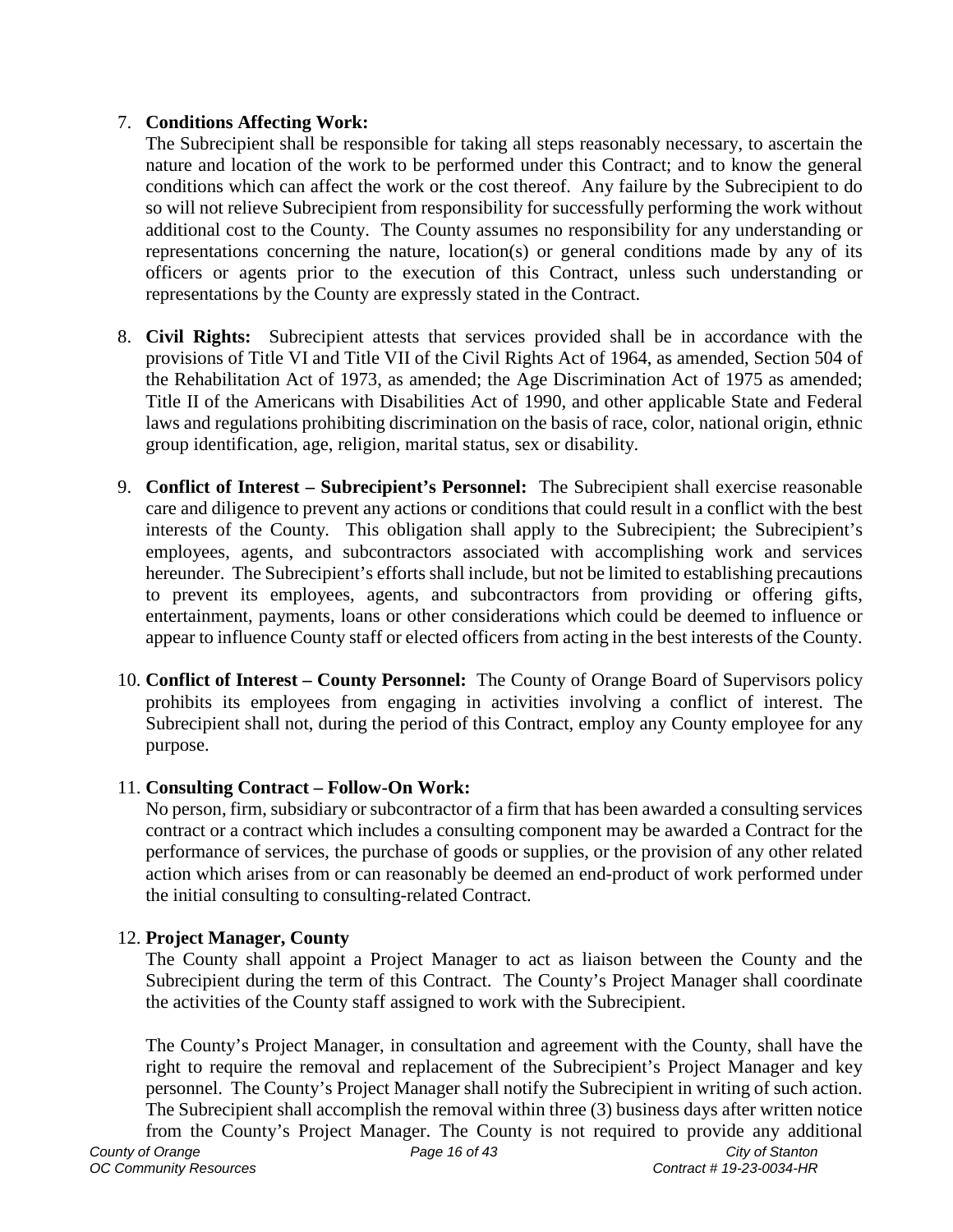information, reason or rationale in the event it requires the removal of Subrecipient's Project Manager from providing further services under the Contract.

<span id="page-16-0"></span>13. **Subrecipient's Project Manager and Key Personnel:** Subrecipient shall appoint a Project Manager to direct the Subrecipient's efforts in fulfilling Subrecipient's obligations under this Contract. This Project Manager shall be subject to approval by the County and shall not be changed without the written consent of the County's Project Manager, which consent shall not be unreasonably withheld.

The Subrecipient's Project Manager, in consultation and agreement with County, shall be assigned to this project for the duration of the Contract and shall diligently pursue all work and services to meet the project time lines.

- <span id="page-16-1"></span>14. **Subrecipient Personnel:** The Subrecipient warrants that all persons employed to provide service under this Contract have satisfactory past work records indicating their ability to adequately perform the work under this Contract.
- <span id="page-16-2"></span>15. **County of Orange Child Support Enforcement:** Subrecipient certifies it is in full compliance with all applicable federal and state reporting requirements regarding its employees and with all lawfully served Wage and Earnings Assignment Orders and Notices of Assignments and will continue to be in compliance throughout the term of the Contract with the County of Orange. Failure to comply shall constitute a material breach of the Contract and failure to cure such breach within 60 calendar days of notice from the County shall constitute grounds for termination of the Contract.
- <span id="page-16-3"></span>16. **Data – Title To:** All materials, documents, data or information obtained from the County data files or any County medium furnished to the Subrecipient in the performance of this Contract will at all times remain the property of the County. Such data or information may not be used or copied for direct or indirect use by the Subrecipient after completion or termination of this Contract without the express written consent of the County. All materials, documents, data or information, including copies, must be returned to the County at the end of this Contract.
- <span id="page-16-4"></span>17. **Licenses:** At its own expense, Subrecipient and its subcontractors, if any, shall, at all time during the term of this Contract, maintain in full force and effect such licenses or permits as may be required by the State of California or any other government entity. Subrecipient and its subcontractors, if any, shall strictly adhere to, and obey, all governmental rules and regulations now in effect or as subsequently enacted or modified, as promulgated by any local, State, or Federal governmental entity.

### <span id="page-16-5"></span>18. **Disputes – Contract:**

- A. The Parties shall deal in good faith and attempt to resolve potential disputes informally. If the dispute concerning a question of fact arising under the terms of this Contract is not disposed of in a reasonable period of time by the Subrecipient's Project Manager and the County's Project Manager, such matter shall be brought to the attention of the Contract Administrator by way of the following process:
- *County of Orange Page 17 of 43 City of Stanton* 1. The Subrecipient shall submit to the agency/department assigned Contract Administrator a written demand for a final decision regarding the disposition of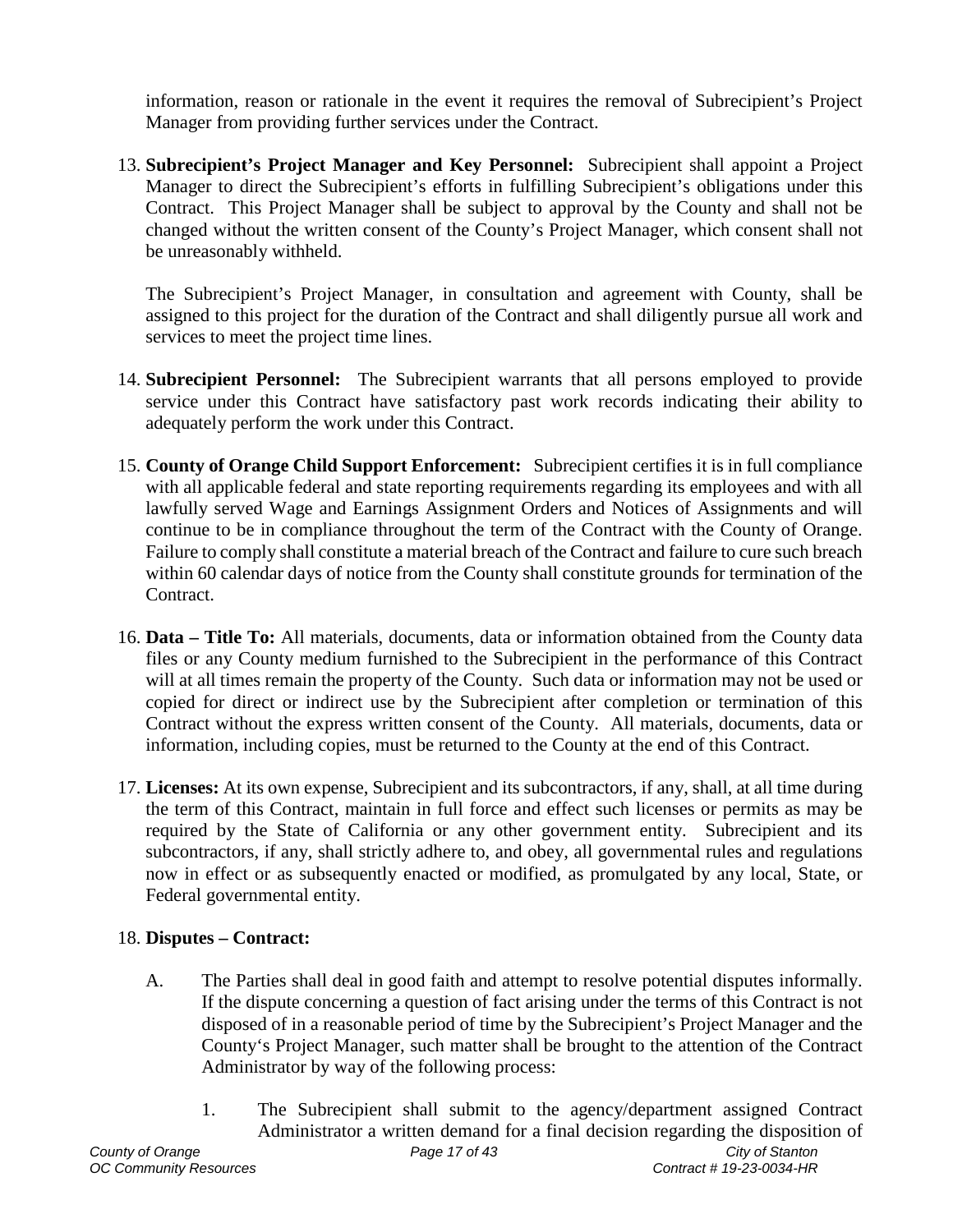any dispute between the parties arising under, related to, or involving this Contract, unless the County, on its own initiative, has already rendered such a final decision.

- 2. The Subrecipient's written demand shall be fully supported by factual information, and, if such demand involves a cost adjustment to the Contract, the Subrecipient shall include with the demand a written statement signed by a senior official indicating that the demand is made in good faith, that the supporting data are accurate and complete, and that the amount requested accurately reflects the Contract adjustment for which the Subrecipient believes the County is liable.
- B. Pending the final resolution of any dispute arising under, related to, or involving this Contract, the Subrecipient agrees to diligently proceed with the performance of this Contract, including the delivery of goods and/or provision of services. The Subrecipient's failure to diligently proceed shall be considered a material breach of this Contract.

Any final decision of the County shall be expressly identified as such, shall be in writing, and shall be signed by the Director. If the County fails to render a decision within 90 days after receipt of the Subrecipient's demand, it shall be deemed a final decision adverse to the Subrecipient's contentions. Nothing in this paragraph shall be construed as affecting the County's right to terminate the Contract for cause or termination for convenience as stated in Paragraph K herein.

<span id="page-17-0"></span>19. **EDD Independent Subrecipient Reporting Requirements:** Effective January 1, 2001, the County of Orange is required to file in accordance with subdivision (a) of Section 6041A of the Internal Revenue Code for services received from a "service provider" to whom the County pays \$600 or more or with whom the County enters into a contract for \$600 or more within a single calendar year. The purpose of this reporting requirement is to increase child support collection by helping to locate parents who are delinquent in their child support obligations.

The term "service provider" is defined in California Unemployment Insurance Code Section 1088.8, Subparagraph B.2 as "an individual who is not an employee of the service recipient for California purposes and who received compensation or executes a contract for services performed for that service recipient within or without the State." The term is further defined by the California Employment Development Department to refer specifically to independent Subrecipients. An independent Subrecipient is defined as "an individual who is not an employee of the ... government entity for California purposes and who receives compensation or executes a contract for services performed for that ... government entity either in or outside of California."

The reporting requirement does not apply to corporations, general partnerships, limited liability partnerships, and limited liability companies.

Additional information on this reporting requirement can be found at the California Employment Development Department web site located at http://www.edd.ca.gov/Employer Services.htm

<span id="page-17-1"></span>*County of Orange Page 18 of 43 City of Stanton* 20. **Emergency/Declared Disaster Requirements:** In the event of an emergency or if Orange County is declared a disaster area by the County, State or Federal government, this Contract may be subjected to unusual usage. The Subrecipient shall service the County during such an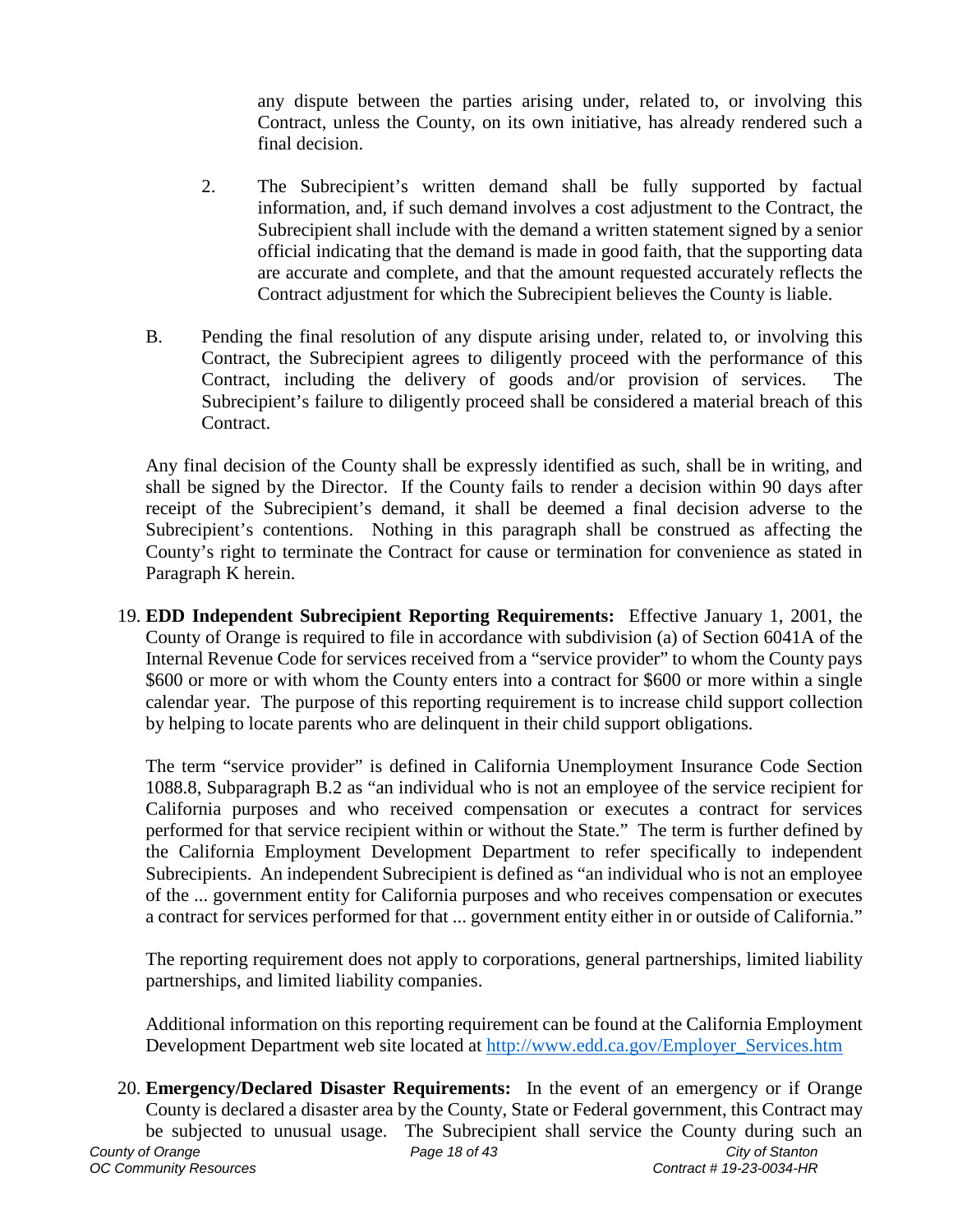emergency or declared disaster under the same terms and conditions that apply during nonemergency/disaster conditions. The pricing quoted by the Subrecipient shall apply to serving the County's needs regardless of the circumstances. If the Subrecipient is unable to supply the goods/services under the terms of the Contract, then the Subrecipient shall provide proof of such disruption and a copy of the invoice for the goods/services from the Subrecipient's supplier(s). Additional profit margin as a result of supplying goods/services during an emergency or a declared disaster shall not be permitted. In the event of an emergency or declared disaster, emergency purchase order numbers will be assigned. All applicable invoices from the Subrecipient shall show both the emergency purchase order number and the Contract number.

<span id="page-18-0"></span>21. **Errors and Omissions:** All reports, files and other documents prepared and submitted by Subrecipient shall be complete and shall be carefully checked by the professional(s) identified by Subrecipient as Project Manager and key personnel attached hereto, prior to submission to the County. Subrecipient agrees that County review is discretionary and Subrecipient shall not assume that the County will discover errors and/or omissions. If the County discovers any errors or omissions prior to approving Subrecipient's reports, files and other written documents, the reports, files or documents will be returned to Subrecipient for correction. Should the County or others discover errors or omissions in the reports, files or other written documents submitted by the Subrecipient after County approval thereof, County approval of Subrecipient's reports, files or documents shall not be used as a defense by Subrecipient in any action between the County and Subrecipient, and the reports, files or documents will be returned to Subrecipient for correction.

## <span id="page-18-1"></span>22. **Non-Supplantation of Funds:**

Subrecipient shall not supplant any Federal, State, or County funds intended for the purposes of this Contract with any funds made available under this Contract. Subrecipient shall not claim reimbursement from County for, or apply sums received from County with respect to, that portion of its obligations which have been paid by another source of revenue. Subrecipient agrees that it shall not use funds received pursuant to this Contract, either directly or indirectly, as a contribution or compensation for the purposes of obtaining Federal, State, or County funds under any Federal, State, or County program without prior written approval from the County.

<span id="page-18-2"></span>23. **Satisfactory Work:** Services rendered hereunder are to be performed to the written satisfaction of County. County's staff will interpret all reports and determine the quality, acceptability and progress of the services rendered.

## <span id="page-18-3"></span>24. **Access and Records:**

A. County, the State of California and the United States Government and/or their representatives, shall have access, for purposes of monitoring, auditing, and examining, to Subrecipient's activities, books, documents and papers (including computer records and emails) and to records of Subrecipient's subcontractors, consultants, contracted employees, bookkeepers, accountants, employees and participants related to this Contract. Subrecipient shall insert this condition in each Contract between Subrecipient and a subcontractor that is pursuant to this Contract shall require the subcontractor to agree to this condition. Such departments or representatives shall have the right to make excerpts, transcripts and photocopies of such records and to schedule on site monitoring at their discretion. Monitoring activities also may include, but are not limited to,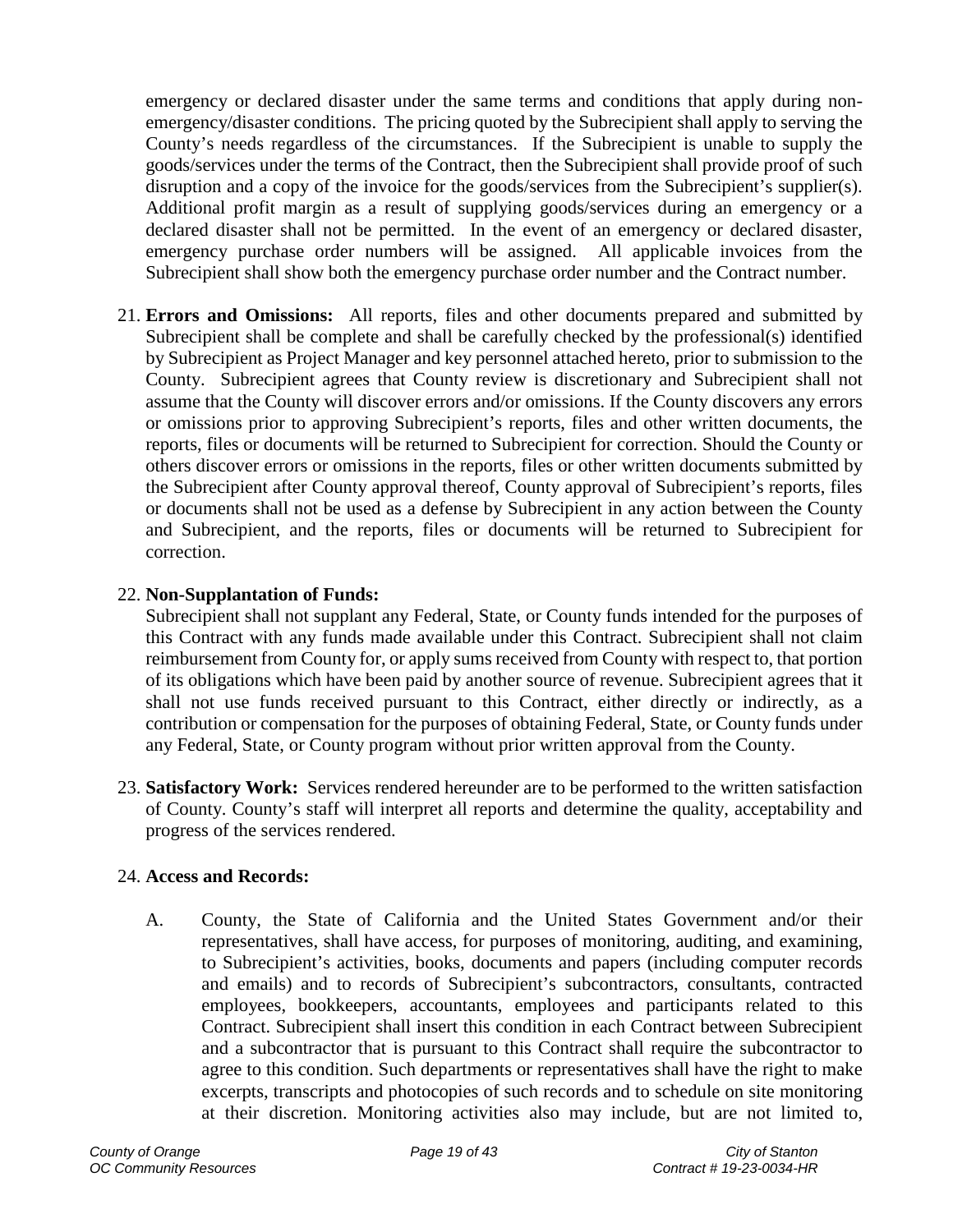questioning employees and participants and entering any premises or onto any site in which any of the services or activities funded hereunder are conducted or in which any of the records of Subrecipient are kept. Subrecipient shall make available its books, documents, papers, financial records, etc., within three (3) days after receipt of written demand by Director which shall be deemed received upon date of sending. In the event Subrecipient does not make the above referenced documents available within the County of Orange, California, Subrecipient agrees to pay all necessary and reasonable expenses incurred by County, or County's designee, in conducting any audit at the location where said records and books of account are maintained.

- B. Liability. Subrecipient shall pay to County the full amount of County's liability to the State or Federal government or any department thereof resulting from any disallowance or other audit exceptions to the extent that such liability is attributable to Subrecipient's failure to perform under this Contract.
- <span id="page-19-0"></span>25. **Signature in Counterparts:** The Parties agree that separate copies of this Contract and/or electronic signatures and handwritten signatures may be signed by each of the Parties, and this Contract will have the same force and effect as if the Original had been signed by all the Parties.
- <span id="page-19-1"></span>26. **Reports/Meetings:** The Subrecipient shall develop reports and any other relevant documents necessary to complete the services and requirements as set forth in this contract. The County's Project Manager and the Subrecipient's Project Manager will meet on reasonable notice to discuss the Subrecipient's performance and progress under this contract. If requested, the Subrecipient's Project Manager and other project personnel shall attend all meetings. The Subrecipient shall provide such information that is requested by the County for the purpose of monitoring progress under this contract.
- <span id="page-19-2"></span>27. **Subcontracting:** No performance of this Contract or any portion thereof may be subcontracted by the Subrecipient without the express written consent of the County. Any attempt by the Subrecipient to subcontract any performance of this Contract without the express written consent of the County shall be invalid and shall constitute a breach of this Contract.

In the event that the Subrecipient is authorized by the County to subcontract, this Contract shall take precedence over the terms of the Contract between Subrecipient and subcontractor, and shall incorporate by reference the terms of this Contract. The County shall look to the Subrecipient for performance and indemnification and not deal directly with any subcontractor. All work performed by a subcontractor must meet the approval of the County of Orange.

<span id="page-19-3"></span>28. **Equal Employment Opportunity:** The Subrecipient shall comply with U.S. Executive Order 11246 entitled, "Equal Employment Opportunity" as amended by Executive Order 11375 and as supplemented in Department of Labor regulations (41 CFR, Part 60) and applicable State of California regulations as may now exist or be amended in the future. The Subrecipient shall not discriminate against any employee or applicant for employment on the basis of race, color, national origin, ancestry, religion, sex, marital status, political affiliation or physical or mental condition.

*County of Orange Page 20 of 43 City of Stanton OC Community Resources Contract # 19-23-0034-HR* Regarding handicapped persons, the Subrecipient will not discriminate against any employee or applicant for employment because of physical or mental handicap in regard to any position for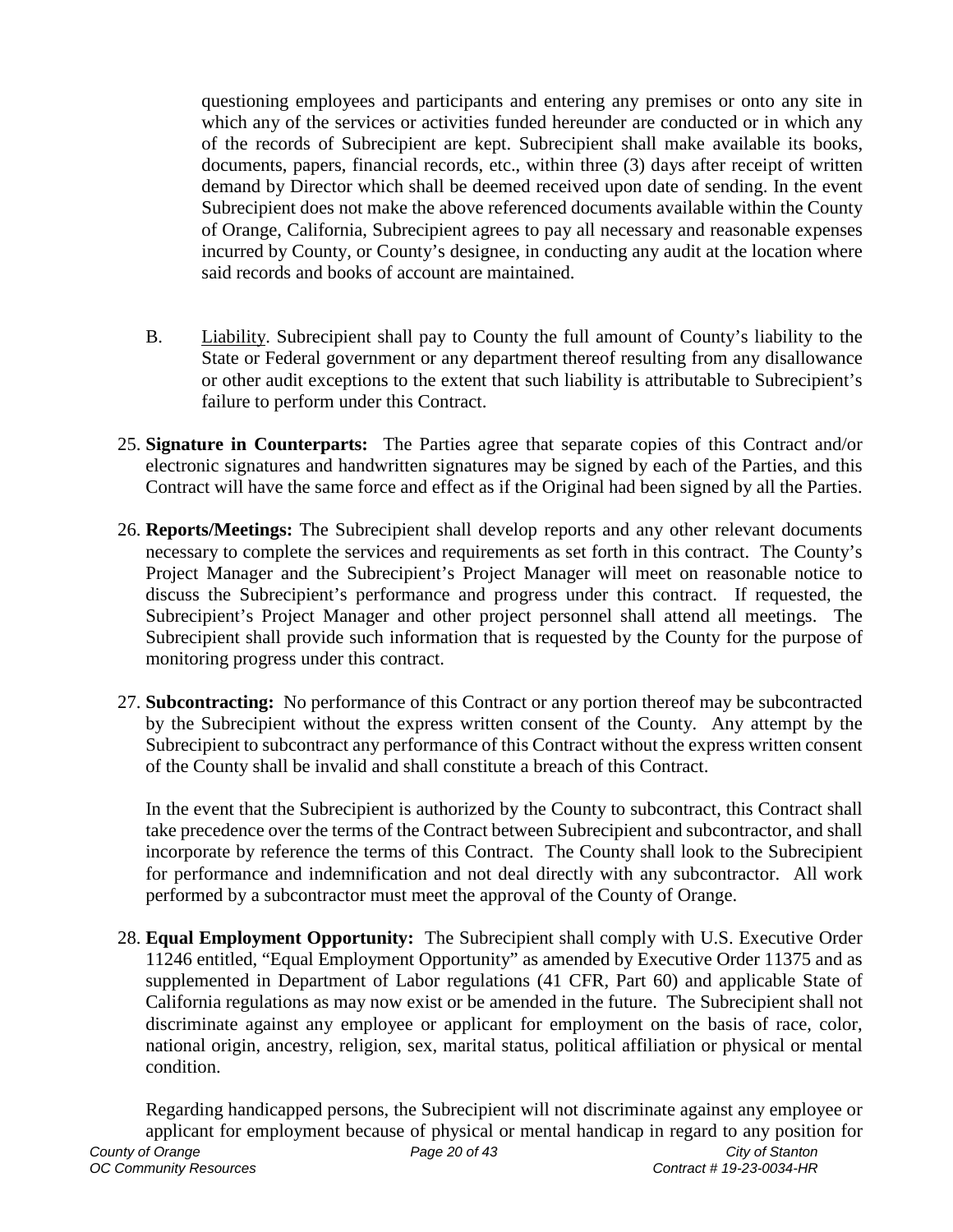which the employee or applicant for employment is qualified. The Subrecipient agrees to provide equal opportunity to handicapped persons in employment or in advancement in employment or otherwise treat qualified handicapped individuals without discrimination based upon their physical or mental handicaps in all employment practices such as the following: employment, upgrading, promotions, transfers, recruitments, advertising, layoffs, terminations, rate of pay or other forms of compensation, and selection for training, including apprenticeship. The Subrecipient agrees to comply with the provisions of Sections 503 and 504 of the Rehabilitation Act of 1973, as amended, pertaining to prohibition of discrimination against qualified handicapped persons in all programs and/or activities as detailed in regulations signed by the Secretary of the Department of Health and Human Services effective June 3, 1977, and found in the Federal Register, Volume 42, No. 68 dated May 4, 1977, as may now exist or be amended in the future.

Regarding Americans with disabilities, Subrecipient agrees to comply with applicable provisions of Title 1 of the Americans with Disabilities Act enacted in 1990 as may now exist or be amended in the future.

- <span id="page-20-0"></span>29. **Gratuities:** The Subrecipient warrants that no gratuities, in the form of entertainment, gifts or otherwise, were offered or given by the Subrecipient or any agent or representative of the Subrecipient to any officer or employee of the County with a view toward securing the Contract or securing favorable treatment with respect to any determinations concerning the performance of the Contract. For breach or violation of this warranty, the County shall have the right to terminate the Contract, either in whole or in part, and any loss or damage sustained by the County in procuring on the open market any goods or services which the Subrecipient agreed to supply shall be borne and paid for by the Subrecipient. The rights and remedies of the County provided in the clause shall not be exclusive and are in addition to any other rights and remedies provided by law or under the Contract.
- <span id="page-20-1"></span>30. **News/Information Release:** The Subrecipient agrees that it will not issue any news releases in connection with either the award of this Contract or any subsequent amendment of or effort under this Contract without first obtaining review and written approval of said news releases from the County.
- <span id="page-20-2"></span>31. **Notices:** Any and all notices, requests demands and other communications contemplated, called for, permitted, or required to be given hereunder shall be in writing, except through the course of the Parties routine exchange of information and cooperation during the terms of the work and services. Any written communications shall be deemed to have been duly given upon actual inperson delivery, if delivery is by direct hand, or upon delivery on the actual day of receipt or no greater than four calendar days after being mailed by US certified or registered mail, return receipt requested, postage prepaid, whichever occurs first. The date of mailing shall count as the first day. All communications shall be addressed to the appropriate Party at the address stated herein or such other address as the Parties hereto may designate by written notice from time to time in the manner aforesaid.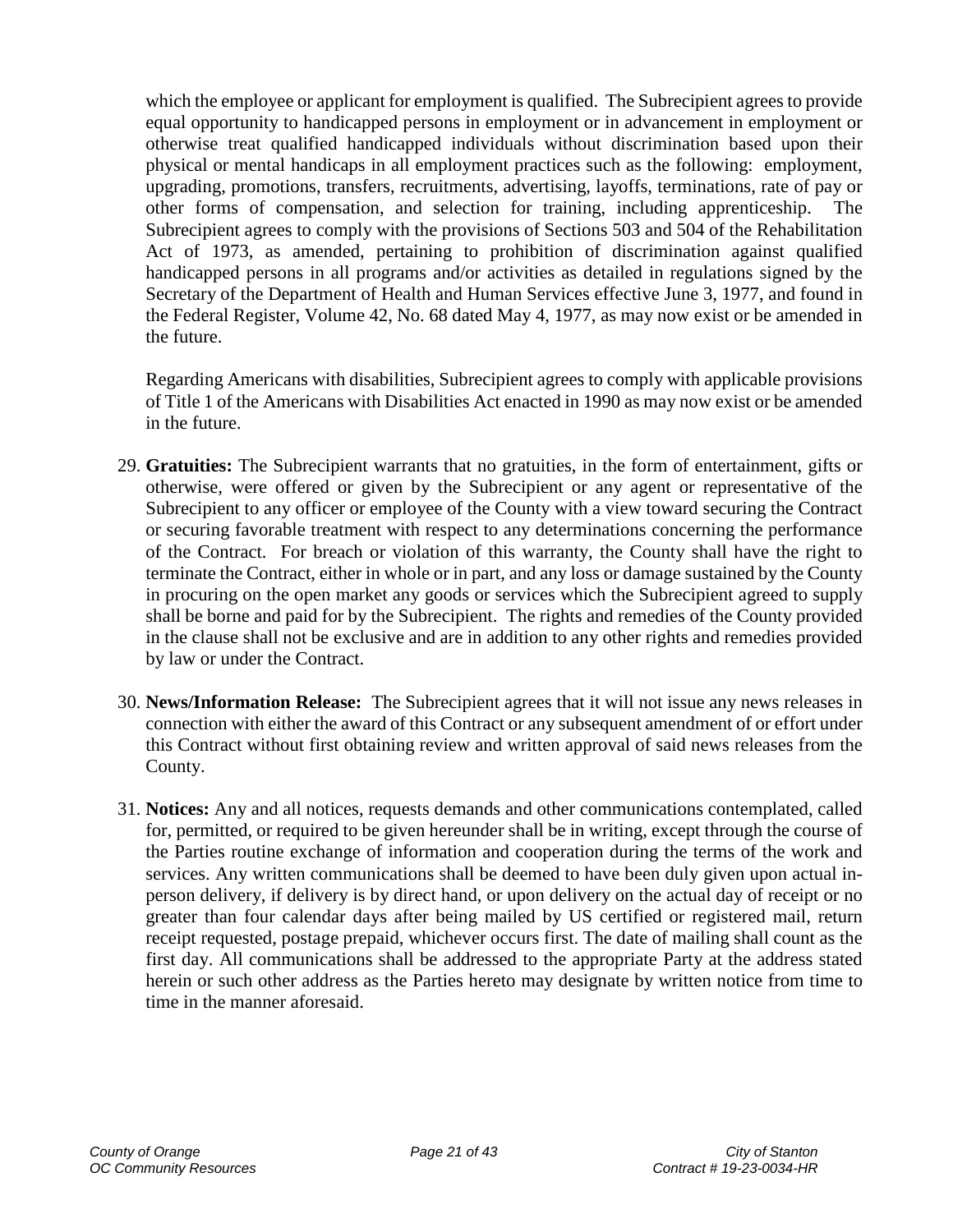For County:

OC Community Resources OC Community Resources OC Housing and Community Development Contract Development and Management Project Manager Contract Administrator 1501 E. St. Andrew Place 601 N. Ross St., 6<sup>th</sup> Floor Santa Ana, CA 92705-4930 Santa Ana, CA 92701

For Subrecipient:

City of Stanton 7800 Katella Avenue Stanton, CA 90680-3123 Attn: Project Manager

- <span id="page-21-0"></span>32. **Ownership of Documents:** The County has permanent ownership of all directly connected and derivative materials produced under this Contract by the Subrecipient. All documents, reports and other incidental or derivative work or materials furnished hereunder shall become and remains the sole property of the County and may be used by the County as it may require without additional cost to the County. None of the documents, reports and other incidental or derivative work or furnished materials shall be used by the Subrecipient without the express written consent of the County.
- <span id="page-21-1"></span>33. **Precedence:** The Contract documents consist of this Contract and its attachments and exhibits. In the event of a conflict between or among the Contract documents, the order of precedence shall be the provisions of the main body of this Contract, i.e., those provisions set forth in the recitals and articles of this Contract, and then the attachments and exhibits.
- <span id="page-21-2"></span>34. **Termination – Orderly:** After receipt of a termination notice from the County of Orange, the Subrecipient may submit to the County a termination claim, if applicable. Such claim shall be submitted promptly, but in no event later than 60 days from the effective date of the termination, unless one or more extensions in writing are granted by the County upon written request of the Subrecipient. Upon termination County agrees to pay the Subrecipient for all services performed prior to termination which meet the requirements of the Contract, provided, however, that such compensation combined with previously paid compensation shall not exceed the total compensation set forth in the Contract. Upon termination or other expiration of this Contract, each Party shall promptly return to the other Party all papers, materials, and other properties of the other held by each for purposes of performance of the Contract.

### THE REMAINDER OF THE PAGE WAS INTENTIONALLY LEFT BLANK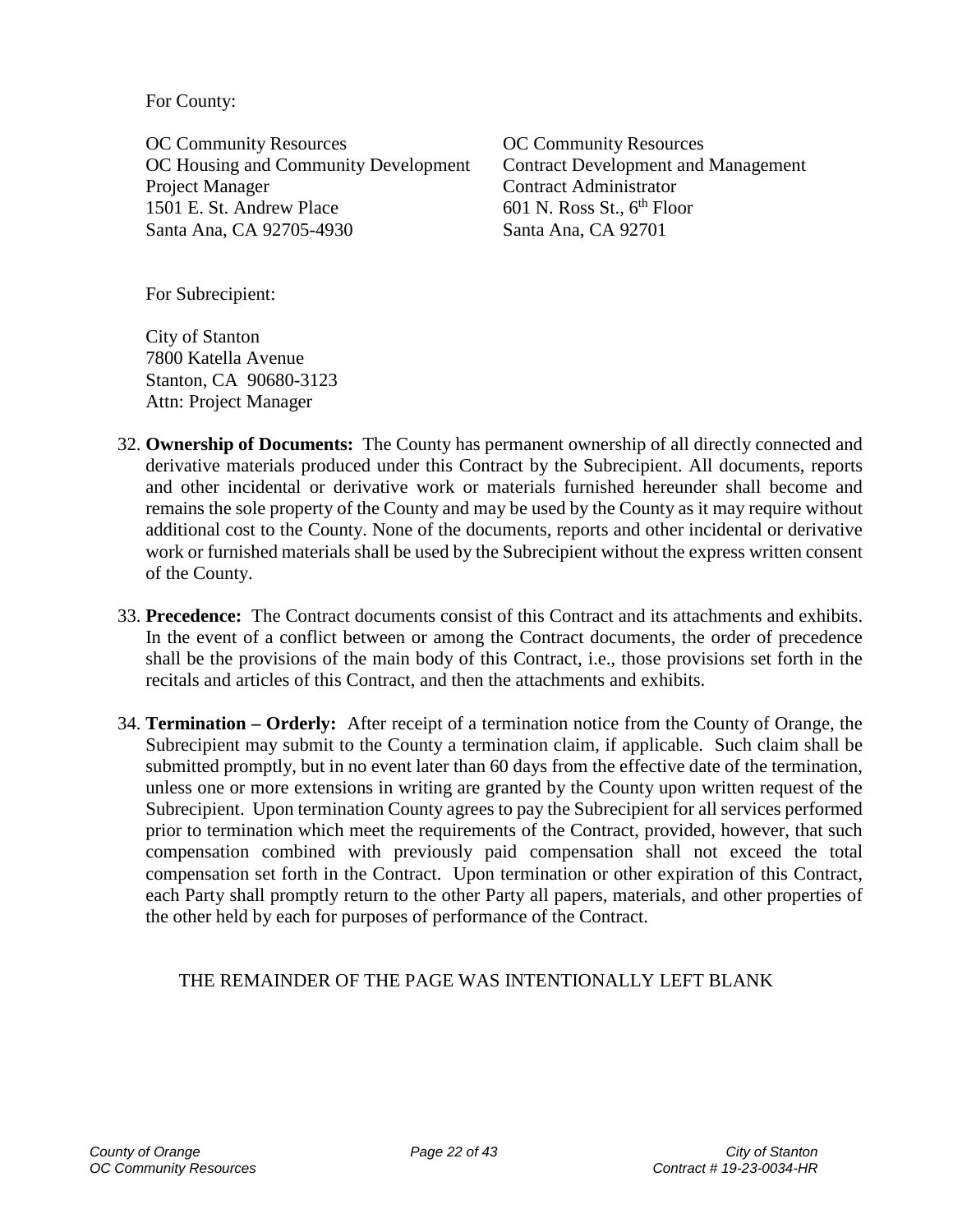### <span id="page-22-0"></span>**Program Specific Terms and Conditions:**

<span id="page-22-1"></span>35. **Debarment:** Subrecipient certifies that it is not debarred or suspended or otherwise excluded from or ineligible for participation in Federal/State assistance programs in accordance with 29 CFR Part 98.

# <span id="page-22-2"></span>36. **Lobbying:**

- A. Subrecipient shall complete and immediately forward to the County the "Disclosure of Lobbying Activities," a copy of which is attached hereto as Exhibit 3 and incorporated herein by this reference, if subrecipient, or any person, firm or corporation acting on Subrecipient's behalf, engaged or engages in lobbying any federal office, employee, elected official or agency with respect to this contract or funds to be received by subrecipient pursuant to this Contract.
- B. Subrecipient agrees that the funds provided herein shall not be used to promote, directly or indirectly, any political party, political candidate or political activity, except as permitted by law.
- <span id="page-22-3"></span>37. **Fraud:** Subrecipient shall immediately report all suspected or known instances and facts concerning possible fraud, abuse or criminal activity under this contract. Subrecipient shall inform staff and the general public of how to report fraud, waste or abuse through appropriate postings of incident reporting notice. The County's Anti-Fraud Program can be accessed through: [http://ocgov.com/gov/risk/programs/antifraud.](http://ocgov.com/gov/risk/programs/antifraud)

## <span id="page-22-4"></span>38. **Fiscal Accountability:**

- A. Financial Management System: Subrecipient shall establish and maintain a sound financial management system, based upon generally accepted accounting principles. Contractor's system shall provide fiscal control and accounting procedures that will include the following:
	- i. Information pertaining to tuition rates, payments, and educational assistance payments; and
	- ii. Source documentation to support accounting records; and
	- iii. Proper charging of costs and cost allocation.
- B. Subrecipient's Record: Subrecipient's records shall be sufficient to:
	- i. Permit preparation of required reports; and
	- ii. Permit tracking of funds to a level of expenditure adequate to establish that funds have not been used in violation of the applicable restrictions on the use of such funds; and
	- iii. Permit the tracking of program income, or profits earned, and any costs incurred (such as stand-in costs) that are otherwise allowable except for; and
	- iv. Permit tracking and reporting of leveraging as required.
- C. Costs Charged: Cost shall be charged to this contract only in accordance with the County and other requirements as required by funding source(s).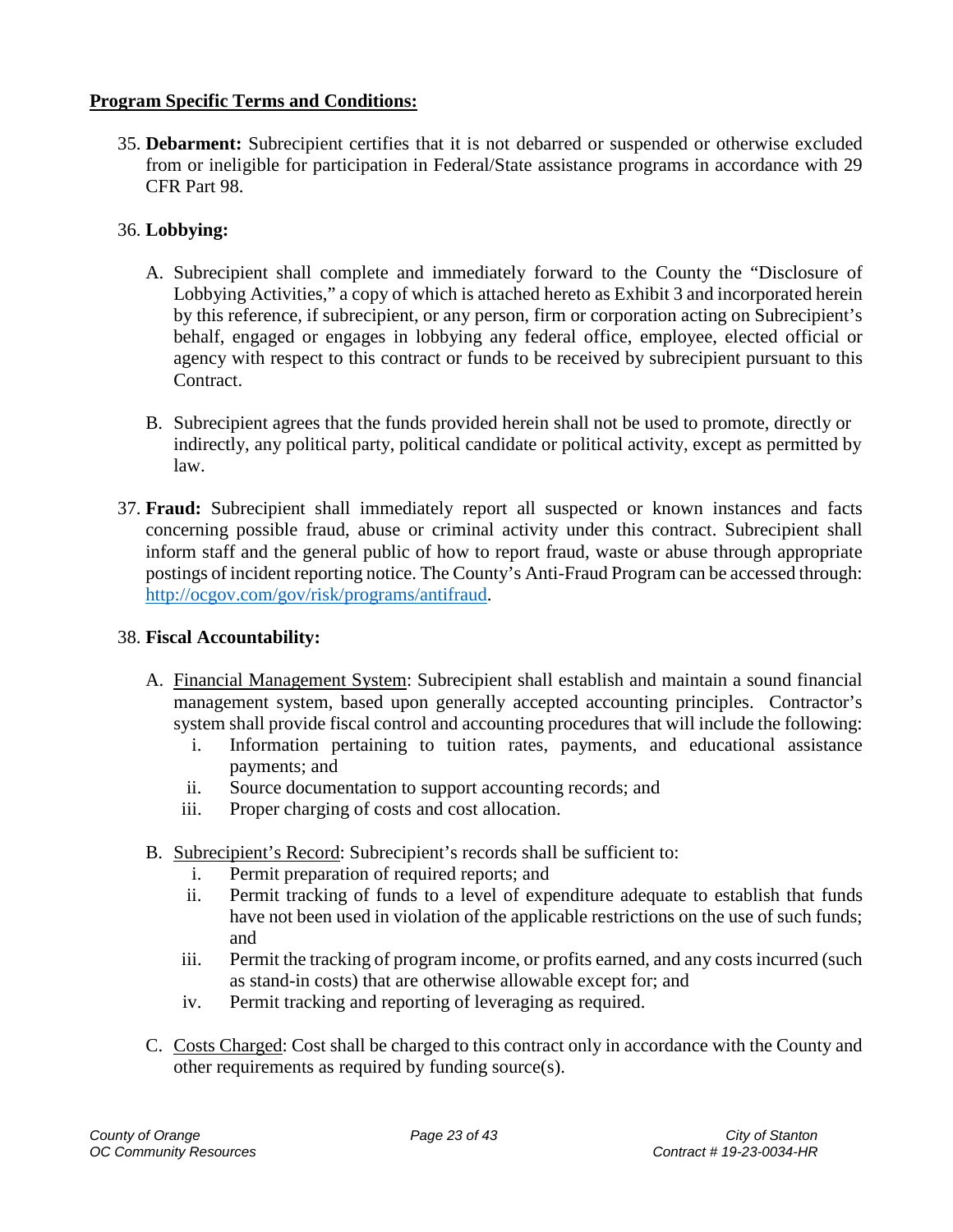- <span id="page-23-0"></span>39. **Performance Standards:** Subrecipient shall comply with and adhere to the performance accountability standards as described in this Contract and applicable regulations and the activity levels to be utilized by County for program evaluation and monitoring included, but not limited to those listed in the Attachment E-Performance Standards attached hereto and incorporated herein by reference.
- <span id="page-23-1"></span>40. **Budget Schedule:** Subrecipient agrees that the expenditures of any and all funds under this Contract will be in accordance with the Budget Schedule, a copy of which is attached hereto as Attachment C, and which by this reference is incorporated herein and made a part hereof as if fully set forth.

## <span id="page-23-2"></span>41. **Payment Requirements:**

If funding levels are significantly affected by federal budget and funds are not allocated and available for the continuance of the function performed by Subrecipient, the Contract may be terminated by the County at the end of the period for which funds are available. The County shall notify Subrecipient at the earliest possible time of any service, which will or may be affected by a shortage of funds. No penalty shall accrue to the County in the event this provision is exercised and the County shall not be obligated nor liable for any damages as a result of termination under this provision of this Contract, and nothing herein shall be construed as obligating the County to expend or as involving the County in any Contract or other obligation for future payment of money in excess of appropriations authorized by law.

- A. Contract Amount: It is expressly agreed and understood that the total amount to be paid by County under this Contract shall not exceed the total County funding as set forth in Attachment B-Payment/Compensation to Subrecipient attached hereto and incorporated herein by reference.
- B. County will reclaim any unused balance of funds for reallocation to other County approved projects.
- C. Payment of Project Activities:
	- 1. Payment of Project Activities: County will reimburse Subrecipient for eligible project-related costs only. Subrecipient shall submit requests for reimbursement to County on a monthly basis beginning on the first of the month following the Commencement Date of the contract, and must provide adequate documentation as required by County in accordance with the OC Community Resources Contract Reimbursement Policy, as set forth in Exhibit 1, attached hereto and incorporated herein by reference. In addition, Subrecipient will provide a progress Grantee Performance Report ("GPR Information Form") for the time period covered, as prescribed by County. Failure to provide any of the required documentation and reporting will cause County to withhold all or a portion of a request for reimbursement, or return the entire reimbursement package to Subrecipient, until such documentation and reporting has been received and approved by County.
	- 2. If Subrecipient has no request for reimbursement during any quarter during the term of this Contract, a GPR Information Form, including and explanation as to why no invoices were being processed, shall be required in lieu of a request for reimbursement.
	- 3. The following "Required Expenditure Threshold" criteria have been established to guide the Subrecipient in structuring and scheduling their expenditure of funds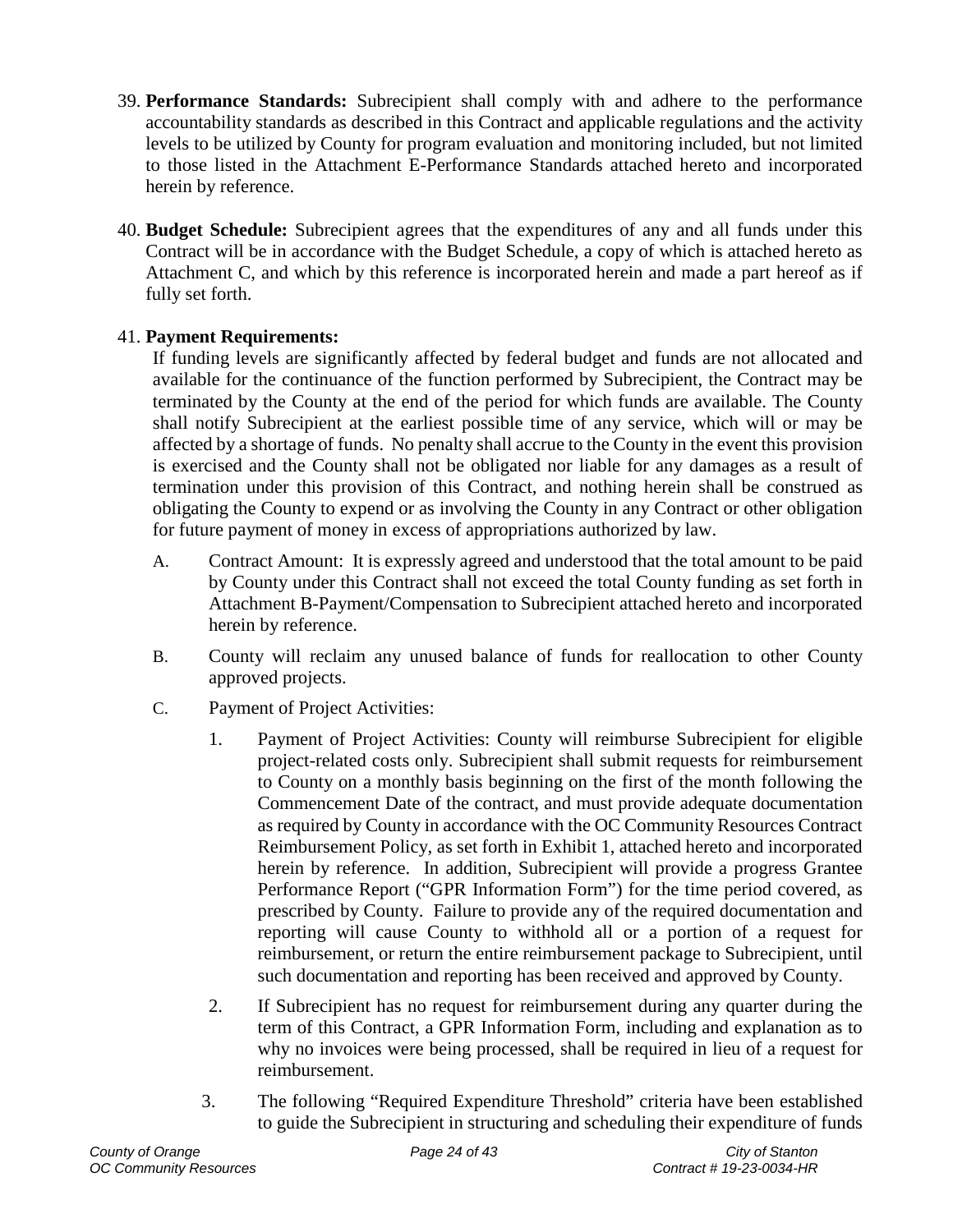received through this Contract, through term of Contract. The criteria thresholds are consistent with the criteria used by OC Community Resources to determine performance including, but not limited to, determinations of future award of funds, additional funding requests and/or determinations for the recapture of funding.

| <i>*Milestone Date</i> | Minimum Required Expenditure Threshold |
|------------------------|----------------------------------------|
| February 15th          | 50% of Contracted Amount Expended      |
| March 15th             | 70% of Contracted Amount Expended      |
| April 15th             | 80% of Contracted Amount Expended      |

- 4. Subrecipient will have forty-five (45) days following the expiration of the Contract to submit outstanding invoices for reimbursement of eligible costs incurred during the Contract period. After the forty-five (45) day period for submitting invoices has expired, County shall reallocate the remaining balance under this Contract for other program purposes and Subrecipient shall be ineligible for any further reimbursement.
- D. Funds shall not be disbursed for any costs incurred prior to the certification by County and/or HUD of Certificate(s) of Insurance as further defined in Paragraph O "Insurance Requirements" of this Contract.
- E. Eligible costs related to services provided by Subrecipient must be incurred during the period beginning on the Commencement Date The Project shall be completed and all funds provided through this Contract shall be expended on eligible Project activities through and including June 30, 2020.
	- a. Housing Rehabilitation Contracts and Public Facilities & Improvements Contracts.
	- i. Subrecipient may be eligible to request additional funding up to the maximum set forth as identified in County policy if Subrecipient meets or exceeds any one of the Minimum Required Expenditure Thresholds at 50%, 70% or 80% on or prior to the milestone date as set forth in Paragraph 41. C.3.
	- ii. If additional funding is available for allocation to Subrecipient, and the basic goals and objectives of the program are not altered, Subrecipient and County shall amend the Subrecipient Scope of Services component of this Contract. Furthermore, Subrecipient shall demonstrate to the satisfaction of County that the required Performance Expenditure and Accomplishment Thresholds set forth in Paragraph 46.C will continue to be met before such extension and additional allocation shall be granted.
	- iii. Contract Extension (No Cost Extension)
		- 1. The term of this Contract and the provisions herein may be extended to cover an additional time period as specified herein.
		- 2. The date for Project completion and expenditure of all funds may be extended by the Director without further action by the Board as identified in County policy. Subrecipient must notify the Director in writing 45 days prior to June 30, 2020, if they are requesting an extension. For all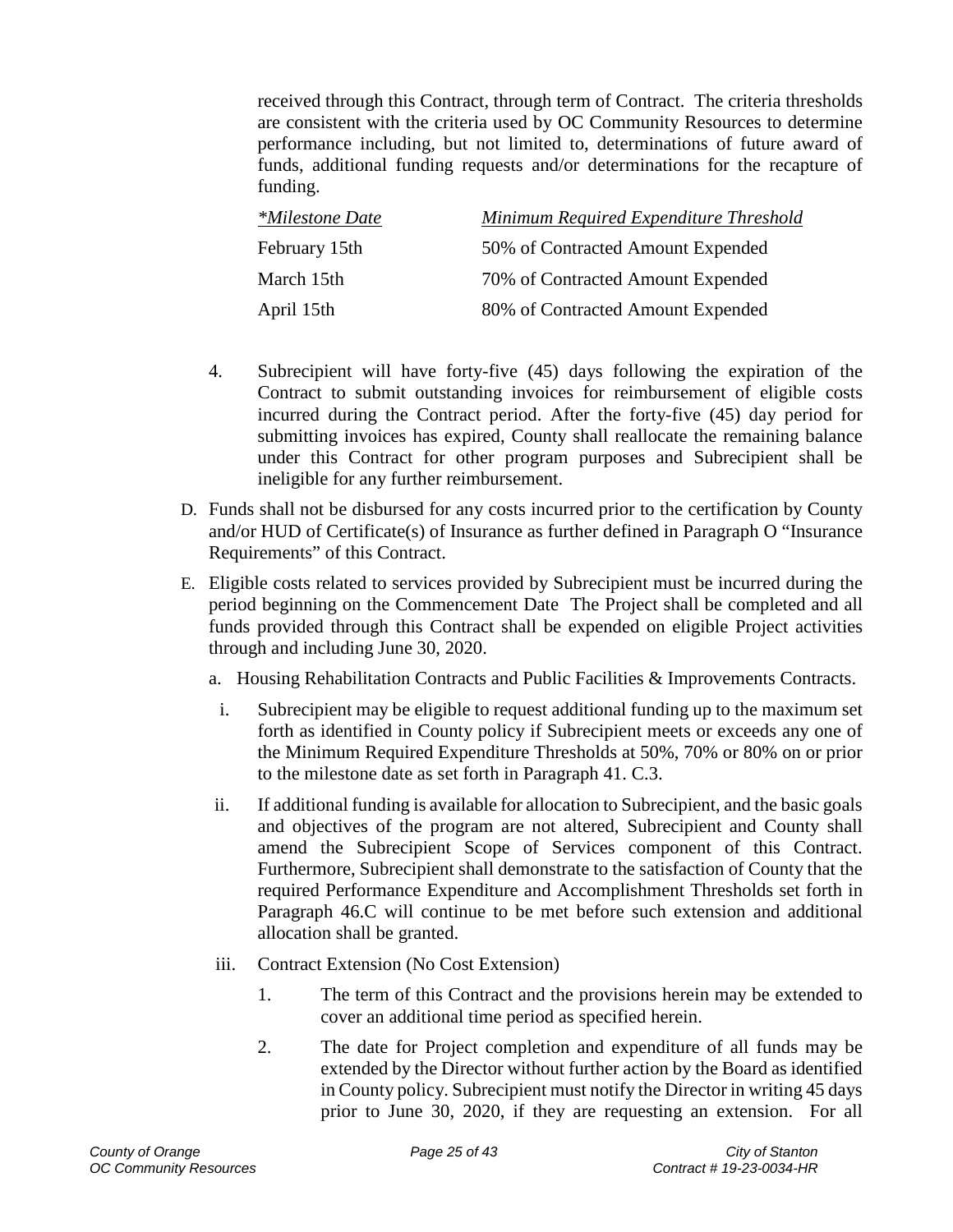extensions, the deadline for submittal of invoices shall be forty-five (45) days after the new expiration date.

- 3. Contract extension provisions are not applicable to program administration activities.
- b. Public Services Contracts cannot be extended.
- F. County and Participating Cities previously entered into a Cooperation Agreement effective July 1, 2018 as amended, in which both Parties agreed to cooperate in the undertaking, or assist in the undertaking, of community development and housing assistance activities.
- G. Metropolitan Cities with populations of over 50,000, are eligible to participate in the Community Planning and Development (CPD) program funds directly from the U.S. Department of Housing and Urban Development (HUD) and have opted to participate in the CPD programs through the County's Urban County Program as a metropolitan city.
- <span id="page-25-0"></span>42. **Modification of Budget:** Upon written approval of County, Subrecipient shall have the authority to transfer allocated program funds from one category of the overall program Budget to another category of the overall Budget. No such transfer may be made without the express prior written approval of County. A modification of the Budget may include the addition of any new Budget category.
- <span id="page-25-1"></span>43. **Annual Audit:** If Subrecipient expends Federal funds in a fiscal year which equal or exceed \$750,000 (seven hundred fifty thousand dollars) as specified in 2 CFR Part 200.500- Subpart F-Audit Requirements, Subrecipient shall cause an audit to be prepared by a Certified Public Accountant (CPA) who is a member in good standing with the American Institute of Certified Public Accountants (AICPA) of the California Society of CPA's. The audit must be performed annually in accordance with Generally Accepted Auditing Standards (GAAS) authorized by the AICPA and Federal laws and regulations governing the programs in which it participates.

Furthermore, County retains the authority to require Subrecipient to submit similarly prepared audit at Subrecipient's expense even in instances when Subrecipient's expenditure is less than \$750,000. Subrecipient will be required to identify corrective action taken in response to any findings identified by CPA related to their funded activity or program.

Subrecipient will ensure an annual financial audit is performed in compliance with the Federal Single Audit Act and will submit two (2) copies of such audit report, including a copy of the management letter, to County within six (6) months of the end of each Contract year in which Subrecipient has received federal funding (i.e., Upon final execution – June 30). Failure to meet this requirement may result in County denying reimbursement of funds to Subrecipient, as well as future funding qualification. Subrecipients, which are exempt from statutory audit requirements, shall maintain records, which are available for review by County or Federal officials. Subrecipient acknowledges that any and all "Financial Statements" submitted to County pursuant to this County become Public Records and are subject to public inspection pursuant to Sec. 6250 et seq. of the California Government.

<span id="page-25-2"></span>44. **D-U-N-S Number and Related Information:** D-U-N-S Number: A unique, non-indicative 9 digit identifier issued and maintained by the Dun & Bradstreet (D&B) that verifies the existence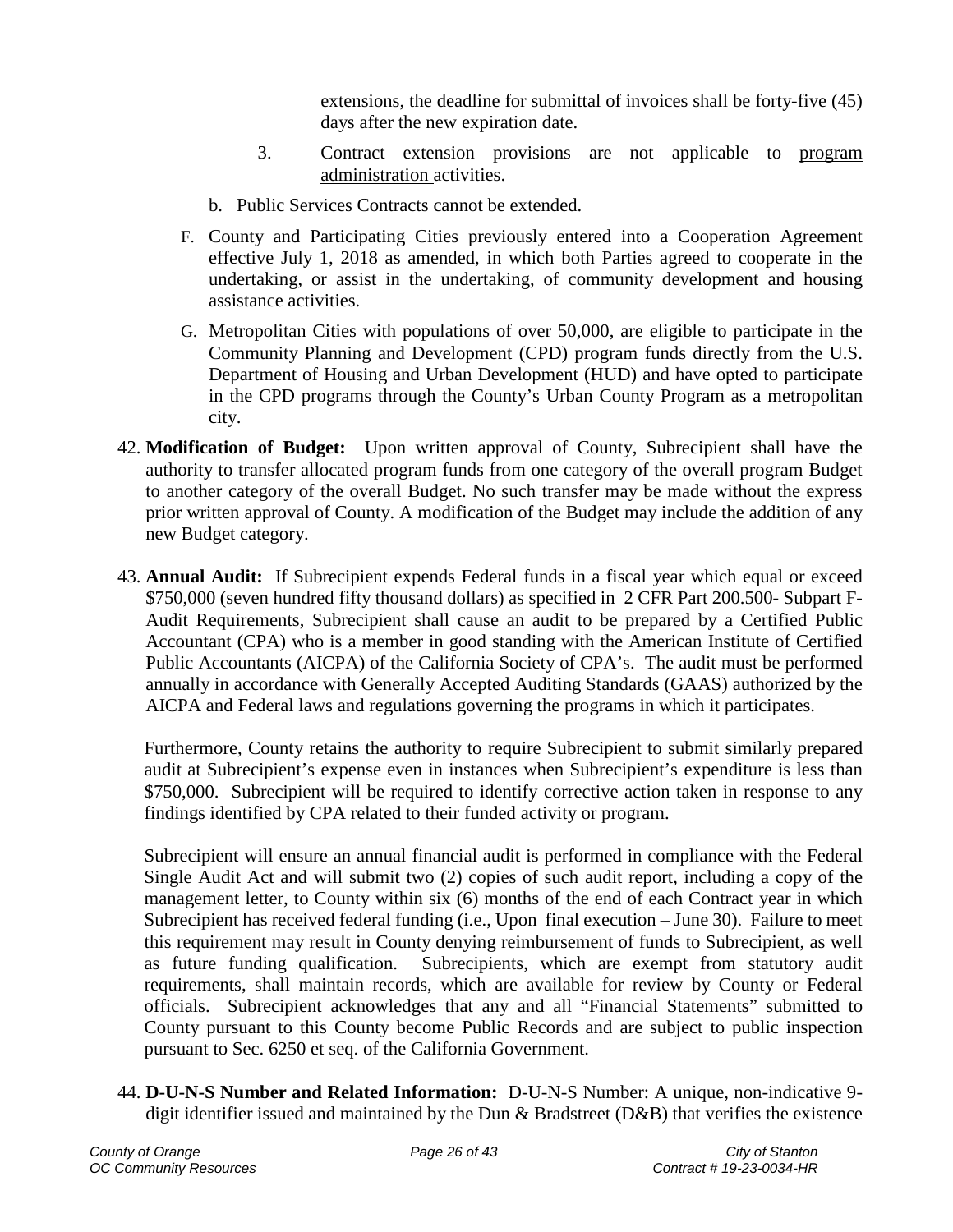of a business entity. The D-U-N-S number is needed to coordinate with the System for Award Management (SAM) that combines federal procurement systems and the Catalog of Federal Domestic Assistance into one new system. https:/[/www.SAM.gov](http://www.sam.gov/) 

The D-U-N-S Number must be provided to County prior to the execution of this Contract. Subrecipient shall ensure all D-U-N-S information is up to date and the D-U-N-S number status is "active," prior to execution of this Contract. If County cannot access the Subrecipient's DUNS information related to this federal sub award on the Federal Funding Accountability and Transparency Act Sub Award Reporting System (SAM.GOV) due to errors in the Subrecipient's data entry for its D-U-N-S number, the Subrecipient must immediately update the information as required.

If County cannot access the Subrecipient's D-U-N-S information related to this federal sub award on the Federal Funding Accounting and Transparency Act Sub Award Reporting System (SAM.GOV) due to errors in the Subrecipient's data entry for its D-U-N-S number, the Subrecipient must immediately update the information as required.

The County reserves the right to verify and validate any information prior to contract award and during the entire term of the Contract.

### <span id="page-26-0"></span>45. **Program Income:**

- A. Subrecipient shall comply with regulations, as well as all applicable State or County regulations concerning the reporting and payment procedures for program income.
- B. Definition: Program income means, as provided by 24 CFR § 570.504, gross income received by the Subrecipient directly generated by a grant supported activity, or earned only as a result of the grant agreement during the grant period.
- C. Use. The Subrecipient shall use all income received from said funds only for the same purposes for which said funds may be expended pursuant to the terms and conditions of this Contract.
- D. All Program Income accrued shall be returned to County on a quarterly basis prior to Subrecipient receiving any reimbursement from grant funds provided under this Contract.
- E. Subrecipient shall provide information of the receipt of Program Income by Subrecipient related to Program on all GPR Information Forms submitted with requests for reimbursement.
- F. Subrecipient shall complete and submit a Year-End Program Income letter, indicating amount of Program Income and include any reimbursement remittance necessitated therein, by July 15, after the close of the Contract fiscal year.

#### <span id="page-26-1"></span>46. **Performance:**

A. Subrecipient shall provide the oversight, administration, and project management necessary to accomplish all contracted activities in a timely manner. Subrecipient also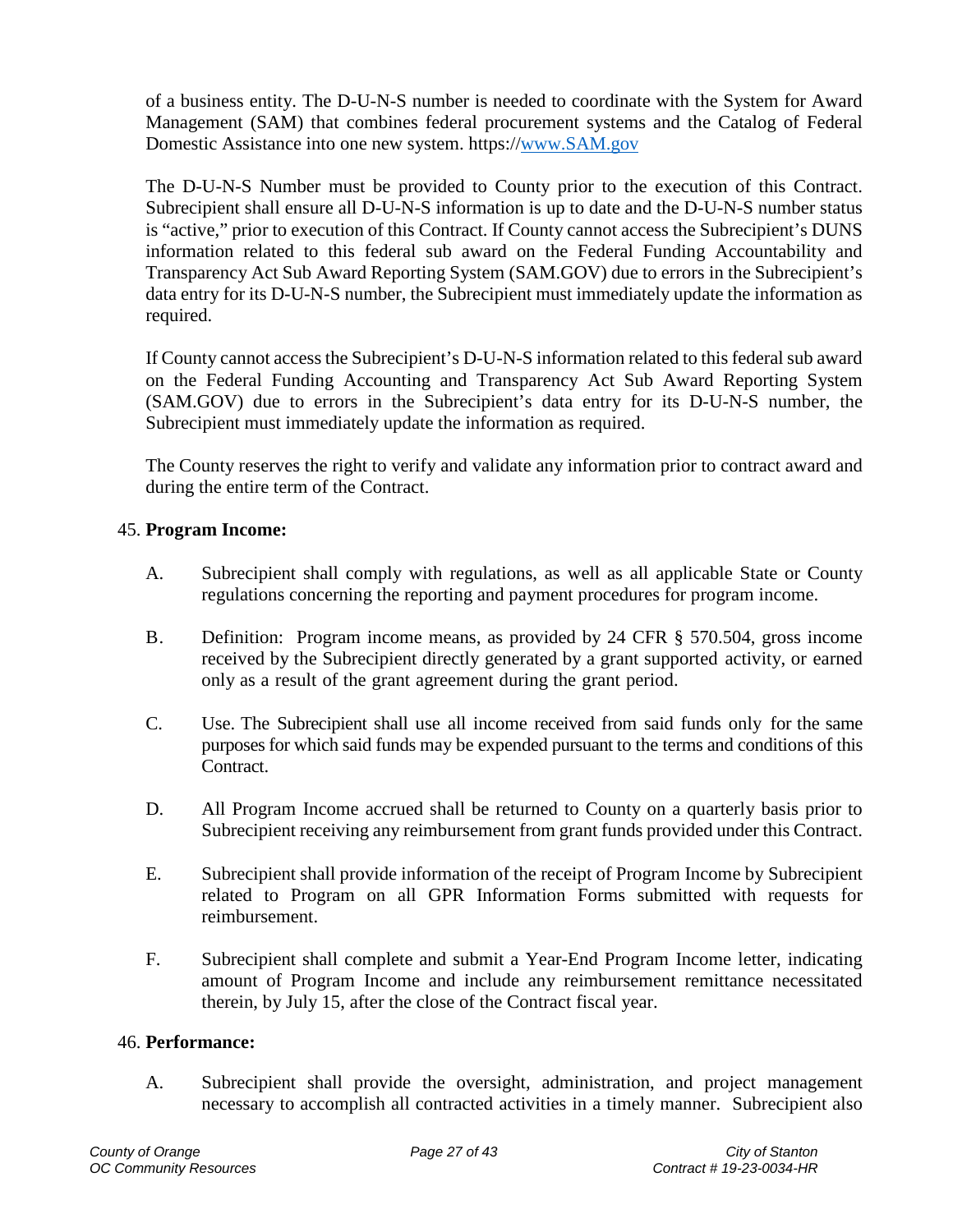agrees to comply with all applicable Federal, State, and local laws and regulations governing the funds provided under this Contract.

- B. Subrecipient shall comply with all applicable HUD regulations, as described in Paragraph 49 "Federal Administrative and Related Requirements" of this Contract, concerning administrative requirements and maintain records as to services provided and total number of persons served through the project, including but not limited to, populationserved analysis (i.e., extremely-low income persons, very-low income persons, and lowincome persons as defined by HUD). Such information shall be available for periodic monitoring by representatives of County or HUD and shall be submitted by Subrecipient in report form to County by dates specified by County.
- C. The following "Performance Threshold" criteria shall be used to assess the level of performance of the Subrecipient, including Attachment A — Scope of Services, attached hereto and incorporated herein by reference. Furthermore, the criteria will be considered by OC Community Resources when determining future funding. In order to be considered in compliance with the performance threshold criteria, the Subrecipient must, on or before the required milestone date, submit to OC Community Resources a request for reimbursement which demonstrates that Subrecipient has expended funds and met their proposed accomplishment goals at the required levels, unless exempted in writing by the County.

| <i>*Milestone Date</i> | Minimum Required Expenditure Threshold                                   |
|------------------------|--------------------------------------------------------------------------|
| February $15th$        | 50% of Contracted Amount Expended<br>50% of Proposed Accomplishments Met |
| March $15th$           | 70% of Contracted Amount Expended<br>70% of Proposed Accomplishments Met |
| April $15th$           | 80% of Contracted Amount Expended<br>80% of Proposed Accomplishments Met |

Failure to achieve at least the aforementioned 50% drawdown, without extenuating circumstances, may cause any remaining balance in this Contract to be reclaimed by County, and will negatively affect future funding to Subrecipient. Failure to achieve the aforementioned 80% drawdown goal, without written exception approved by the Director, may cause any remaining balance in this Contract to be reclaimed by County, and will impact future funding to Subrecipient.

- D. Subrecipient shall complete and submit a Year End GPR Information Form by July 15, after the close of the Contract fiscal year.
- E. Should the activity being funded through this Contract be completed, cancelled or terminated prior to the termination date set forth herein in Paragraph 2 "Term of Contract," or if funds allocated through this Contract are fully expended, prior to end of Contract term, Subrecipient must continue to serve its clients for the entire term of this Contract. Subrecipient shall complete and submit a Mid-Year and Year End GPR Information Form at the time of the completion, cancellation or termination.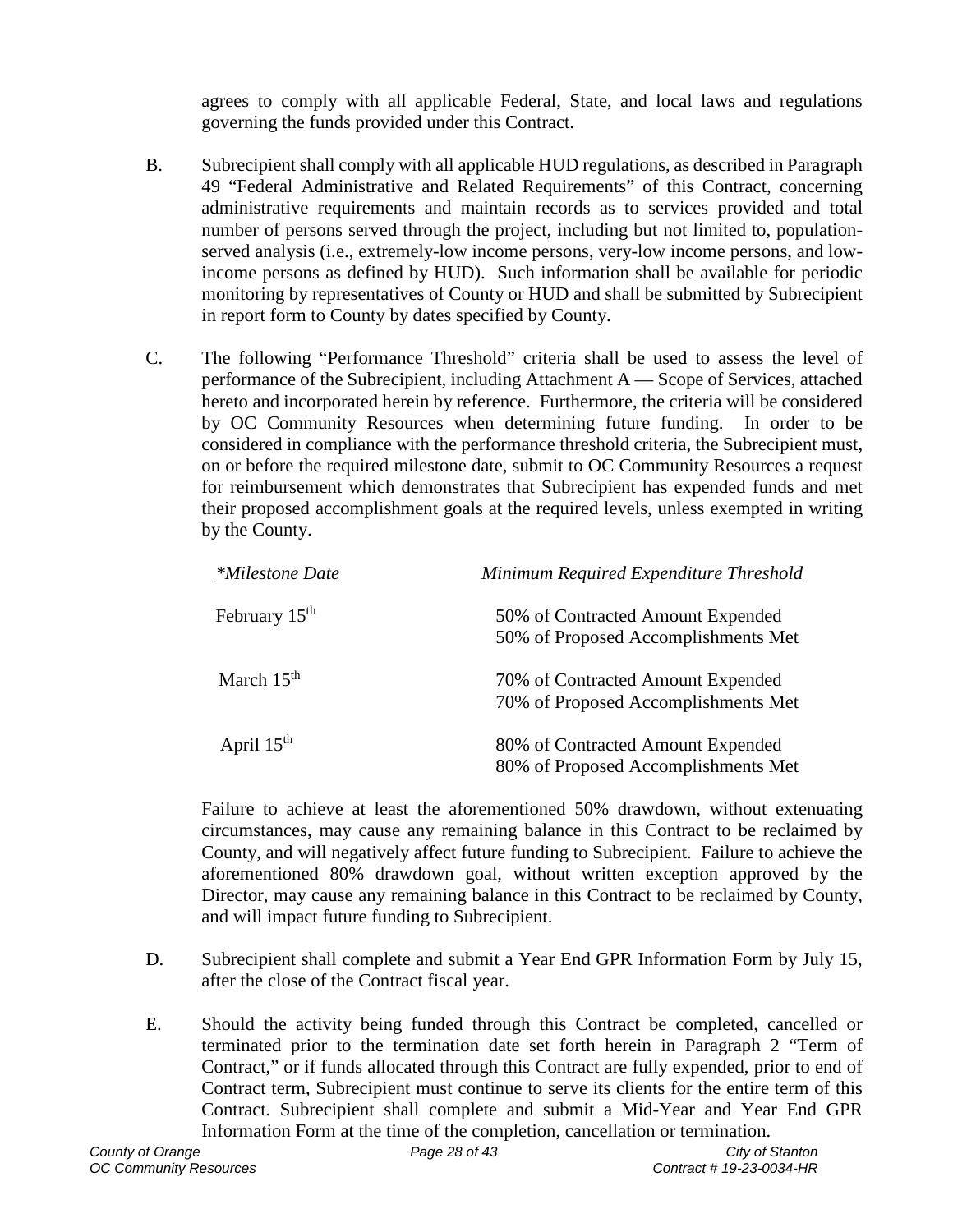- F. Subrecipient shall complete and submit a GPR Information Form in support of all requests for reimbursement. Said GPR Information Form shall consist of a cumulative report of project related accomplishments as set forth in Attachment A - Scope of Services, for the subject quarter. If at any time during the term of this Contract Subrecipient has no activity occur during any quarter, Subrecipient shall prepare and submit to County a Quarterly GPR Information Form, regardless of actual activity.
- G. Subrecipient acknowledges that the GPR Information Form is a monitoring tool that will be reviewed and evaluated to determine Subrecipient's level of performance relative to this Contract.
- H. Subrecipient shall submit all requested data necessary to complete the Consolidated Annual Performance and Evaluation Report (CAPER), and monitor program accountability and progress in accordance with HUD requirements, in the format and at the time designated by County.
- I. Readiness for Housing Rehabilitation and Public Facilities & Improvements Projects: Subrecipient shall be required to demonstrate to County its readiness to immediately initiate its Project upon execution of this Contract by providing to the County documentation including, but not limited to, the following: Board or Council Minutes/Resolution; Awarded bid documents with timeline requirements; and, executed Architect and Engineer (hereafter referred to as "A&E") contracts with specific project timelines consistent with funding. Thirty (30) days after the Commencement Date, , Subrecipient shall provide County a Project Readiness Checklist incorporating the status of all Project-phasing milestones. In the case of milestones not yet reached, Subrecipient shall provide projected target dates for when said milestones would be met. The Project Readiness Checklist shall clearly demonstrate that Subrecipient will meet the "Minimum Required Expenditure Thresholds" as set forth in this Paragraph 46.C. Subrecipient acknowledges that said Project Readiness Checklist may be considered to evaluate the performance of the Subrecipient.

### <span id="page-28-0"></span>47. **Performance Monitoring**:

- A. Performance Monitoring of Subrecipient by County, State of California and/or HUD shall consist of requested and/or required written reporting, as well as onsite monitoring by County, State of California or HUD representatives.
- B. County shall periodically evaluate Subrecipient's progress in complying with the terms of this Contract. Subrecipient shall cooperate fully during such monitoring. County shall report the findings of each monitoring to Subrecipient.
- C. County shall monitor the performance of Subrecipient against the goals, outcomes, milestones and performance standards required herein. Substandard performance, as determined by County, will constitute non-compliance with this Contract for which County may immediately terminate the Contract. If action to correct such substandard performance is not taken by Subrecipient within the time period specified by County,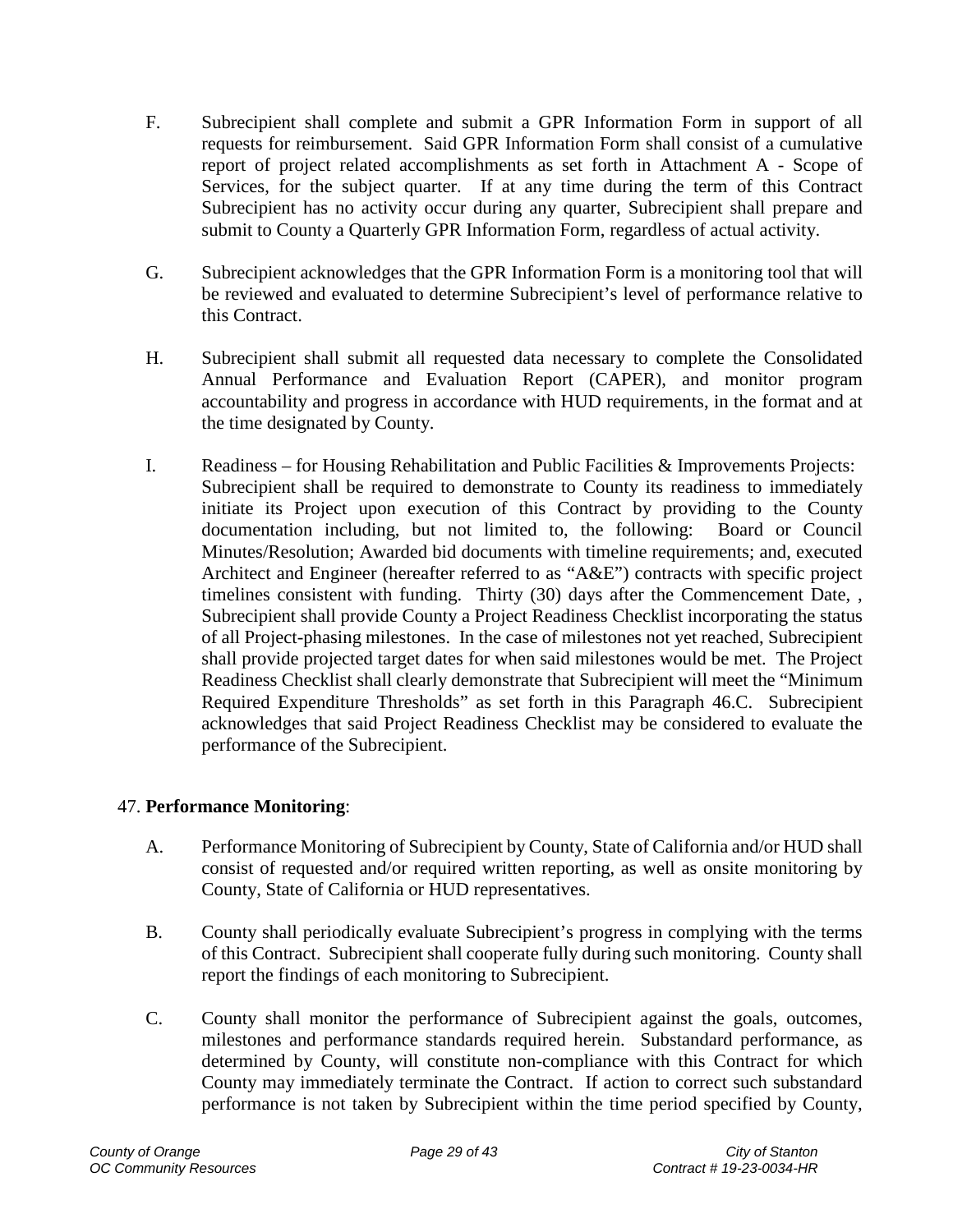payment(s) will be denied in accordance with the provisions contained in this Paragraph 47 of this Contract.

D. HUD in accordance with 24 CFR Part 570 Subpart O, 570.902, will annually review the performance of County to determine whether County has carried out its Community Development Block Grant (CDBG) assisted activities in a timely manner and has significantly disbursed CDBG funds and met the mandated "1.5 ratio" threshold. Subrecipient is responsible to ensure timely drawdown of funds.

#### <span id="page-29-0"></span>48. **Substantial Amendments:**

- A. If any amendment results in a change in the funding amount, that does not trigger a Substantial Amendment, as defined, Subrecipient Scope of Services, threshold and milestone dates or schedule of activities to be undertaken as part of this Contract, such modifications will be incorporated only by written amendment executed by Director, or designee and Subrecipient.
- B. In an effort to efficiently utilize CDBG funds within timeframes required by HUD, the County will consider the reprogramming of unspent CDBG balances from completed and cancelled CDBG-funded activities to other eligible activities as a "Non-Substantial Amendment". In the event that any of these "administrative" reprogramming actions fall under the "Substantial Amendment" criteria, the proposed actions to the Citizen Participation process, requires formal action by the Board of Supervisors, and subsequent approval by HUD.

#### <span id="page-29-1"></span>49. **Federal Administrative and Related Requirements:**

Subrecipient must comply with all federal requirements as it pertains for 24 CFR Parts 91 and 570. Subrecipient acknowledges that administration of its operation and services are subject to the requirements as established in 2 CFR Part 200, et al. Subrecipient shall procure all materials, property, or services in accordance with the requirements of 2 CFR § 200.318-326.

#### A. **Financial Management:**

1. Accounting Standards

Subrecipient agrees to comply with 24 CFR 84.21-28 and agrees to adhere to the accounting principles and procedures required therein, utilize adequate internal controls, and maintain necessary source documentation for all costs incurred.

2. Cost Principles:

The Subrecipient shall administer its program in conformance with 2 CFR Part 200, et al; (and if Subrecipient is a governmental or quasi-governmental agency, the applicable sections of 24 CFR 85, "Uniform Administrative Requirements for Grants and Cooperative Agreements to State and Local Governments,") as applicable. These principles shall be applied for all costs incurred whether charged on a direct or indirect basis.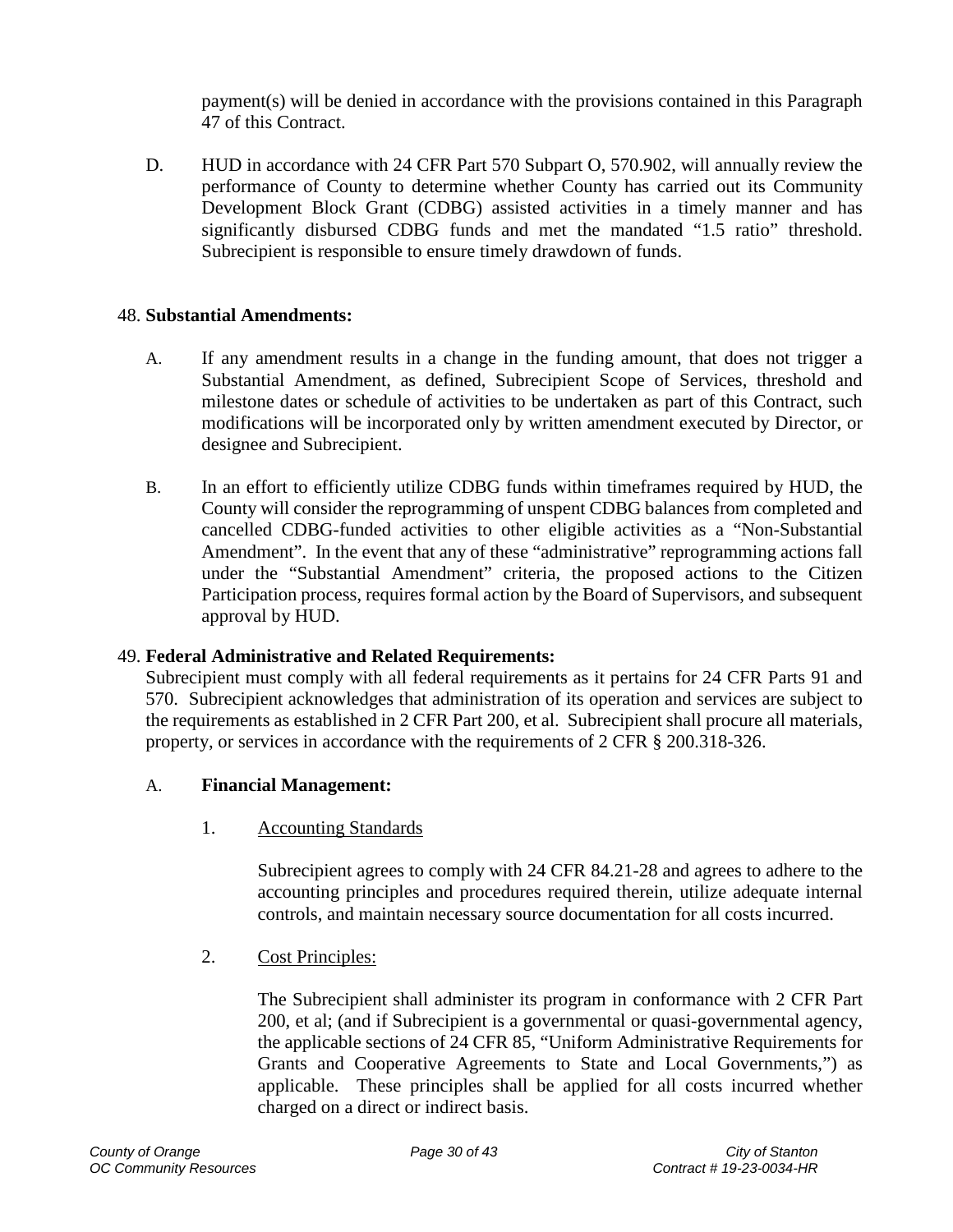## B. **Documentation and Record Keeping**

1. Records to be Maintained

Subrecipient shall maintain all records required by the Federal regulations specified in 24 CFR 570.506 that are pertinent to the activities to be funded under this Contract. Such records shall include, but not be limited to:

- a. Records providing a full description of each activity undertaken;
- b. Records demonstrating that each activity undertaken meets the one of the National Objectives of the CDBG program;
- c. Records required to determine the eligibility of activities;
- d. Records required to document the acquisition, improvement, use, or disposition of real property acquired or improved with CDBG assistance;
- e. Records documenting compliance with the fair housing and equal opportunity components of the CDBG program;
- f. Financial records as required by federal regulations 24 CFR 570.502, and 24 CFR 84.21-28; and
- g. Other records necessary to document compliance with Subpart K of 23 CFR.

# 2. **Retention:**

Subrecipient shall retain all financial records, supporting documents, statistical records, and all other records pertinent to this Contract for a period of five (5) years. The retention period begins on the date of the submission of the County's annual performance and evaluation report to HUD in which the activities assisted under the Contract are reported on for the final time. Notwithstanding the above, if there is litigation, claims, audits, negotiations or other actions that involve any of the records cited and that have started before the expiration of the five-year period, then such records must be retained until completion of the actions and resolution of all issues, or the expiration of the five-year period, whichever occurs later.

## 3. **Client Data**

- a. Subrecipient shall maintain client data demonstrating client eligibility for services provided for a period of five (5) years after the termination of all activities funded under this Contract, or after the resolution of all Federal audit finding, whichever occurs later. Such data shall be consistent and include, but not limited to, client name, address, verifiable income level (as documented by income tax returns, employee payroll records, retirement statements, etc. or other third party documentation acceptable to County, for determining eligibility), and description of service provided. Such information shall be made available to HUD representatives, County monitors, or their designees, for review upon request.
- b. Subrecipient shall develop and implement procedures to ensure the confidentiality of records pertaining to any individual provided family violence prevention or treatment services under any project assisted under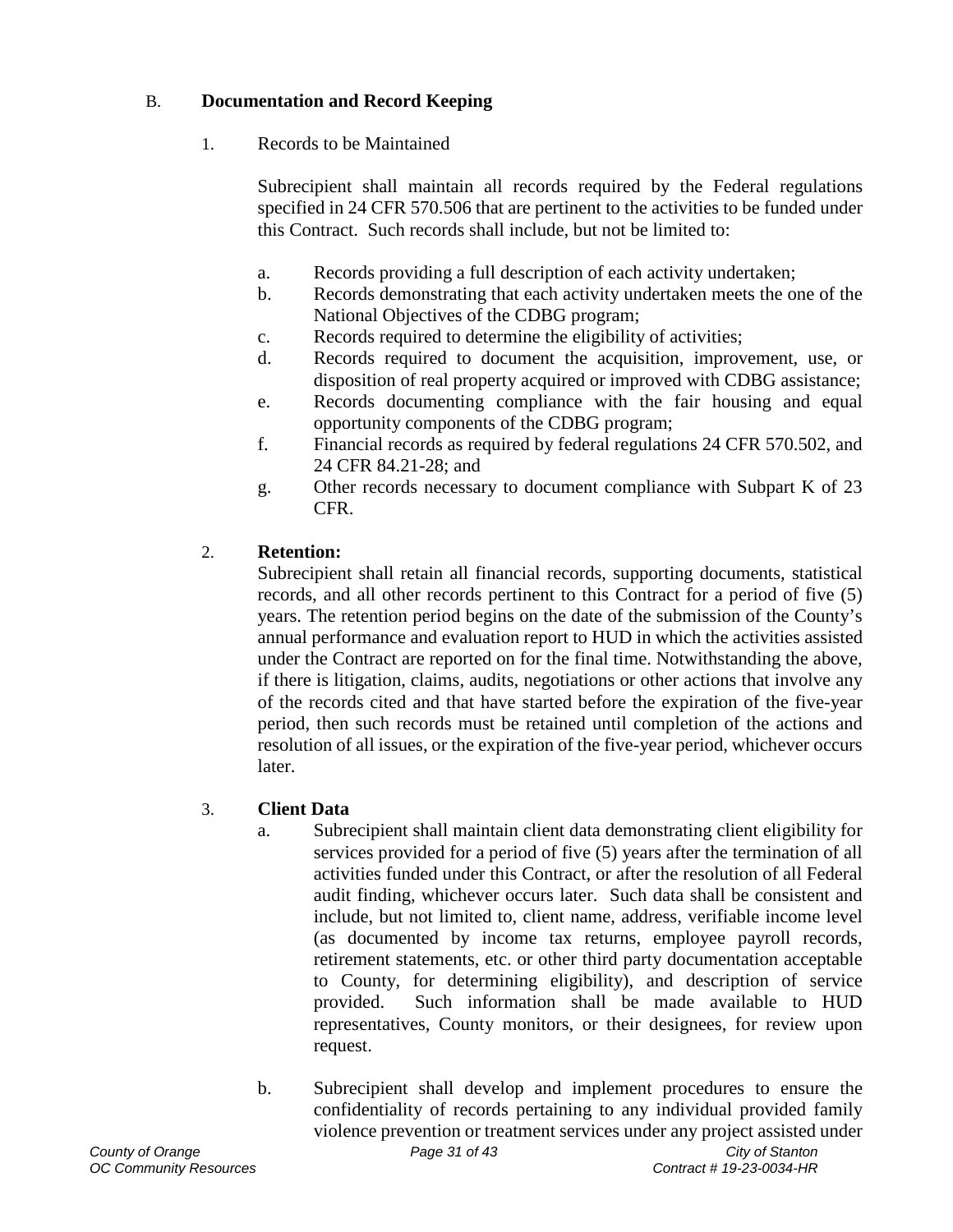the subject program, including protection against the release of the address or location of any family violence shelter project, except with the written authorization of the person responsible for the operation of that shelter.

4. Disclosure

Subrecipient shall maintain client data demonstrating client eligibility for services provided. Such data shall include, but not be limited to, client name, address, income level or other basis for determining eligibility, and description of service provided. Such information shall be made available to County monitors or their designees for review upon request.

5. Close-Outs

Subrecipient's obligation to County shall not end until all close-out requirements are completed. Activities during this close-out period shall be completed in accordance with federal and State regulations and shall include, but are not limited to: making final payments; submitting final invoice(s), report(s), in accordance with the requirements of Paragraph 49, and documentation; disposing of program assets (including the return to County of all unused materials and equipment); remitting any program income balances and accounts receivable to County, and determining the custodianship of records. Notwithstanding the foregoing, the terms of this Contract shall remain in effect during any period that the Subrecipient has control over CDBG funds, including Program Income.

### C. **Personnel & Participation Conditions**

### 1. **Civil Rights**

Compliance

Subrecipient agrees to comply with California Civil Rights Act Ordinances and Title VI of the Civil Rights Act of 1964, as amended, Title VIII of the Civil Rights Act of 1968, as amended, Section 104(b) and Section 109 of Title I of the Housing and Community Development Act of 1974, as amended, Section 504 of the Rehabilitation Act of 1973, the Americans with Disabilities Act of 1990, the Age Discrimination Act of 1975, Executive Order 11063, and with Executive Order 11246, as amended by Executive Orders 11375, 11478, 12107 and 12086.

### 2. **Nondiscrimination in Employment and Contracting**

Subrecipient agrees to comply with the non-discrimination in employment and contracting opportunities laws, regulations, and executive orders referenced in 24 CFR 570.607, as revised by Executive Order 13279, including 24 CFR Part 8, 24 CFR 570.602 and Section 504 of Rehabilitation Act of 1973, Americans with Disabilities Act of 1990, Executive Order 11063. The applicable nondiscrimination provisions in Section 109 of the Housing and Community Development Act (HCDA) are still applicable.

### 3. **Affirmative Action:**

Subrecipient agrees that it shall be committed to carry out an Affirmative Action Program that encompasses that principals provided in President's Executive Order 11246, as revised on January 4, 2002.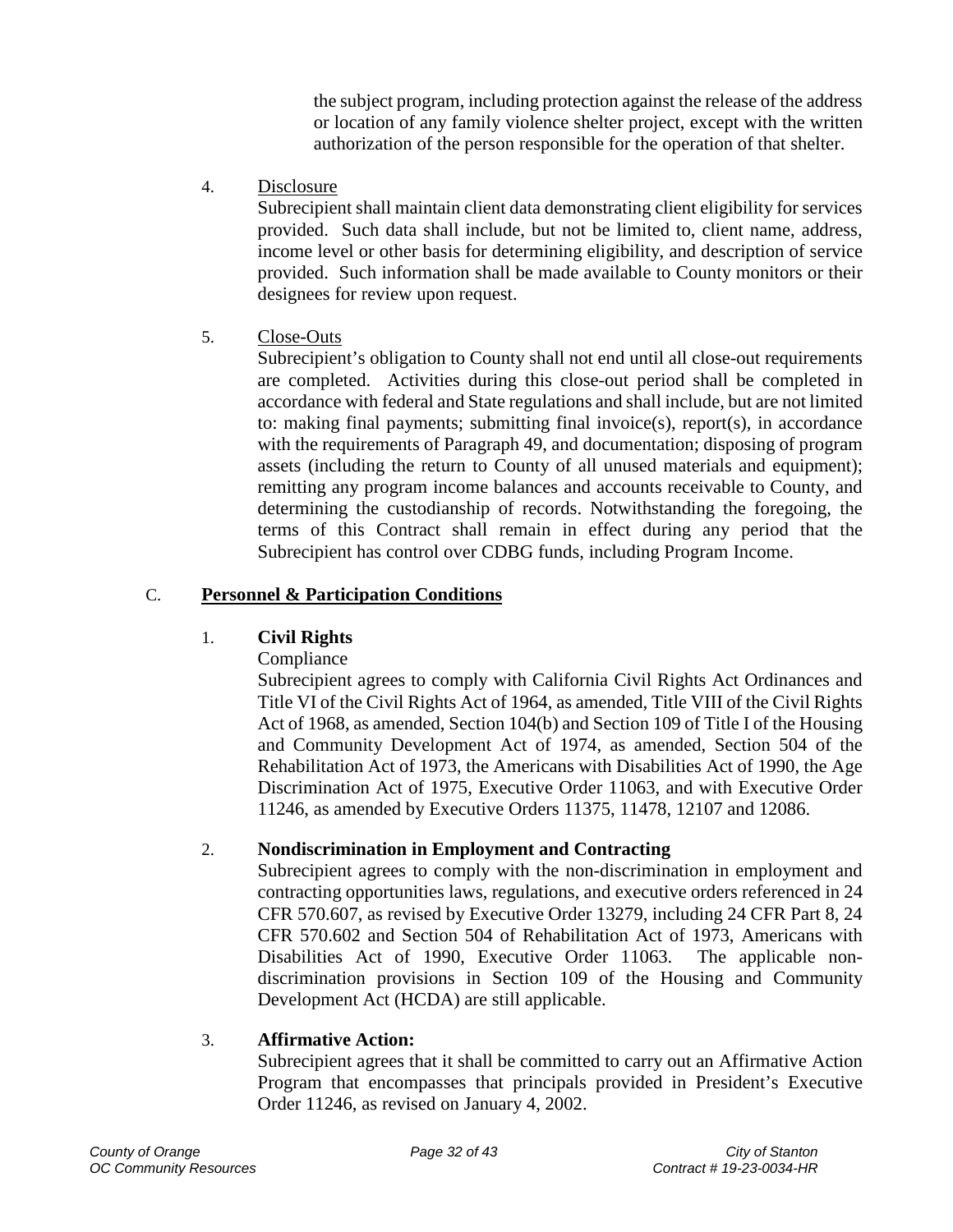## 4. **Americans with Disabilities Act:**

Subrecipient agrees to comply with Section 504 of the Rehabilitation Act of 1973 as amended; Title VI and VII of the Civil Rights Act of 1964 as amended; Americans with Disabilities Act, 42 USC 12101; California Code of Regulations, Title 2, Title 22: California Government Code, Sections 11135, et seq; and other federal and state laws and executive orders prohibit discrimination. All programs, activities, employment opportunities, and services must be made available to all persons, including persons with disabilities.

## 5. **Drug-Free Workplace**:

The Subrecipient hereby certifies compliance with Government Code Section 8355 in matters relating to providing a drug-free workplace as set forth in Exhibit 2, attached hereto and incorporated herein by reference. The Subrecipient will:

- a. Publish a statement notifying employees that unlawful manufacture, distribution, dispensation, possession, or use of a controlled substance is prohibited and specifying actions to be taken against employees for violations, as required by Government Code Section 8355(a).
- b. Establish a drug-free awareness program as required by Government Code Section 8355(b) to inform employees about all of the following:
	- i. The dangers of drug abuse in the workplace;
	- ii. The Subrecipient's policy of maintaining a drug free workplace;
	- iii. Any available counseling, rehabilitation, and employee assistance programs; and
	- iv. Penalties that may be imposed upon employees for drug abuse violations.
- c. Provide as required by Government Code Section 8355(c) that every employee who works under this Contract:
	- i. Will receive a copy of the company's drug-free policy statement; and
	- ii. Will agree to abide by the terms of the company's statement as a condition of employment under this Contract.

Failure to comply with these requirements may result in suspension of payments under the contract or termination of the contract or both, and the Subrecipient may be ineligible for award of any future County contracts if the County determines that any of the following has occurred:

- iii. The Subrecipient has made false certification, or
- iv. The Subrecipient violates the certification by failing to carry out the requirements as noted above.

### 6. **Anti-Lobbying:**

Subrecipient certifies that it will comply with federal law (31 U.S.C. 1352) and regulations found at 24 CFR Part 87, which provide that:

a. No federal appropriated funds will be paid, by or on behalf of it, to any person for influencing or attempting to influence an officer or employee of any agency, a Member of Congress, an officer or employee of congress, or an employee of a Member of Congress in connection with the awarding of any federal contract, the making of any federal grant, the making of any Federal loan, the entering into of any Cooperative Agreement, and the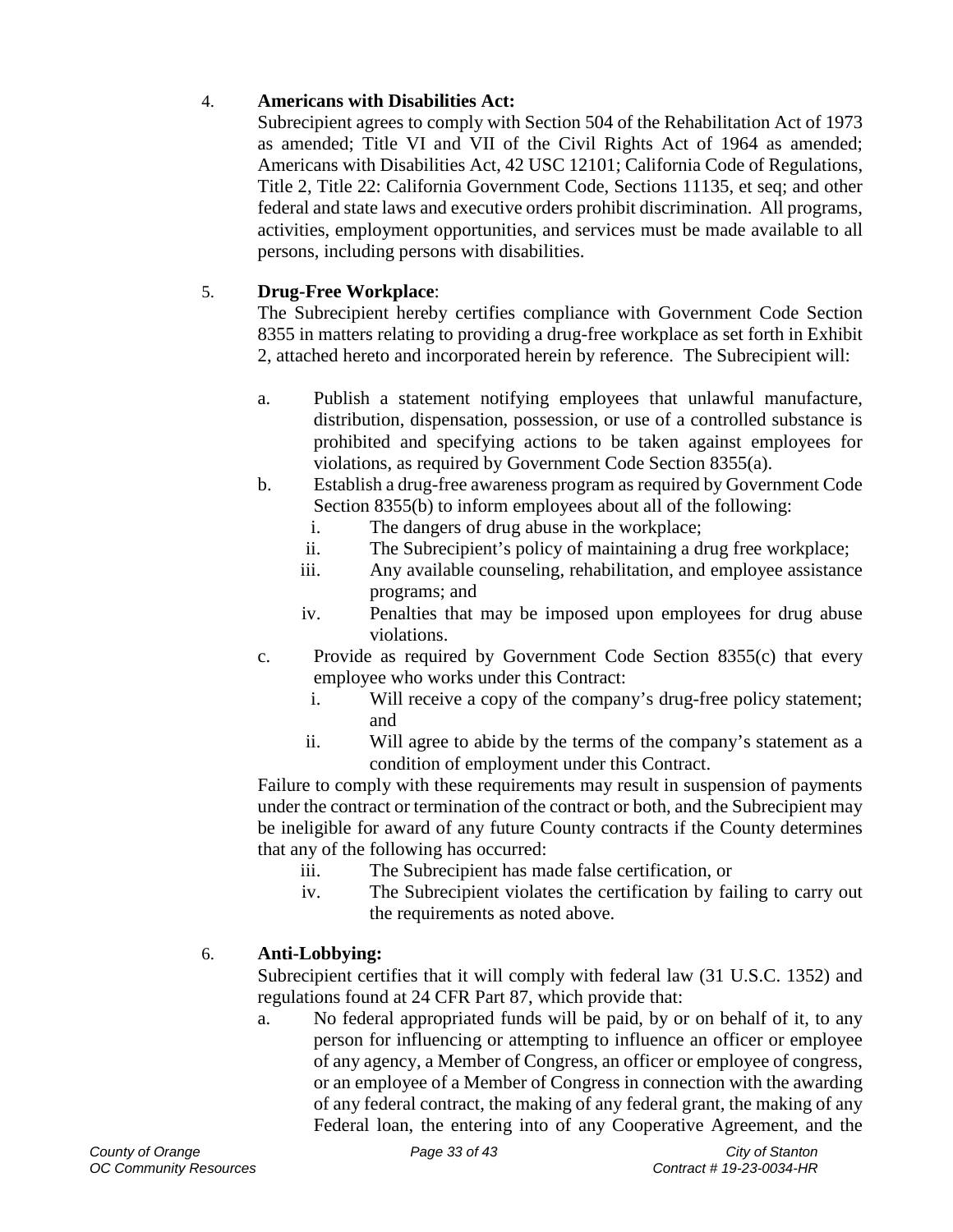extension, continuation, renewal, amendment, or modification of any federal contract, grant, loan, or Cooperative Agreement; and

b. Subrecipient shall include subject anti-lobbying certification in award documents for all sub-Subrecipients at all tiers (including subsubcontracts, sub-subgrants, and contract under grants, loans, and Cooperative Agreements) and that all sub-Subrecipients shall certify and disclose accordingly.

## 7. **Employment Restrictions:**

### a. **Prohibited Activity:**

Subrecipient is prohibited from using funds provided herein, or personnel employed in the administration of the program, for: political activities, sectarian or religious activities, lobbying, political patronage, and nepotism activities.

### b. **OSHA:**

Where employees are engaged in activities not covered under the Occupational Safety and Health Act of 1970, they shall not be required or permitted to work, be trained, or receive services in buildings or surroundings or under working conditions which are unsanitary, hazardous or dangerous to the participants' health or safety.

### c. **Employee Rights**

## i. **Federal Minimum Wage**

Subrecipient must follow the Fair Labor Standards Act (FLSA), as it currently exists and it may be amended, which sets basic minimum wage and overtime pay standards. These standards are enforced by The United States Department of Wage and Hour Division under Department's Wage and Hour Division. The Federal minimum wage provisions are contained in the FLSA. Many states also have minimum wage laws. In cases where an employee is subject to both state and federal minimum wage laws, the employee is entitled to the higher minimum wage.

### d. **California Minimum Wage**

- i. Subrecipient must follow the California enacted legislation signed by the Governor of California, raising the minimum wage for all industries (MW-2007). (AB 1835, CH230, Stats of 2006, adding sections 1182.12 and 1182.13 to the California Labor Code.) Pursuant to its authority under Labor Code section 1182.13, the Department of Industrial Relations amends and republishes Sections, 1, 2, 3, and 5 of the General Minimum Wage Order. MW-2001, Section 4, Separability, has not been changed. Consistent with this enactment, amendments are made to the minimum wage, and the meals and lodging credits sections of all of the IWC's industry and occupation orders. This summary must be made available to employees in accordance with the IWC's wage orders. Copies of the full text of the amended wage orders may be obtained by ordering on-line at [www.dir.ca.gov/WP.asp](http://www.dir.ca.gov/WP.asp) or by contacting your local Division of Labor Standards Enforcement office.
- e. **Hatch Act:**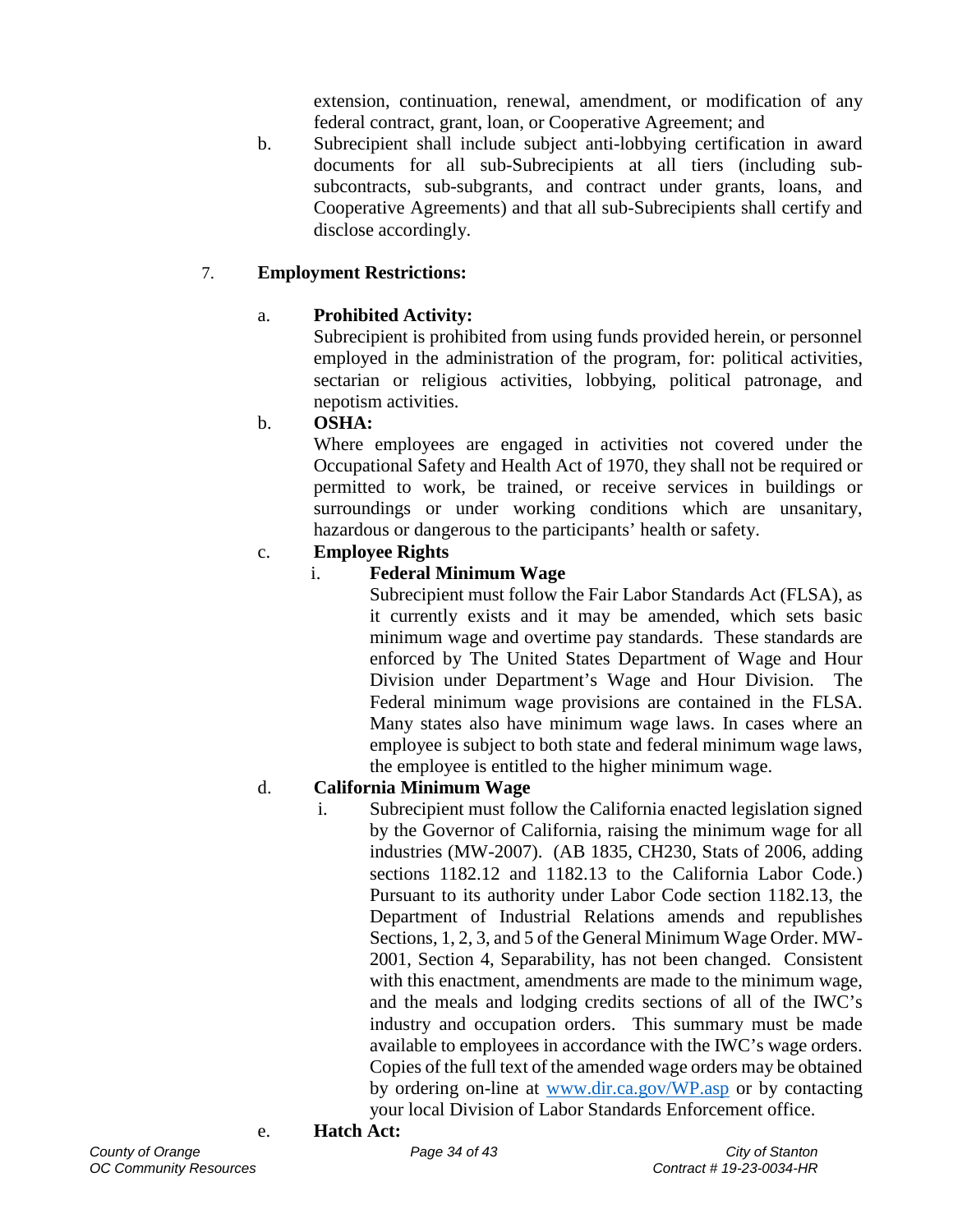Subrecipient agrees that no funds provided, nor personnel employed under this Contract, shall be in any way or to any extent engaged in the conduct of political activities in violation of the Hatch Act, 5 U.S.C. Section 1501 et seq. and Chapter 15 of Title V of the U.S.C.

f. **Religious Organization/Activities:** 

In accordance with 24 CFR 570.200(j), Subrecipient shall not discriminate against faith-based organizations in administering its federal HUD activities. Subrecipient agrees that funds provided under this Contract will not be utilized for inherently religious activities prohibited by 24 CFR 570.200(j), such as worship, religious instruction, or proselytization or to promote religious interest, or for the benefit of a religious organization.

## 8. **Labor Standards**

- a. Subrecipient agrees to contact County no less than fourteen (14) days prior to the Pre-Construction Meeting date to seek consultation regarding application of requirements per federal labor standards regulations or Davis-Bacon related Acts.
- b. Subrecipient will comply with Davis-Bacon Act and/or State Prevailing Wage requirements, when applicable.
- c. Subrecipient agrees to comply with all applicable requirements of the Secretary of Labor in accordance with the Davis-Bacon Act, the provisions of Contract Work Hours and Safety Standards Act, the Copeland "Anti-Kickback" Act (40 U.S.C. 276, 327-333), and all other applicable Federal, State and local laws and regulations pertaining to labor standards. Subrecipient shall maintain all applicable documentation, which demonstrates compliance with hour and wage requirements of this part. Such documentation shall be made available to County for review upon request.
- d. Subrecipient agrees that, except with respect to the rehabilitation or construction of residential property designed for residential use for less than eight (8) units, all Subrecipients engaged in contracts of \$2,000.00 or more for construction, renovation or repair of any building or work financed in whole or in part with assistance provided under this Contract, shall comply with all applicable federal requirements including Department of Labor regulations, under 29 CFR, Parts 3, 1, 5, 7 and 1926 governing the payment of wages and ratio of apprentices and trainees to journeymen. Nothing hereunder is intended to relieve
- e. Subrecipient of its obligation, if any, to require payment of the higher rate under state or local laws Subrecipient shall insert provisions meeting the requirements of this Paragraph in all such Contracts.

In case where the Davis-Bacon Act applies, Subrecipient agrees to submit the Construction Bid Package for this project to County for modification, Subrecipient shall construct project in accordance with the approved Construction Bid Package.

### 9. **California Labor Code Compliance**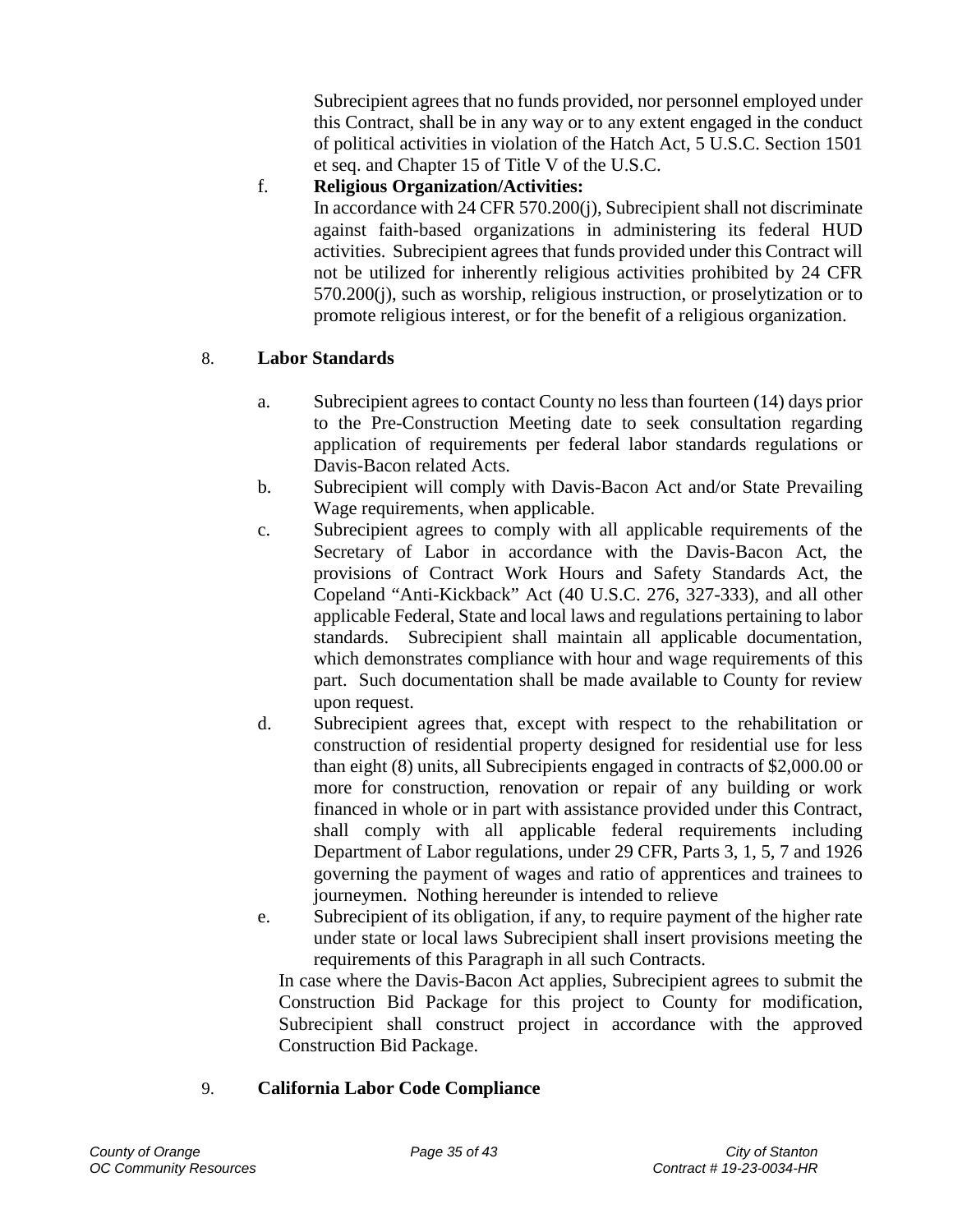- a. Prevailing Wage laws apply, Subrecipient hereby agrees to pay, or cause its subcontractors to pay, Prevailing Wage rates at all times for all construction, improvements, or modifications to be completed for County under this Contract. Subrecipient herein agrees that Subrecipient shall post, or cause to be posted, a copy of the most current, applicable Prevailing Wage rates at the site where the construction, improvements, or modifications are performed.
- b. Payroll Records

Subrecipient agrees that:

Certified copies of all payroll records for this project shall be required pursuant to the provisions of California Labor Code "Section 1776". The reporting format and words of certification shall be as indicated in Title 8 of the California Code of Regulations, Section 16401.

Certified copies of the payroll records of all subcontractors working on this project are required. It shall be the responsibility of the prime contractor to ensure subcontractor compliance.

Certified copies of all payroll records shall be submitted on a weekly basis to County through the duration of this Contract.

Subrecipient acknowledges that failure to comply with Section 1776 may result in a forfeiture of one hundred dollars (\$100) for each calendar day, or portion thereof, for each worker, until strict compliance is effectuated, and it should be recognized that a contractor or subcontractor, or agent or representative thereof who neglects to comply is guilty of a misdemeanor pursuant to California Labor Code Section 1777.

#### 10. **Economic Opportunities**

#### Compliance

Subrecipient agrees to abide by the provisions of OMB Circulars 102 and 110, as applicable, 24 CFR 570.611 with respect to conflicts of interest, and covenants that it presently has no financial interest and shall not acquire any financial interest, direct or indirect, which would conflict in any manner or degree with the performance of services required under this Contract.

Subrecipient further covenants that in the performance of this Contract no person having such a financial interest shall be employed or retained by Subrecipient hereunder. These conflict of interest provisions apply to any person who is an employee, agent, consultant, officer, or elected official or appointed official of County or Subrecipient, or any designated public agencies which are receiving funds under the CDBG Entitlement Program.

This Contract is subject to the requirements of 12 USC 1701u, the HUD regulations issued pursuant thereto at 24 CFR, 135.1 et seq., and any applicable rules and orders of HUD issued Federal financial assistance shall be conditioned upon compliance with 12 USC 1701u. Failure to fulfill these requirements shall subject Subrecipient and any sub-Subrecipients, their successors and assigns, to those remedies specified herein. Subrecipient certifies and agrees that no conflict exists which would prevent compliance with requirements.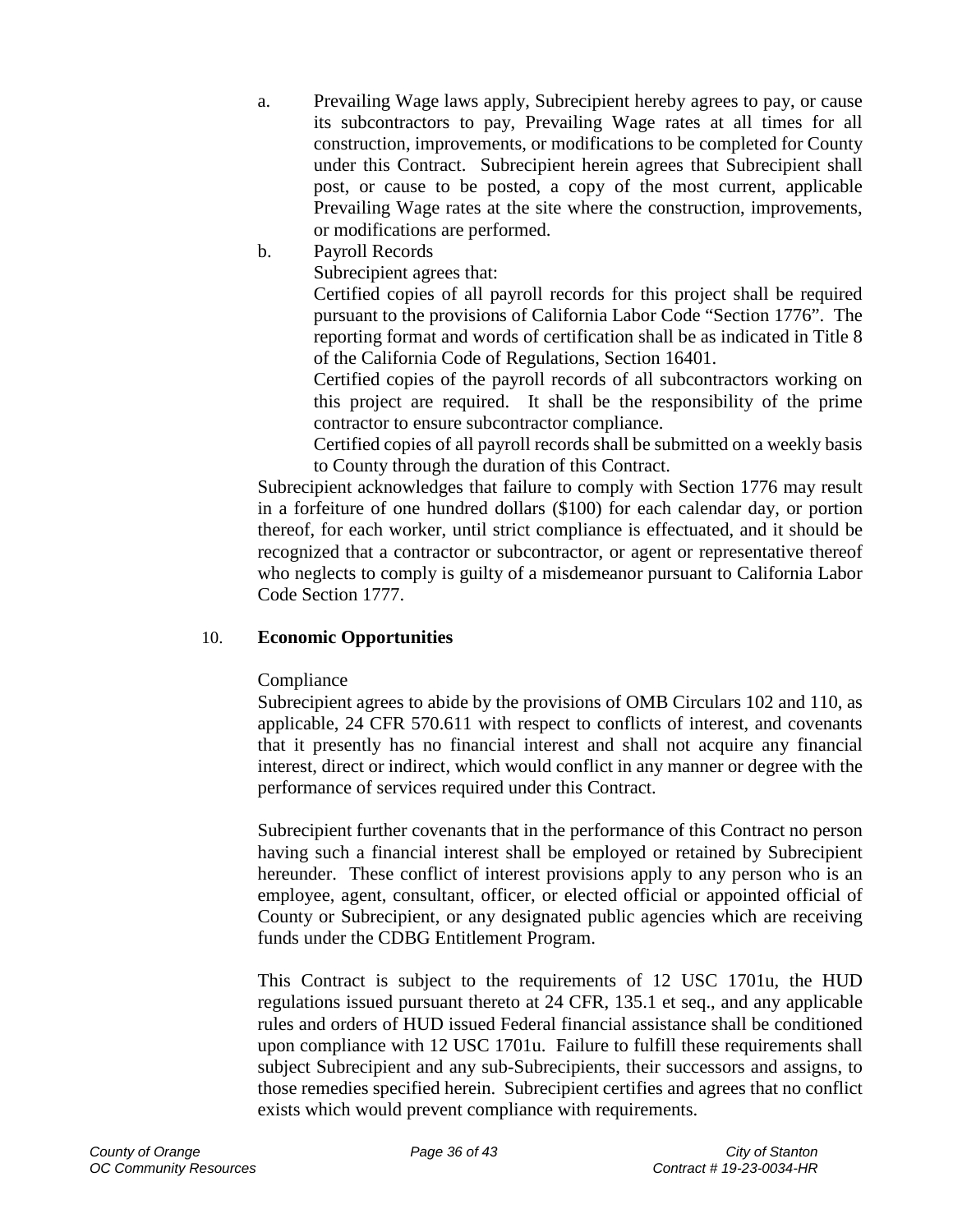The Subrecipient agrees to abide by 24 CFR, 135.38, below and will insert the following clause in any subcontracts executed with third parties for work covered by this Contract:

*"The work to be performed under this Contract is subject to the requirements of section 3 of the Housing and Urban Development Act of 1968, as amended, 12 U.S.C. 1701u (section 3). The purpose of section 3 is to ensure that employment and other economic opportunities generated by HUD assistance or HUD-assisted projects covered by Section 3, shall, to the greatest extent feasible, be directed to low- and very low-income persons, particularly persons who are recipients of HUD assistance for housing. The Parties to this Contract agree to comply with HUD's regulations in 24 CFR part 135, which implement Section 3. As evidenced by their execution of this Contract, the Parties to this Contract certify that they are under no contractual or other impediment that would prevent them from complying with the part 135 regulations.*

*The* Subrecipient *agree to send to each labor organization or representative of workers with which the* Subrecipient *has a collective bargaining agreement or other understanding if any, a notice advising the labor organization or workers' representative of the* Subrecipient*'s commitments under this section clause, and will post copies of the notice in conspicuous places at the work site where both employees and applicants for training and employment positions can see the notice. The notice shall describe the Section 3 preference, shall set forth minimum number and job titles subject to hire, availability of apprenticeship and training positions, the qualifications for each; and the name and location of the person(s) taking applications for each of the positions; and the anticipated date the work shall begin.*

*The* Subrecipient *agrees to include this Section 3 clause in every subcontract subject to compliance with regulations in 24 CFR part 135, and agrees to take appropriate action, as provided in an applicable provision of the subcontract or in this Section 3 clause, upon finding that the subcontractor is in violation of the regulations in 24 CFR part 135. The* Subrecipient *will not subcontract with any subcontractor where the* Subrecipient *has notice or knowledge that the subcontractor has been found in violation of the regulations in 24 CFR part 135.*

*The* Subrecipient *will certify that any vacant employment positions, including training positions, that are filled (1) after the* Subrecipient *is selected but before the Contract is executed, and (2) with persons other than those to whom the regulations of 24 CFR part 135 require employment opportunities to be directed, were not filled to circumvent the* Subrecipient*'s obligations under 24 CFR part 135.*

*Noncompliance with HUD's regulations in 24 CFR part 135 may result in sanctions, termination of this contract for default, and debarment or suspension from future HUD assisted contracts. With respect to work performed in connection with Section 3 covered Indian housing assistance, section 7(b) of the Indian Self-Determination and Education Assistance Act (25 U.S.C. 450e) also applies to the work to be performed under this contract. Section 7(b) requires that to the greatest extend feasible (1) preference and opportunities for training*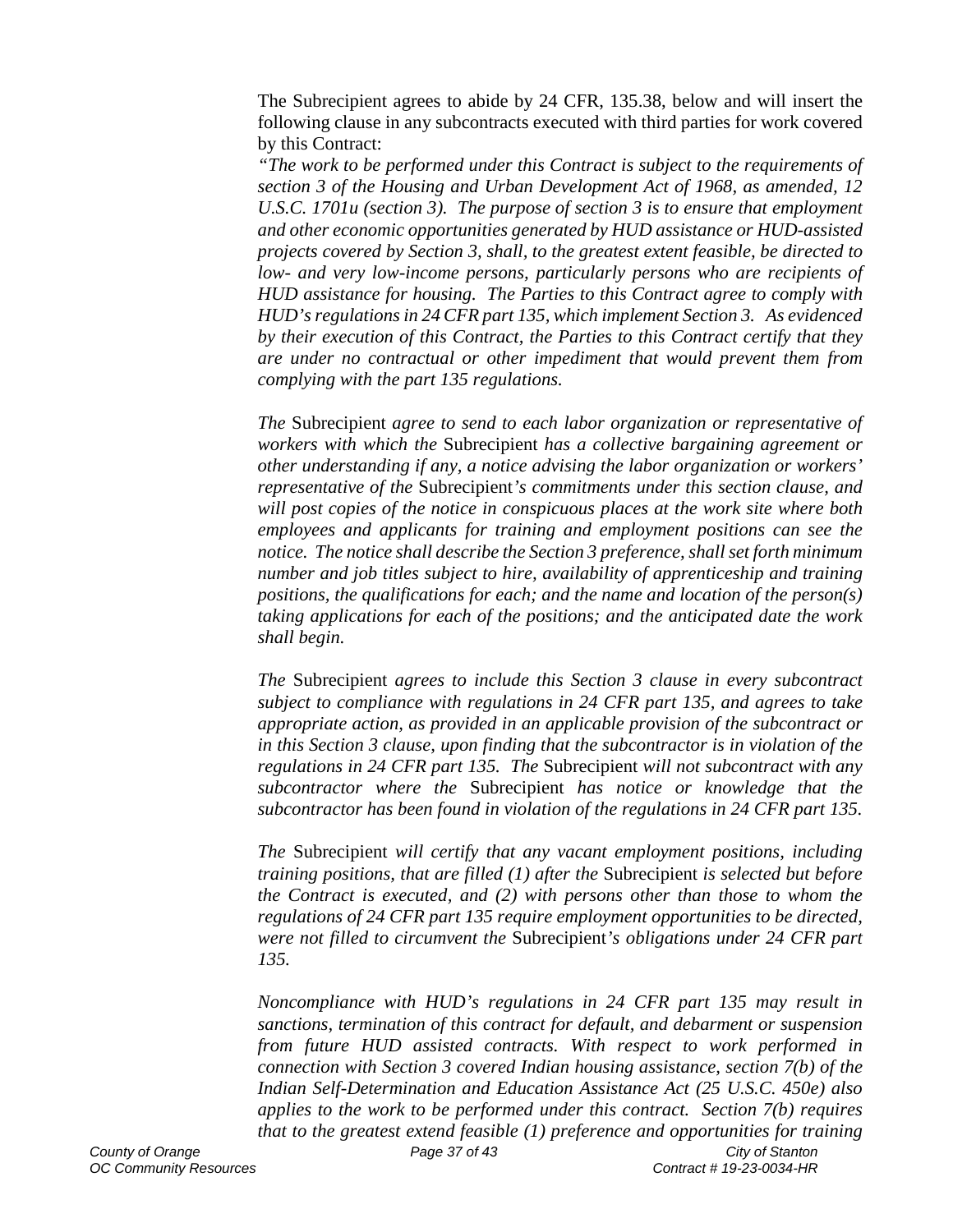*and employment shall be given to Indians, and (ii) preference in the award of Contracts and subcontracts shall be given to Indian organizations and Indianowned Economic Enterprises. Parties to this Contract that are subject to the provisions of Section 3 and section 7(b) agree to comply with Section 3 to the maximum extent feasible, but not in derogation of compliance with Section 7(b)."*

## 11. **Environmental Conditions:**

Subrecipient shall comply with HUD Environmental Review under HUD regulations at 24 CFR 58 et seq., which implement the National Environmental Policy Act (NEPA); and, the California Environmental Quality Act (CEQA). No costs shall be incurred and no funds shall be disbursed prior to certification by County and/or HUD of environmental compliance.

Subrecipient shall incur no costs for any project-related activity defined in Subrecipient Scope of Services and County shall not disburse funds prior to certification by County and/or HUD for environmental compliance.

Subrecipient shall provide requested material to County for the Environmental Review process required by applicable regulations.

#### a. **Air and Water:**

Subrecipient agrees to comply with the following regulations in so far as they apply to the performance of this Contract:

Clean Air Act, 42 U.S.C., 1857, et seq.

Federal Water Pollution Control Act, as amended, 33 U.S.C. 1251, et seq. Environmental Protection Agency (EPA) regulations pursuant to 40 CFR 50 and 40 CFR 58.

### b. **Flood Disaster Protection:**

Subrecipient agrees to comply with the requirements of the Flood Disaster Protection Act of 1973, including as applicable any regulations set forth in 24 CFR 55, (implementing Executive Order 11988) in regard to the sale, lease or other transfer of land acquired, cleared, or improved under the terms of this Contract, as it may apply to the provisions of this Contract.

### c. **Lead-Based Paint:**

Subrecipient agrees that any construction or rehabilitation of residential structures with assistance provided under this Contract shall be subject to HUD Lead-Based Paint Regulations at 24 CFR 570.608, and 24 CFR 35, particularly, 24 CFR 35.100 through 35.175. Such regulations pertain to all HUD-assisted housing and require that all owners, prospective owners, and tenants or properties constructed prior to 1978 be properly notified with the "Protect Your Family From Lead In Your Home" publication, found at<http://www.epa.gov/lead> that such properties may include leadbased paint.

### d. **Historic Preservation:**

Subrecipient agrees to comply with the Historic Preservation requirements set forth in the National Historic Preservation Act of 1966, as amended (16 U.S.C. 470) and the procedures set forth in 36 CFR 800, Protection of Historic Properties, insofar as they apply to the performance of this Contract.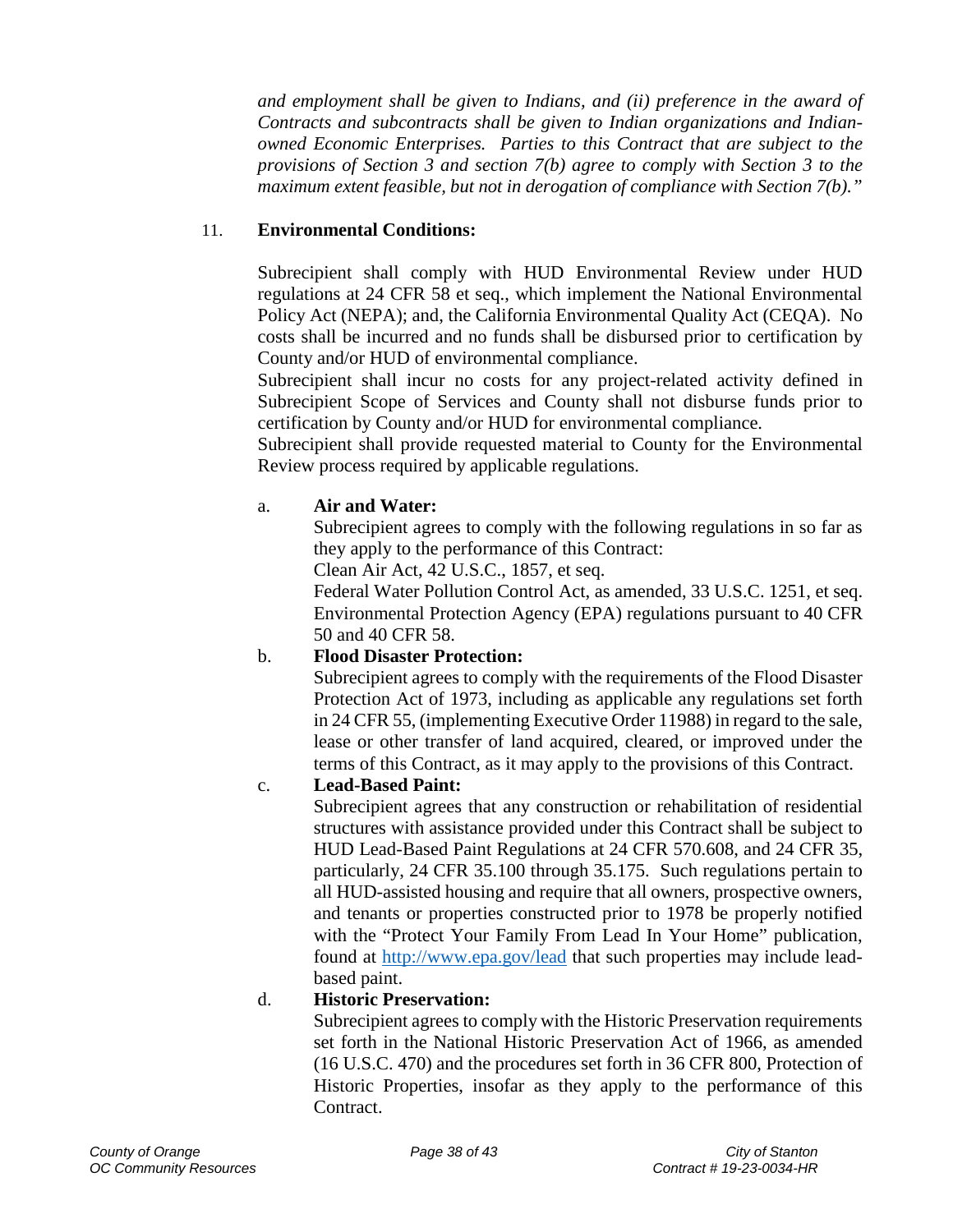In general, this requires concurrence from the State Historic Preservation Officer for all rehabilitation and demolition of historic properties that are fifty years old or older or that are included on a Federal, State, or local historic property list.

# e. **Energy Efficiency Standards:**

Subrecipient agrees to comply with the California Energy Commission Assembly Bill 970, Title 24, Part I of the California Code of Regulations (AB970: Building Efficiency Energy Standards), in regard to construction and property development, when applicable.

# f. **Modifications/Transfers of Real Property:**

Any proposed modification or change in use of real property acquired or improved, in whole or in part, by CDBG funds from the use planned at the time of the acquisition or improvement, including disposition, is prohibited.

- i. Subrecipient shall ensure that any real property under Subrecipient's control that was acquired or improved in whole or in part with CDBG funds in excess of \$25,000 is either:
	- i.i. Used to meet one of the national objectives contained in 24 CFR 570.208 for a period not less than five years, or for such period of time as determined to be appropriate by County, after expiration of the Contract and close-out of Subrecipient's participation in the CDBG Program, or, until five years after the close-out of the grant from which the assistance to the property, whichever occurs first; or,
	- i.ii. Disposed of in a manner which results in County being reimbursed in an amount equal to the current fair market value of the property less any portion thereof attributable to expenditures of non-CDBG funds for acquisition of, or improvement to, the property. Such reimbursement is not required after the period of time specified in accordance with this Paragraph 49.

# g. **Property Records:**

Subrecipient shall maintain real property inventory records, which clearly identify properties purchased, improved, or sold. Properties retained shall continue to meet eligibility criteria, rental limitations, health, safety and building codes, etc., and shall conform to federal and State regulations.

## h. **Equipment:**

Subrecipient shall use, manage and dispose of equipment in accordance with federal and State regulations.

## i. **Subcontracts:**

i. Subrecipient shall submit all subcontract agreements to County for review and consent prior to entering into such subcontracts. For construction subcontracts, Subrecipient shall submit the Construction Bid Package to County for review and written approval by Director or designee prior to advertising for bids and award for the construction contract. Subrecipient shall construct Project in accordance with the Construction Bid Package, which Director approved, unless prior written approval is received from Director for modification thereof.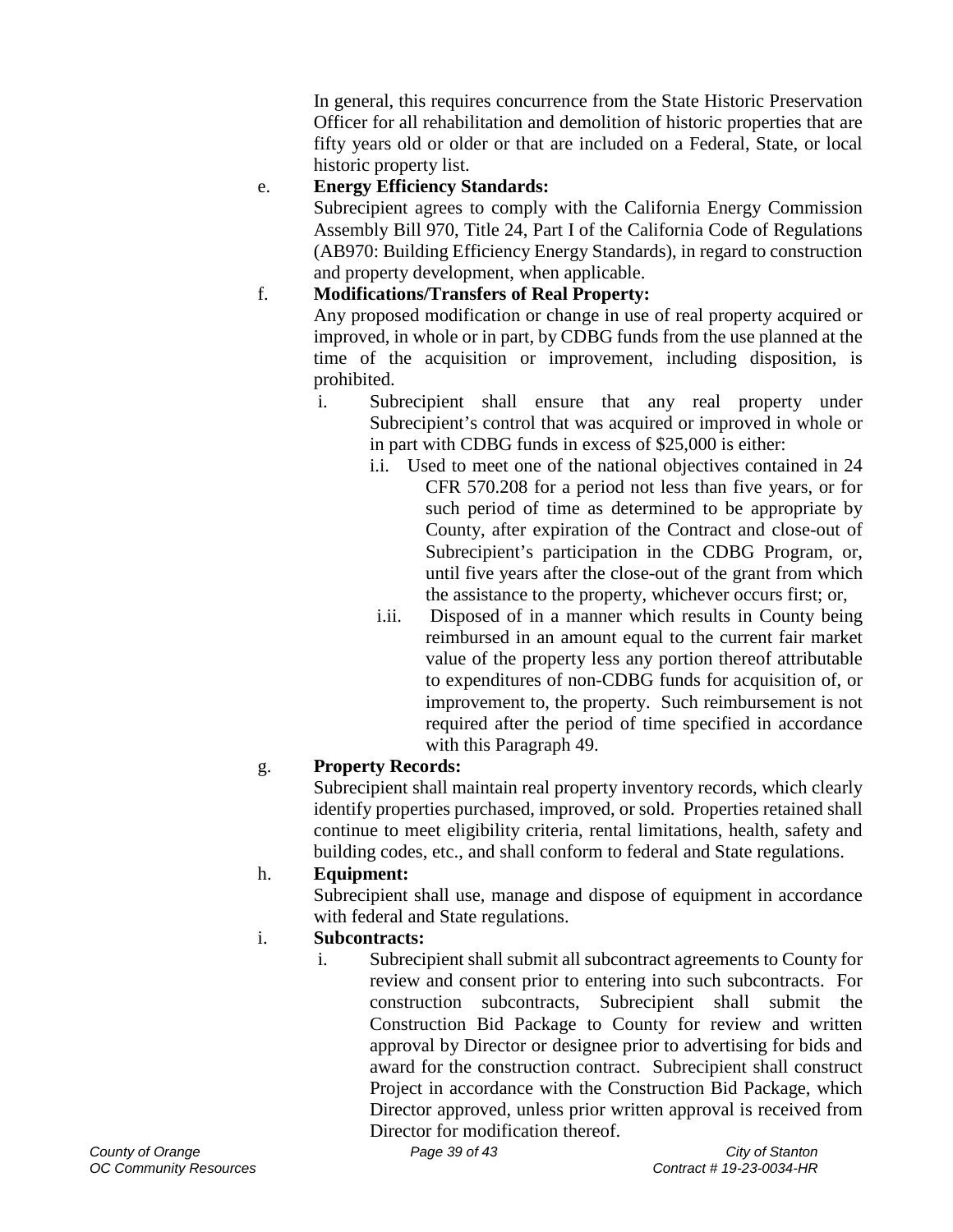- ii. Subrecipient shall assume responsibility for all subcontracted services to assure Contract compliance.
- iii. Subrecipient shall cause all of the provisions of this Contract in entirety to be included in and made a part of any subcontract executed in the performance of this Contract.
- iv. Subrecipient shall monitor all subcontracted services on a quarterly basis to assure Contract compliance. Results of said monitoring efforts shall be summarized in written form, and supported with documented evidence of follow-up actions(s) to correct any area(s) of Contract non-compliance. Documentation shall be made available for periodic monitoring by representatives of County and/or HUD.

## j. **Fair Housing:**

Subrecipient shall affirmatively further fair housing in accordance with 24 CFR 570. Under section  $808(e)(5)$  of the Fair Housing Act, HUD has a statutory duty to affirmatively further fair housing. HUD requires the same of its funded sub-recipients. The Subrecipient has a duty to affirmatively further fair housing opportunities for classes protected under the Fair Housing Act, along with all applicable State & Federal requirements.

## k. **Grantor Recognition:**

Subrecipient shall insure recognition of the role of the County in providing services through this Contract. All activities, facilities and items utilized pursuant to this Contract shall be prominently labeled as to funding source. In addition, Subrecipient will include a reference to the support provided herein in all publications made possible with funds made available under this Contract. Subrecipient will retain documentation of such recognition, which shall be available for periodic monitoring by representatives of County or HUD.

## l. **Rehabilitation Act:**

Subrecipient agrees to comply with any federal regulations issued pursuant to compliance with Section 504 of the Rehabilitation Act of 1973, (29 U.S.C. 706) which prohibits discrimination against the handicapped in any federally assisted program. County shall provide Subrecipient with any guidelines necessary for compliance with that portion of the regulations in force during the term of this Contract.

## <span id="page-39-0"></span>50. **Definitions:**

For the purposes of this Contract the following definitions shall apply:

- A. HUD: United States Department of Housing and Urban Development.
- B. OC Community Resources (OCCR): Designated as the Lead for the development and implementation of County of Orange Urban County Program's Consolidated Plan.
- C. Director: Director of OC Community Resources, or designee.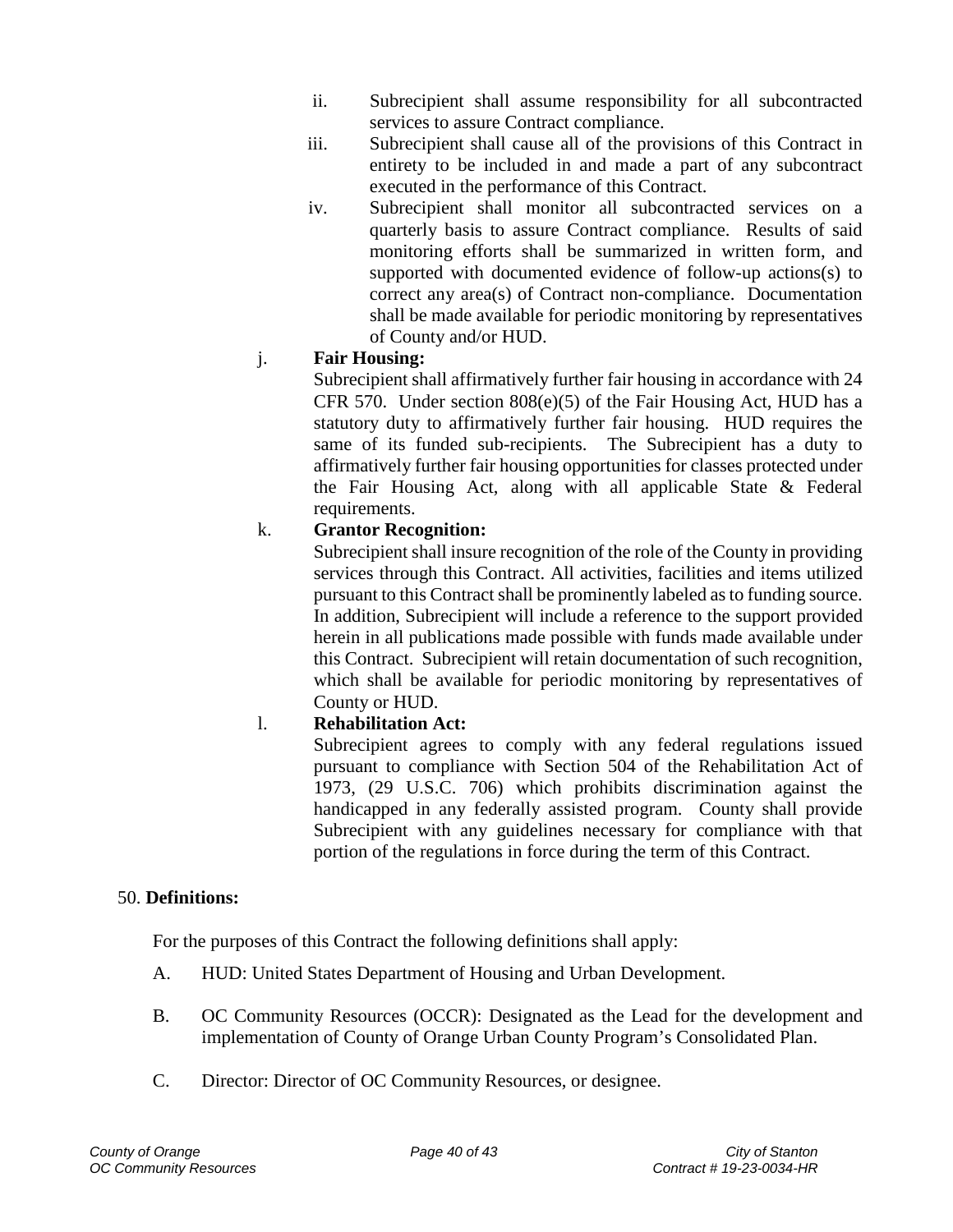- D. Program Income: The gross income received by Subrecipient directly generated from the use of the subject program funds.
- E. Grantee Performance Report (GPR) Information Form: A Program activity data document provided by County to Subrecipient used to monitor and track the performance of Subrecipient.
- F. OC Community Resources Contract Reimbursement Policy: A County document setting policies regarding types of documentation required to support the costs incurred and paid (including but not limited to copies of paid invoices, certified payroll registers, bank statements, etc.)
- G. Project: Any site or sites, including buildings, and/or activities assisted with federal program funds.
- H. OMB: Federal Office of Management and Budget.
- I. CAPER: Consolidated Annual Performance and Evaluation Report. An annual published report to HUD and the public on all housing-related activities.
- J. CDBG: 24 CFR Part 570 Community Development Block Grant the CDBG regulations set forth eligible activities and the national objectives that each activity must meet. The Catalog of Federal Domestic Assistance (CFDA) # 14.218 distributes formula grants (CDBG) to develop viable urban communities by providing decent housing, a suitable living environment, and expanding economic opportunities, principally for persons of low and moderate income.
- K. Continuum of Care: An Orange County group composed of representatives of relevant organizations that serve homeless and formerly homeless persons that are organized to plan for and provide, as necessary, a system of services to address the various needs of homeless persons and persons at risk of homelessness.
- L. Homeless Management Information System (HMIS): The information system designated by the Continuum of Care to comply with HUD's data collection, management, and reporting standards and used to collect client-level data and data on the provision of housing and services to homeless individuals and families and persons at risk of homelessness. (24 CFR Part 580)
- M. Equipment: Tangible, non-expendable, personal property having a useful life of more than one year and an acquisition cost of \$5,000 or more per unit.
- N. Substantial Amendment: The following criteria will be used by the County if any one criteria applies, a substantial amendment will be required:
	- i. A new activity not previously listed and described in the Consolidated Plan/Annual Action Plan;
	- ii. When a proposal is made to amend the description of an existing activity in such a way that the newly described purpose, scope, or beneficiaries differ significantly from the original activity's purpose, scope, or beneficiaries; and/or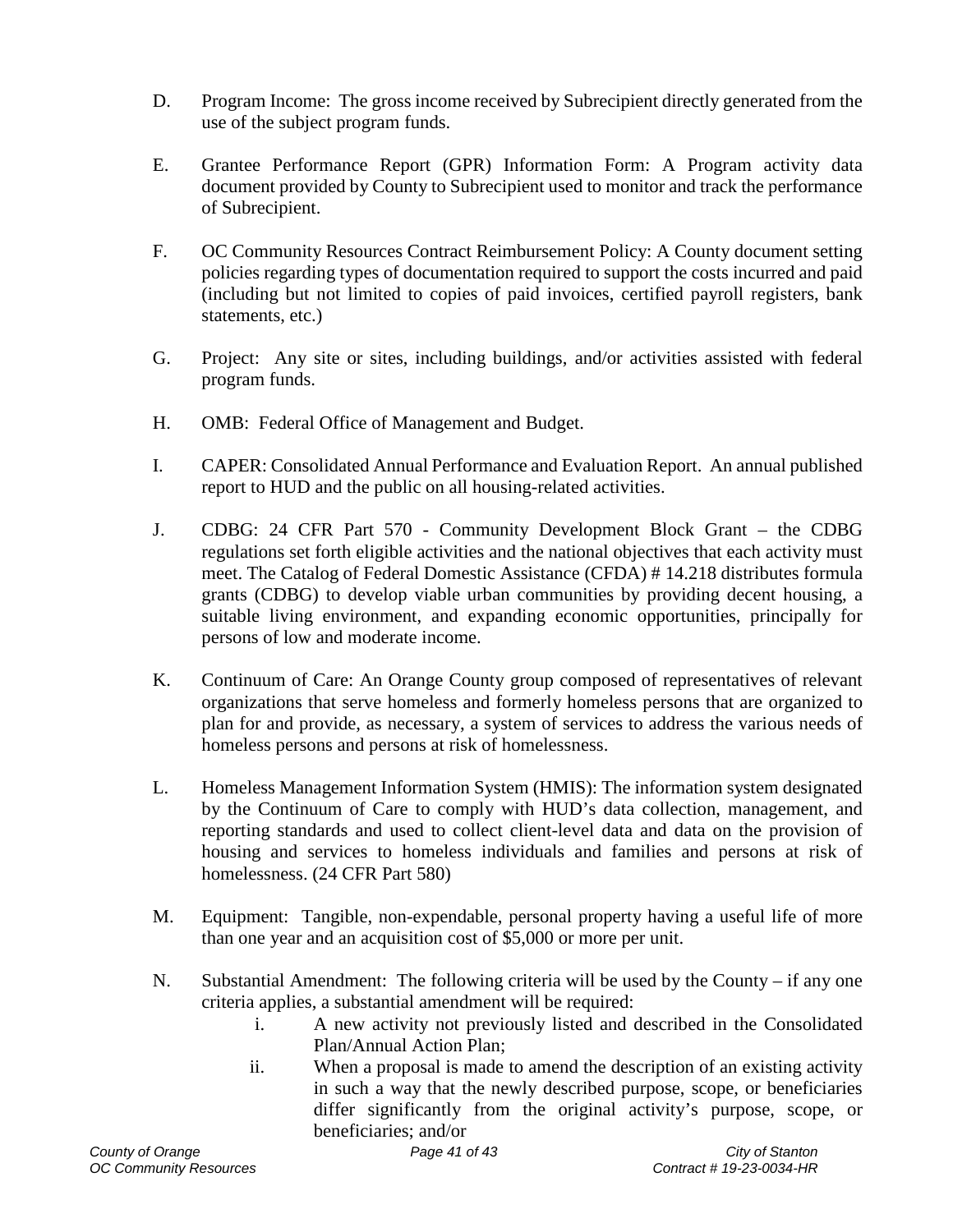- iii. An increase in the amount of Federal Community Planning Development and/or local funds allocated to an existing activity when the following apply:
	- a. An increase in funding for a public service activity in an amount that is consistent with County policy; or
	- b. An increase in the funding for public facility improvements/housing rehabilitation in an amount that is consistent with County policy.
- O. Construction Bid Package: A package of bidding documents which includes the proposal, bidding instructions, Contract documents, detailed estimated costs, and plans and specifications for a construction project, all prepared in accordance with applicable Federal regulations.
- P. Program Administration: An activity relating to the general management, oversight and coordination of community development programs. Costs directly related to carrying out eligible activities are not included.

THE REMAINDER OF THE PAGE WAS INTENTIONALLY LEFT BLANK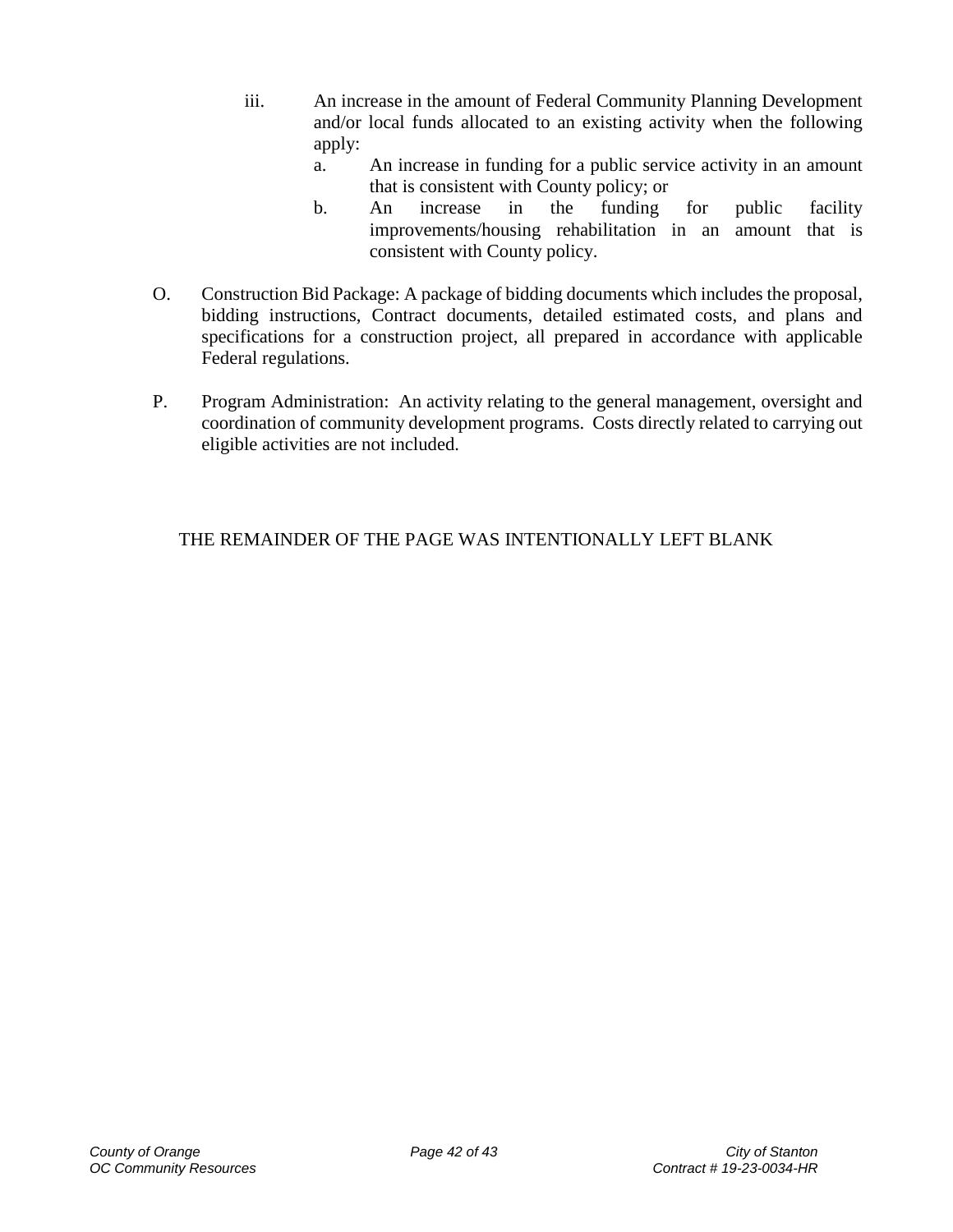**IN WITNESS WHEREOF**, the Parties hereto certify that they have read and understand all the terms and conditions contained herein and have hereby cause this Contract to be executed.

## **\*City of Stanton**

| By:<br><u> 1989 - Johann Barn, mars ann an t-Amhainn an t-Amhainn an t-Amhainn an t-Amhainn an t-Amhainn an t-Amhainn an </u>                                                                                                                  | By:<br><u> Alexandria de la contrada de la contrada de la contrada de la contrada de la contrada de la contrada de la c</u> |
|------------------------------------------------------------------------------------------------------------------------------------------------------------------------------------------------------------------------------------------------|-----------------------------------------------------------------------------------------------------------------------------|
|                                                                                                                                                                                                                                                |                                                                                                                             |
| Title:<br><u> 1980 - Jan Samuel Barbara, margaret e populazion del control del control del control del control de la control de la control de la control de la control de la control de la control de la control de la control de la contr</u> | Title:                                                                                                                      |
| Dated:                                                                                                                                                                                                                                         | Dated:                                                                                                                      |

\*For Subrecipients that are corporations, signature requirements are as follows: 1) One signature by the Chairman of the Board, the President or any Vice President; and 2) One signature by the secretary, any Assistant secretary, the Chief Financial Officer or an Assistant Treasurer.

For Subrecipients that are not corporations, the person who has authority to bind the Subrecipient to a contract, must sign on one of the lines above.

#### **\*\*\*\*\*\*\*\*\*\*\*\*\*\*\*\*\*\*\*\*\*\*\*\*\*\*\*\*\*\*\*\*\*\*\*\*\*\*\*\*\*\*\*\*\*\*\*\*\*\*\*\*\*\*\*\*\*\*\*\***

#### **County of Orange**

A Political Subdivision of the State of California

By: Dated:

Dylan Wright, Director OC Community Resources

### **APPROVED AS TO FORM**

By: Dated:

Deputy County Counsel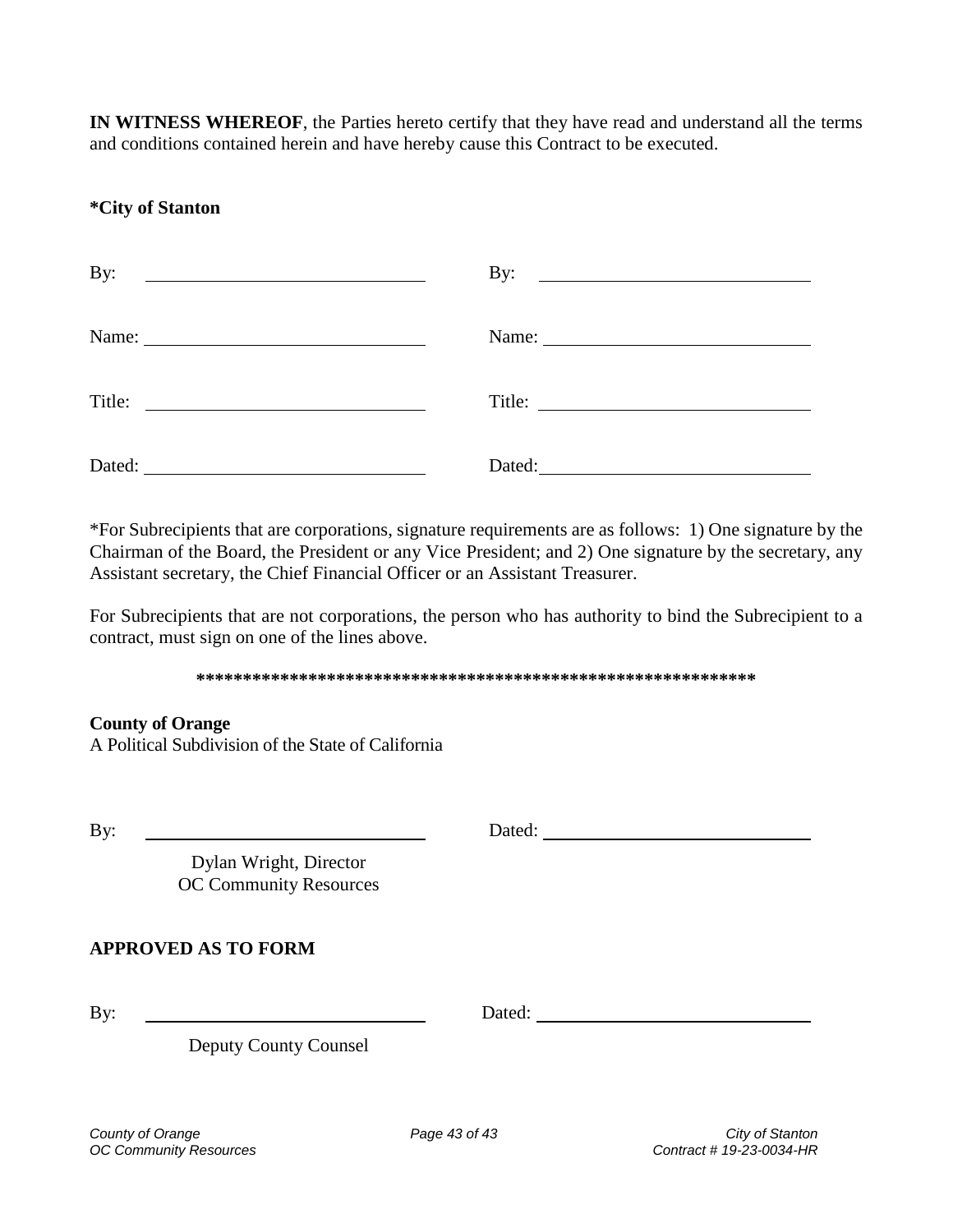

#### **SCOPE OF SERVICES**

#### **HOUSING REHABILITATION**

#### 1. **Scope of Services**

Subrecipient shall perform all work and services described herein and necessary to achieve at least the results described below.

- A. HUD Matrix Code / Activity: 14 A Rehab: Single-Unit Residential / 24 CFR 570.202(a)(1)
- B. Project Title: Housing Rehabilitation Program
- C. Program Description:

The City of Stanton's Housing Rehabilitation Program ("Program") was initiated in 2003 in order to assist low- and moderate-income homeowners with improving their homes, preserving affordable housing, and preventing homelessness. The Subrecipient saw the need for the Program due to the large number of homes that were built between 1940 and 1970. Approximately 75.5 percent, or 8,263 homes, were built during this time and now require substantial deferred maintenance. The Housing Rehabilitation Program reimburses homeowners for costs of home improvements, up to \$15,000. The improvements must be exterior items or address life safety issues. Items included as part of the Program include, new roofs, doors, windows, landscaping, fumigation, energy efficient improvements, and handicap accessibility devices. City staff will inspect and monitor the homes of applicants to ensure eligibility and successful implementation of the Program's funds.

D. Project Need:

According to the Orange County Health Disparities Report published in 2016, the City of Stanton has the lowest median household income for the County and falls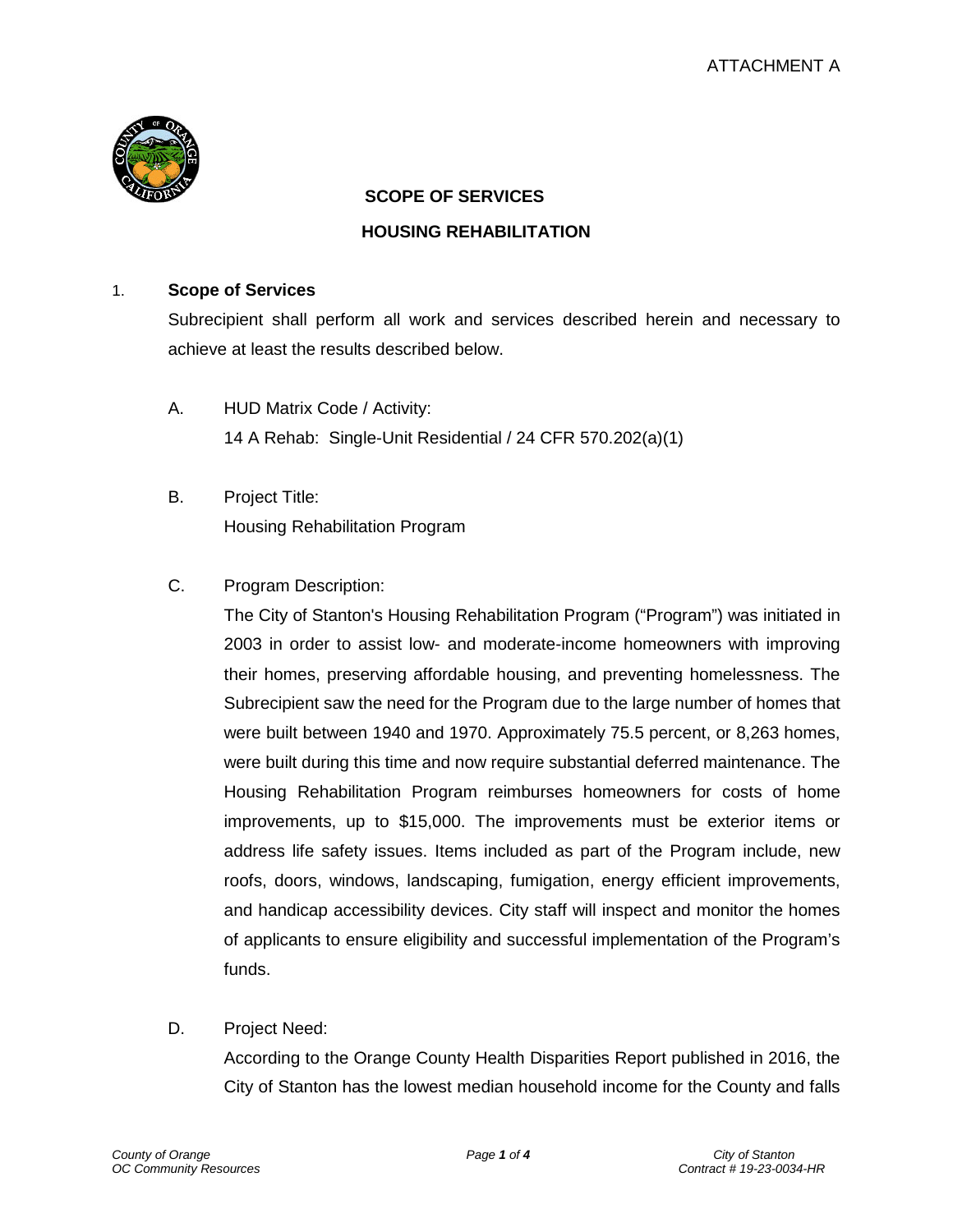below the 50th percentile for all demographic variables. Due to the limited income of residents, these necessary home improvements have not taken place and have often resulted in code enforcement violations. In many cases, these very low and low-income property owners would be forced to sell their homes due to the costs of addressing and remediating code violations. This Program shall address the blighted conditions of disadvantaged, low-income neighborhoods while also preserving affordable housing and preventing homelessness. In addition, this Program will assist the disabled and elderly in day-today living by providing ADA accessibility devices.

E. Low/Mod Neighborhood Preservation:

This Program will preserve low and moderate-income neighborhoods by allowing low and moderate-income residents to make improvements to their homes which they would otherwise not be able to afford. The Program will enhance these neighborhoods by removing and improving the blighted conditions and enhancing the aesthetics of the area, which in turn increases pride in ownership and encourages surrounding homeowners to make improvements as well. As mentioned earlier, many of these cases involve very low and low-income property owners in violation of code enforcements because they lack the financial means to make the necessary home improvements and modifications. Other cases involve the City's elderly residents, many of which live in retirement with fixed incomes and can't afford to address home improvements. According to the 2010- 2014 American Community Survey, approximately 11.9 percent of residents are over the age of 65 and living below the poverty level. Without any other support, these homeowners would be forced to sell their homes due to the costs of addressing and remediating the code violations.

F. Program Objectives and Outcomes Chart:

Subrecipient shall perform all work and services necessary to achieve at least the following Activity, Outputs, Performance Outcomes, and Outcomes:

1. Inspection 5 Units

Activity **Contract Contract Contract Contract Contract Contract Contract Contract Contract Contract Contract Co**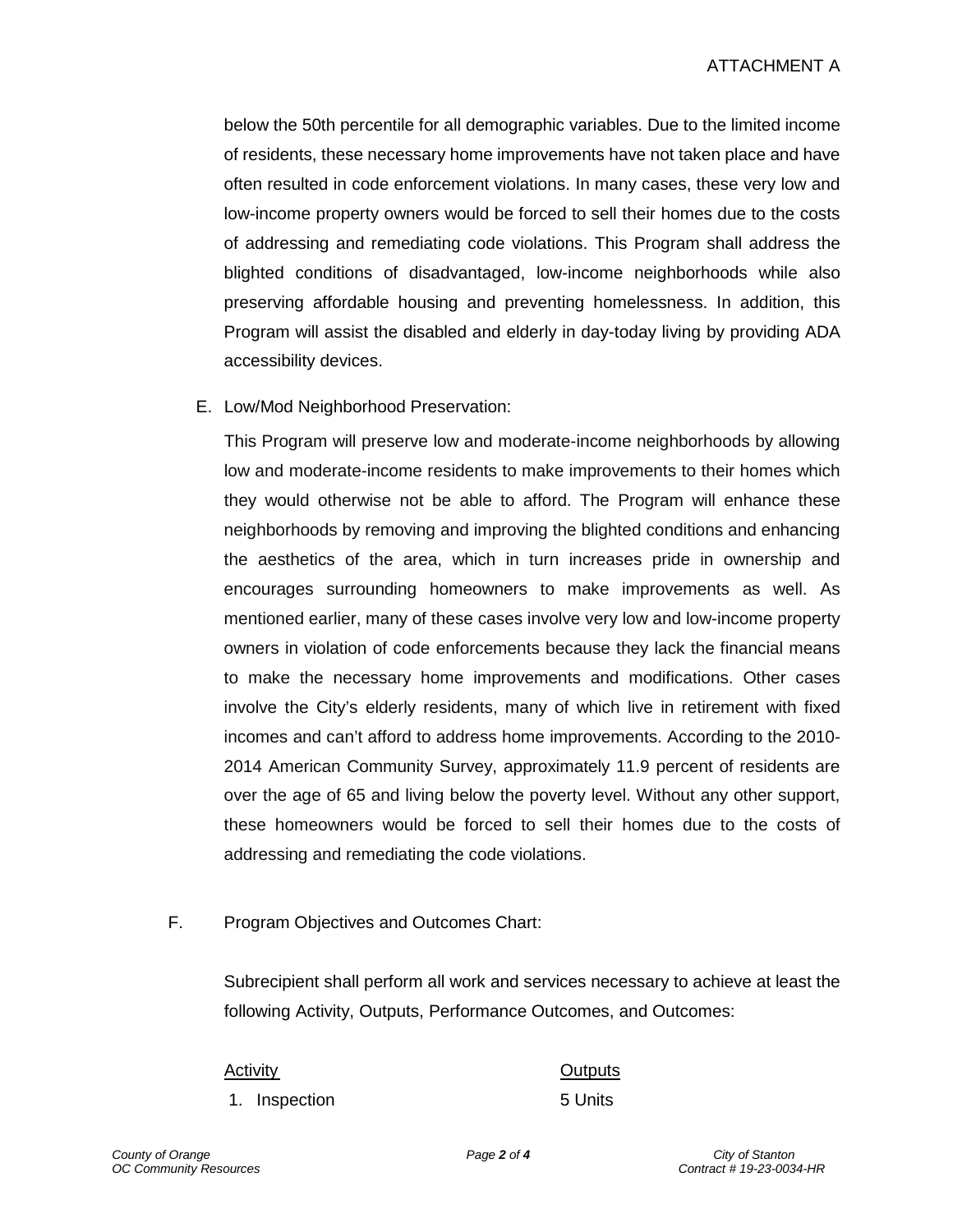2. Construction 5 Units

#### Performance Objectives **Performance Outcomes**

- 1. Suitable Living Environment Sustainability
- 2. Suitable Living Environment Sustainability

CDBG National Objective: LMH 24 CFR 570.208(a)(3)

#### **Outcomes**

5 Units

- 2. **Federal Award Identification** 
	- A. **Subrecipient Name:** City of Stanton
	- B. **Subrecipient's Unique Identifier (DUNS):** 096892401
	- C. **Federal Award Identification Number (FAIN):** B-19-UC-06-0504
	- D. **Federal Award Date:** 8/22/19
	- E. **Subaward Period of Performance:** 7/1/19 6/30/20
	- F. **Total Amount of Federal Funds Obligated by the Action:** \$100,000

| <b>CFDA</b> | <b>FAIN</b>              | <b>Award Date</b> | <b>Formula Funds</b> | Amount                  |
|-------------|--------------------------|-------------------|----------------------|-------------------------|
|             | 14.218   B-19-UC-06-0504 | 8/22/19           | 100,000              | \$100,000               |
|             |                          |                   |                      |                         |
|             |                          |                   | <b>TOTAL:</b>        | $\frac{1}{2}$ \$100,000 |

- G. **Total Amount of Federal Funds Obligated to the Subrecipient:** \$100,000
- H. **Total Amount of the Federal Award Committed to the Subrecipient:**  \$100,000
- I. **Federal Award Project Description:** Housing Rehabilitation (see scope of work)
- J. **Federal Awarding Agency:** U.S. Department of Housing & Urban Development
- K. **Name of Pass Through Entity (PTE):** County of Orange
- L. **Contact Information for the Awarding Official:** Julia Bidwell, Director, Housing & Community Development (714) 480-2991 Julia. Bidwell@occr.ocgov.com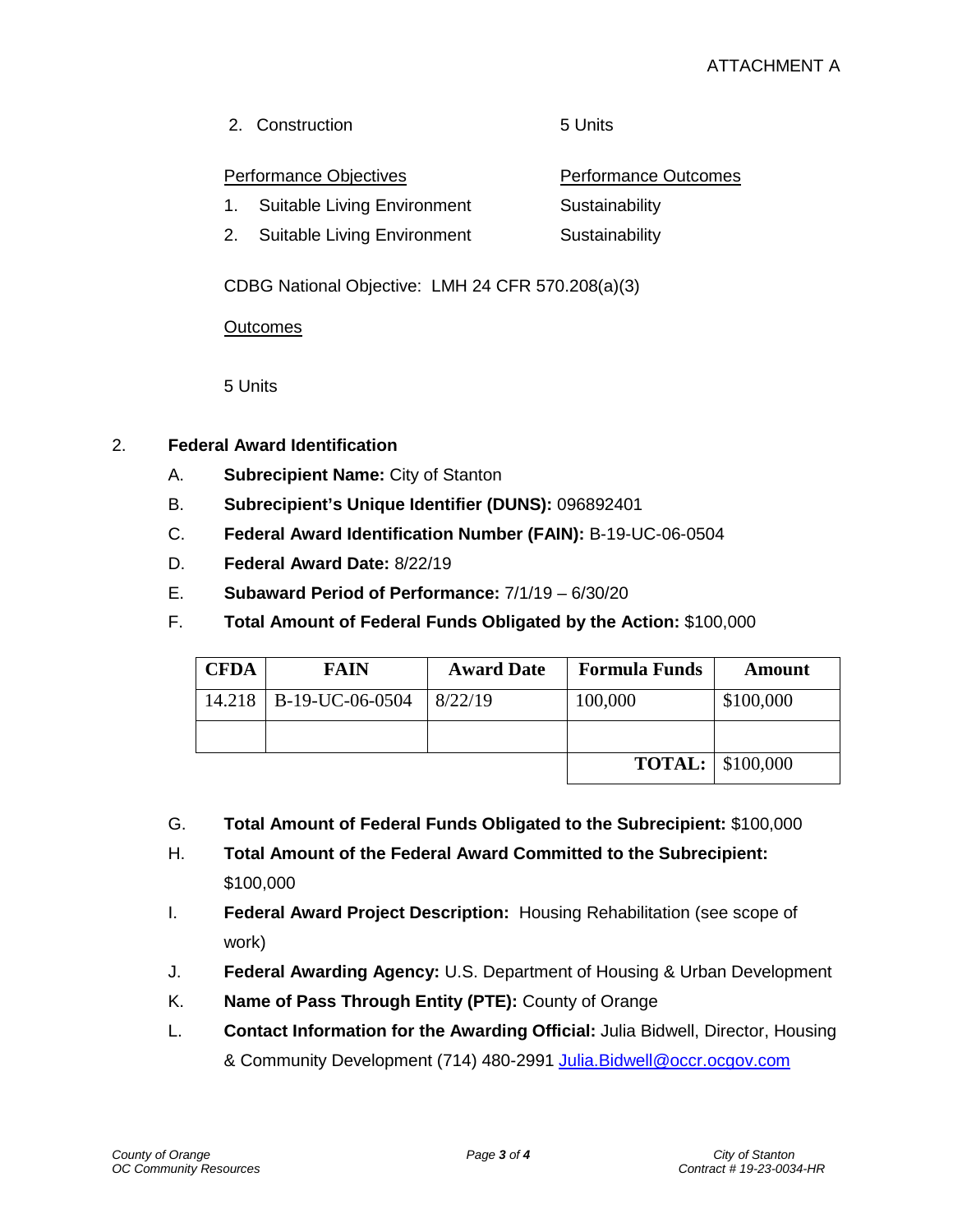- M. **CFDA Number and Name:** 14.218 Community Development Block Grants/Entitlement Grants
- N. **Whether Award is R&D:** Not a R&D Award
- O. **Indirect Cost Rate for the Federal Award:** No Indirect Cost for this Contract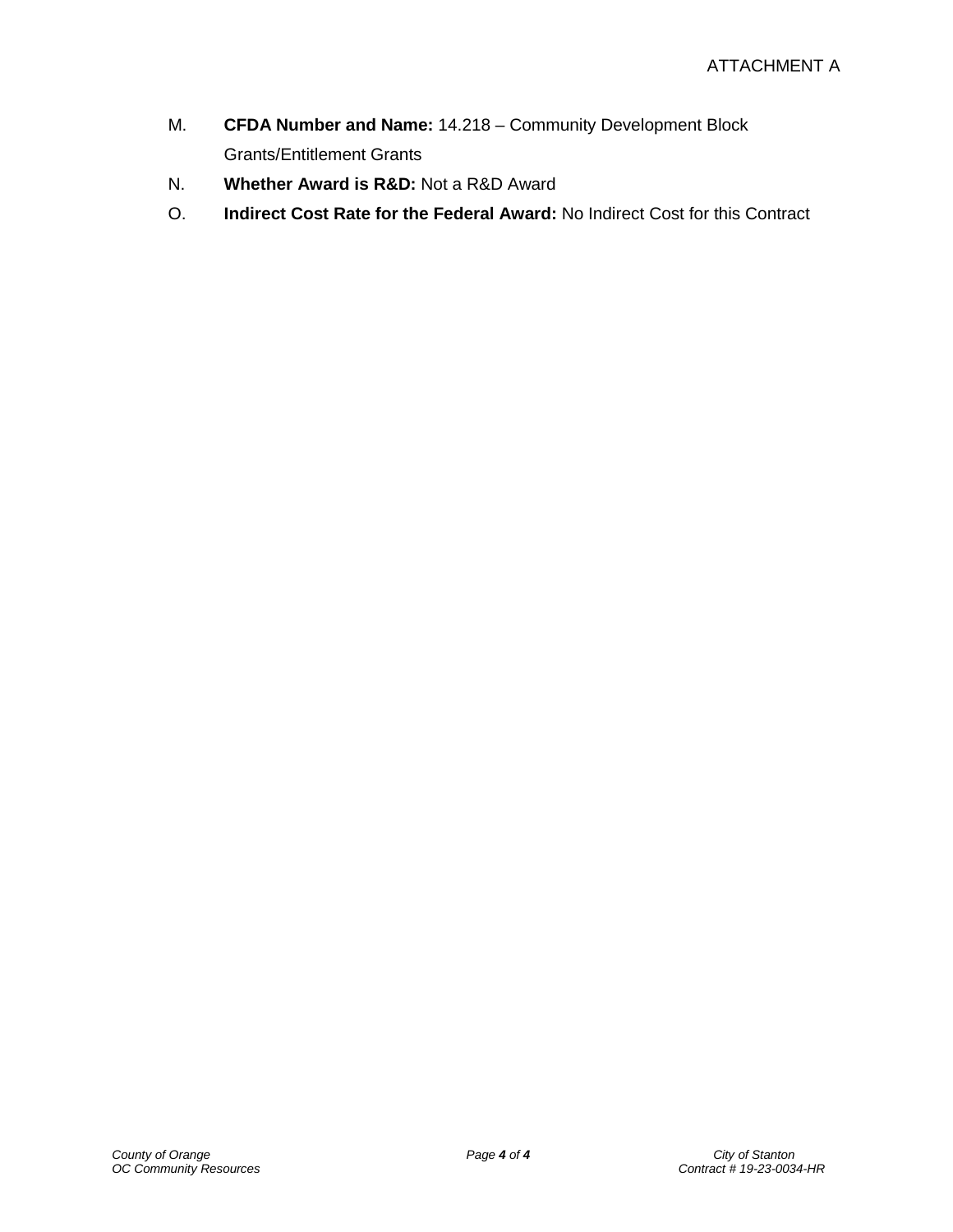

### **PAYMENT/COMPENSATION HOUSING REHABILITATION**

## 1. **COMPENSATION:**

This is a Contract between the County and the Subrecipient for **\$100,000,** contingent upon release and approval of the funds by HUD as set forth in Attachment A. Scope of Services attached hereto and incorporated herein by reference. The Subrecipient agrees to accept the specified compensation as set forth in this Contract as full remuneration for performing all services and furnishing all staffing and materials required, for any reasonably unforeseen difficulties which may arise or be encountered in the execution of the services until acceptance, for risks connected with the services, and for performance by the Subrecipient of all its duties and obligations hereunder. The Subrecipient agrees and accepts that any specified compensation amount specified in this Contract is contingent upon HUD's approval and release of the funds related to this Contract. The County shall have no obligation to pay any sum in excess of the total Contract amount specified or the total amount of funds release and approved by HUD for the Subrecipient under this Contact, whichever is less, unless authorized by an amendment in accordance with paragraphs C and P of the County's General Terms and Conditions.

### 2. **FIRM DISCOUNT AND PRICING STRUCTURE:**

Subrecipient guarantees that prices quoted are equal to or less than prices quoted to any other local, state or federal government entity for services of equal or lesser scope. Subrecipient agrees that no price increases shall be passed along to the County during the term of this Contract not otherwise specified and provided for within this Contract.

### 3. **PAYMENT TERMS:**

An invoice for services/activities shall be submitted to the address specified below upon the completion of the services/activities and approval of the County Project Manager. Subrecipient shall reference Contract number on invoice. Payment will be net 30 days after receipt of an invoice, contingent upon availability of funds, in a format acceptable to the County of Orange, verified and approved by OC Community Resources and subject to routine processing requirements of the County. The responsibility for providing an acceptable invoice rests with the Subrecipient.

Billing shall cover services not previously invoiced. The Subrecipient shall reimburse the County of Orange for any monies paid to the Subrecipient for services not provided or when services do not meet the Contract requirements.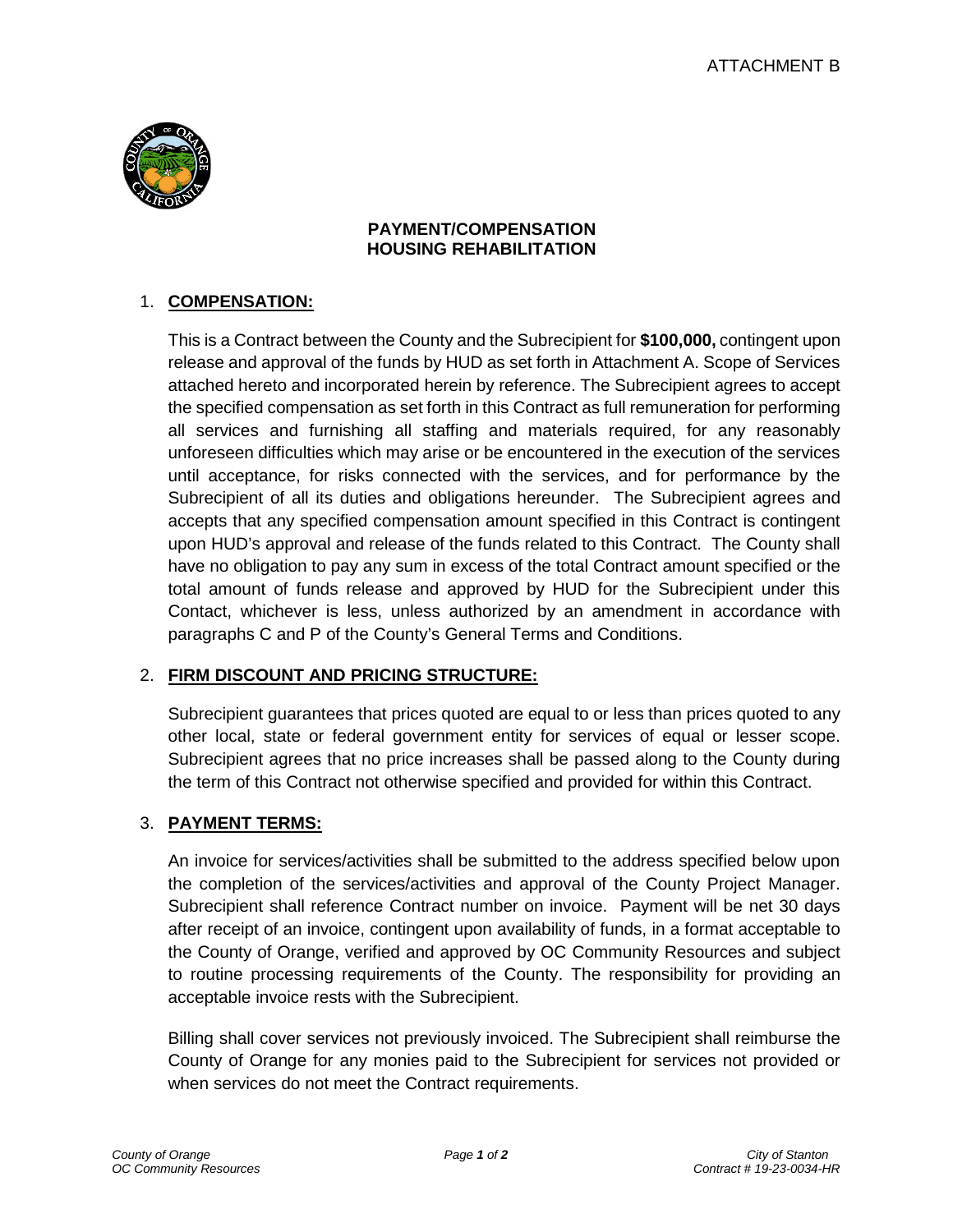Payments made by the County shall not preclude the right of the County from thereafter disputing any items or services involved or billed under this Contract and shall not be construed as acceptance of any part of the services.

Invoice(s) are to be sent to:

OC Community Resources Accounting

601 N. Ross Street, 6<sup>th</sup> Floor

Santa Ana, CA 92701

#### 4. **INVOICING INSTRUCTIONS:**

Further instructions regarding invoicing/reimbursement as set forth in Exhibit 1-OC Community Resources Contract Reimbursement Policy, are attached hereto and incorporated herein by reference.

The Subrecipient will provide an invoice on Subrecipient's letterhead for services rendered. Each invoice will have a number and will include the following information:

The Demand Letter/Invoice must include Delivery Order (DO) Number, Contract Number, Service date(s) – Month of Service along with other required documentation (See Exhibit 1).

#### 5. **OC COMMUNITY RESOURCES CONTRACT REIMBURSEMENT POLICY:**

Further instructions regarding invoicing/reimbursements as set forth in Exhibit  $1 - OC$ Community Resources Contract Reimbursement Policy, are attached hereto and incorporated herein by reference.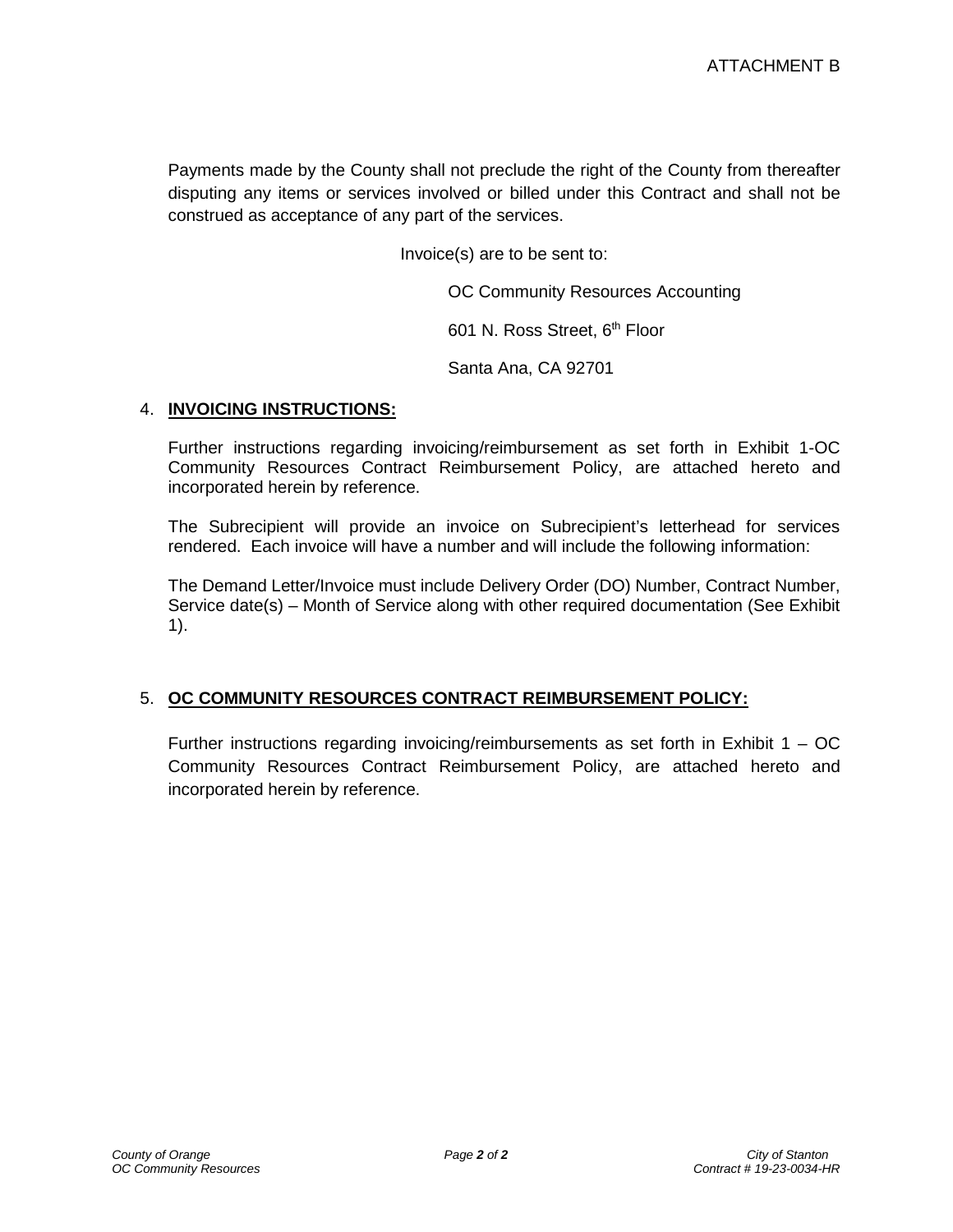

#### **BUDGET SCHEDULE HOUSING REHABILITATION**

#### **1. Subrecipient's Budget Schedule**

#### A. Administration and Program Budget

| <b>Project Budget Chart</b><br>City of Stanton - FY 2019-20 Housing Rehabilitation Program                     |           |     |           |  |
|----------------------------------------------------------------------------------------------------------------|-----------|-----|-----------|--|
| <b>Urban County</b><br>Leveraged<br><b>Funds</b><br><b>Resources</b><br><b>Project Costs/Activity</b><br>Total |           |     |           |  |
| Design/Project Development                                                                                     | N/A       | N/A | N/A       |  |
| Acquisition                                                                                                    | N/A       | N/A | N/A       |  |
| Construction                                                                                                   | \$100,000 | 0   | \$100,000 |  |
| Inspection, Administration                                                                                     | 0         | \$0 | \$0       |  |
| <b>Total Project Cost</b>                                                                                      | \$100,000 | \$0 | \$100,000 |  |

#### B. Detailed Project Cost Budget Description

A total of \$100,000 in CDBG Urban County funds will go towards construction costs of specified exterior home improvements, including new roofing, doors, landscaping, fumigation, energy efficient improvements, safety installations, and handicap accessibility devices. Eligible applicants may apply for up to a maximum of \$15,000. The Subrecipient expects to assist with the construction costs for approximately 5 homes.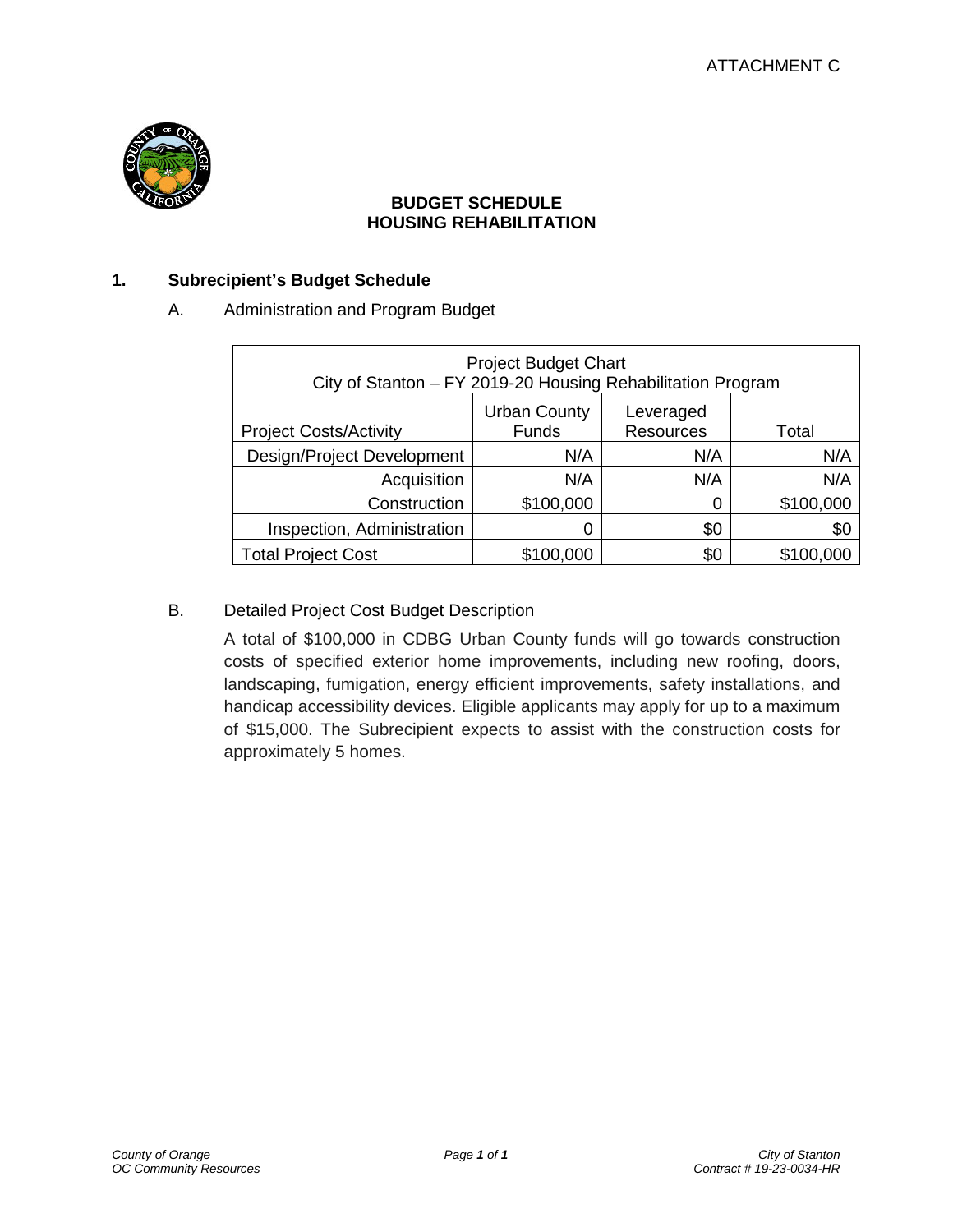

#### **STAFFING PLAN HOUSING REHABILITATION**

#### 1. **Staffing Plan**

**Project Title: Housing Rehabilitation Program**

|   | <b>Name/Staff</b> | <b>Classification/Title</b>       |
|---|-------------------|-----------------------------------|
|   |                   | Project Manager:                  |
|   | TBD               | Director of Community Development |
| 2 | TBD               | <b>Associate Planner</b>          |
| 3 | TBD               | <b>Records Manager</b>            |
|   | TBD               | <b>City Manager</b>               |
| 5 |                   |                                   |
| 6 |                   |                                   |
|   |                   |                                   |
|   |                   |                                   |

The substitution or addition of other key individuals in any given category or classification shall be allowed only with prior written approval of the County Project Manager.

The Subrecipient may reserve the right to involve other personnel, as their services are required. The specific individuals will be assigned based on the need and time of the service/class required. Assignment of additional key personnel shall be subject to County approval. Subrecipient shall provide the name of the staff to the County within a time mutually agreed upon by the Parties but no event later than 30 days after the execution of the Contract.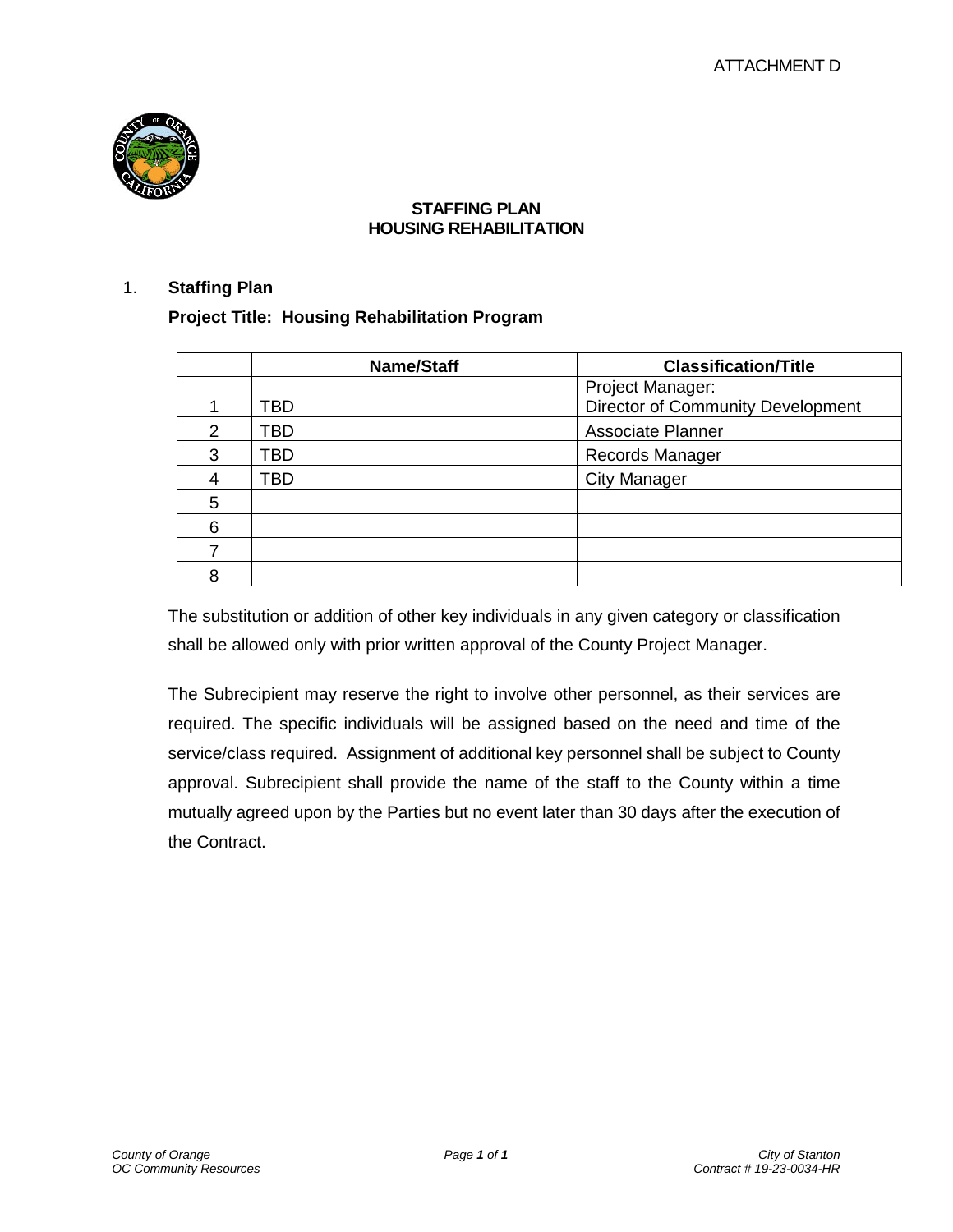

#### **PERFORMANCE STANDARDS HOUSING REHABILITATION**

Subrecipient shall perform all services and work necessary to meet the following performance standards:

- 1. Performance Standards Upon Final Execution - Contract Start Date
- 2. Tools to Measure Project's Effect Housing Rehabilitation

| <b>Milestone Date</b> | <b>Minimum Required</b><br>Expenditure/<br><b>Accomplishment Threshold</b> | <b>Activity Results Achieved</b> |
|-----------------------|----------------------------------------------------------------------------|----------------------------------|
|                       | 50% of Contracted Amount                                                   |                                  |
| February 15, 2020     | Expended                                                                   | \$50,000.00                      |
|                       | 50% of Proposed                                                            | Housing rehabilitation work      |
| February 15, 2020     | Accomplishments Achieved                                                   | completed for 1 Unit             |
|                       | 70% of Contracted Amount                                                   |                                  |
| March 15, 2020        | Expended                                                                   | \$70,000.00                      |
|                       | 70% of Proposed                                                            | Housing rehabilitation work      |
| March 15, 2020        | Accomplishments Achieved                                                   | completed for 3 Units            |
|                       | 80% of Contracted Amount                                                   |                                  |
| April 15, 2020        | Expended                                                                   | \$80,000.00                      |
|                       | 80% of Contracted Amount                                                   | Housing rehabilitation work      |
| April 15, 2020        | Expended                                                                   | completed for 4 Units            |

3. Construction activities will meet the required minimum expenditure and accomplishment threshold as identified above.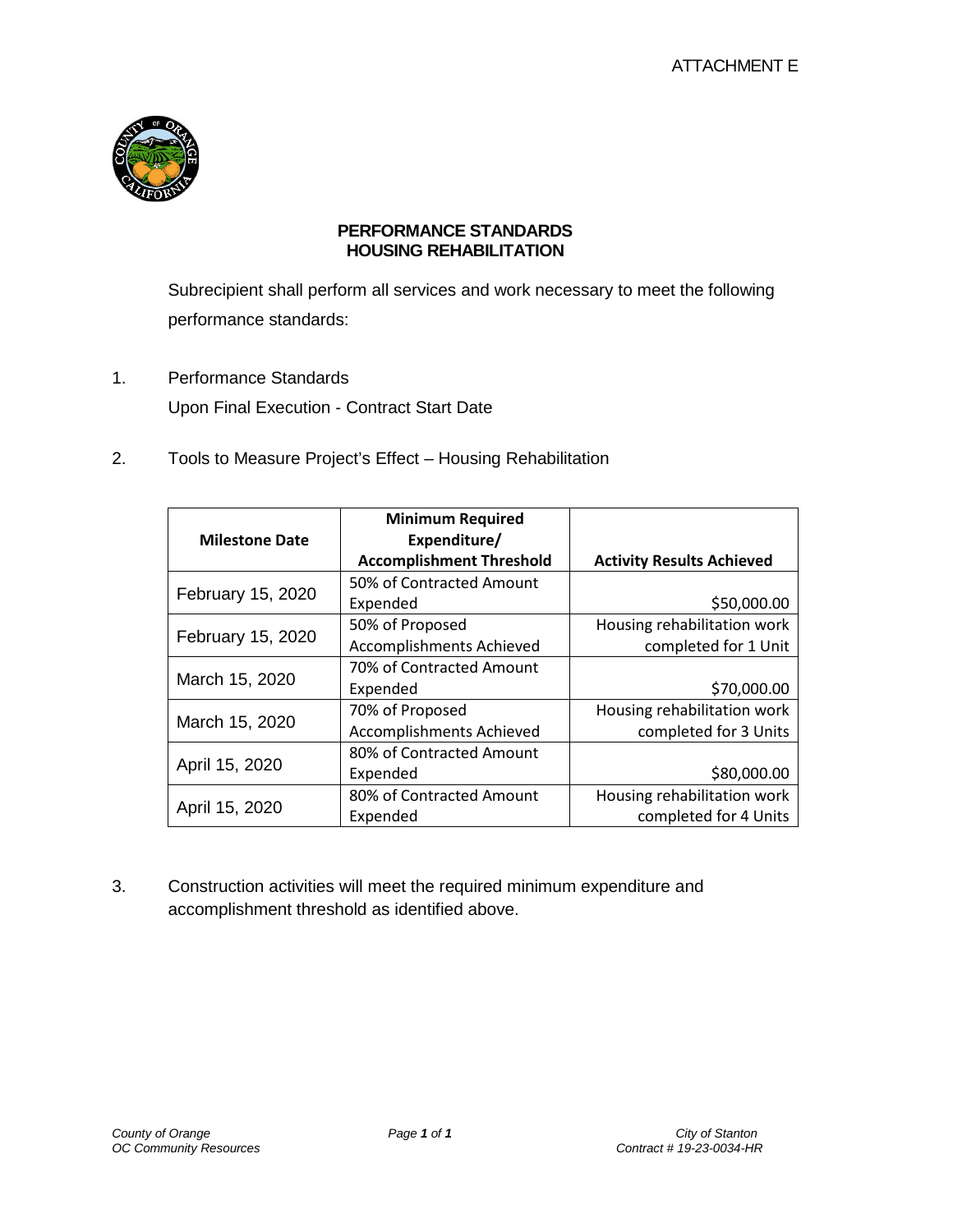

### **Subject: OC Community Resources Contract Reimbursement Policy**

Effective: July 1, 2010 Revised: August 16, 2019

#### **PURPOSE:**

This policy contains updated fiscal documentation requirements for contract reimbursement for OC Community Services and OC Housing and Homeless Services. The procedures provide instructions for submitting reimbursement demand letter or invoice.

#### **REFERENCES:**

Executed County Board of Supervisors approved contract Budget included in contract or presented as an attachment 48 CFR Part 31 Contract Cost Principles and Procedures 24 CFR Parts 85, 570.502, 570.201**,** 576.21, 576.51 and 576.61: For Housing & Community Development and Homeless Services Contracts only. Uniform Administrative Requirements, Cost Principles, and Audit Requirements for Federal Awards (Uniform Guidance)

#### **BACKGROUND:**

The executed Board of Supervisors approved contract is the authorization for all aspects of payment, including the maximum amount to be paid, the payee, and the scope of services and work. Payments are made in strict accordance with the contract terms. Allowable costs are identified in referenced Uniform Guidance and Code of Federal Regulations (CFR).

#### **ATTACHMENTS:**

Reimbursement Policy Status Form (RPS-1)

#### **POLICY:**

Contractor is responsible for the submission of accurate claims. This reimbursement policy is intended to ensure that the Contractor is reimbursed based on the code or codes that correctly describe the services provided. This information is intended to serve only as a general reference resource regarding OC Community Services and OC Housing and Homeless Services reimbursement policy for the services described and is not intended to address every aspect of a reimbursement situation. Accordingly, OC Community Services and OC Housing and Homeless Services may use reasonable discretion in interpreting and applying this policy to services provided in a particular case. Other factors affecting reimbursement may supplement, modify or, in some cases, supersede this policy. These factors may include, but are not limited to: legislative mandates and County directives. OC Community Services and OC Housing and Homeless Services may modify this reimbursement policy at any time by publishing a new version of the policy. However, the information presented in this policy is accurate and current as of the date of publication.

Cost incurred by Contractor must be substantiated and incurred during the contract period. Total of all reimbursements cannot exceed the amount of the contract**.** Cost must be allowable under applicable Code of Federal Regulations (CFR) or Uniform Guidance**.** All supporting documentation for reimbursement must be submitted with demand letter or invoice. If contract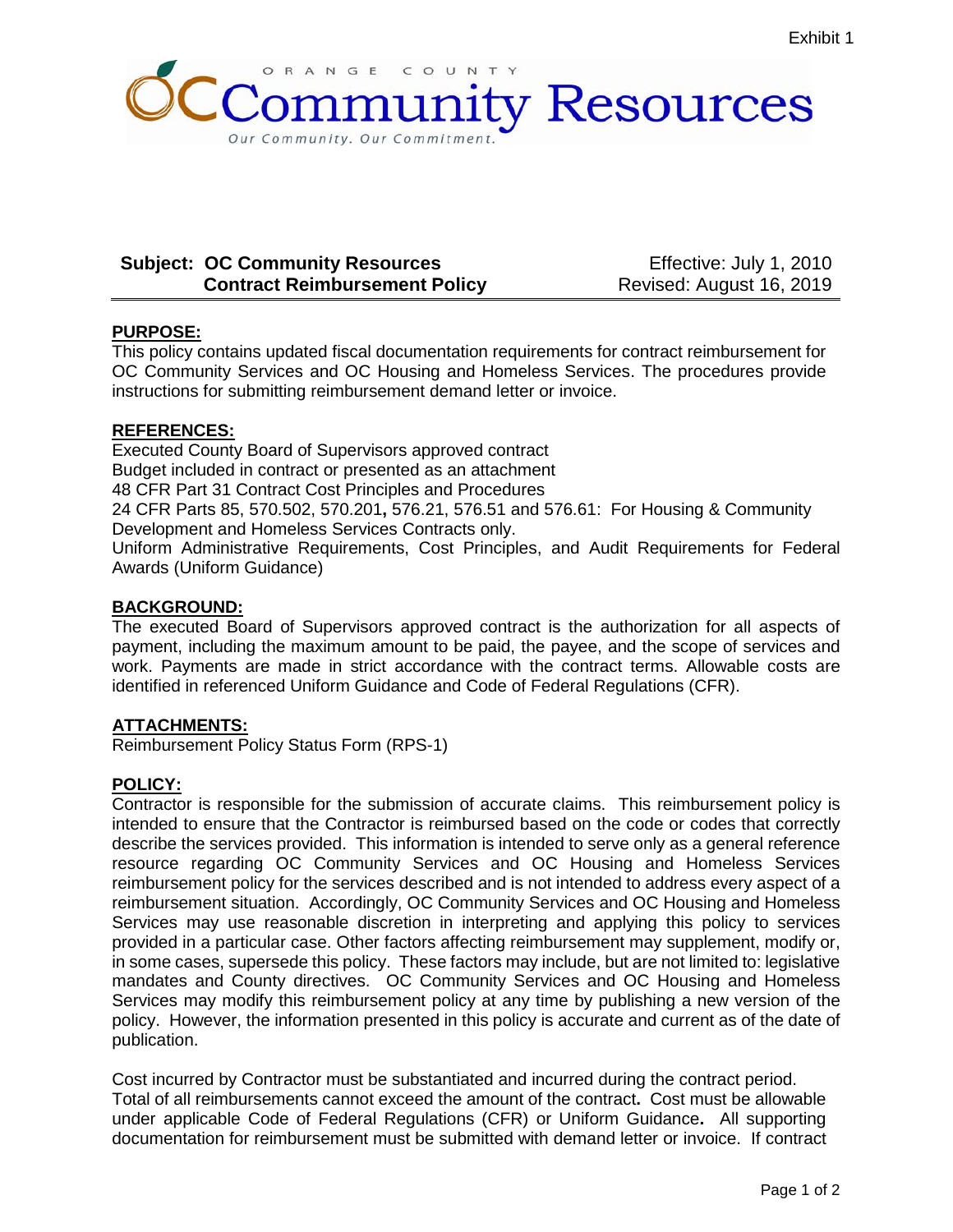requires matching contribution, documentation substantiating contribution match must be submitted with demand letter or invoice.

At any time, based on County's business needs and/or Contractor's performance, the County may designate Contractor to submit abbreviated or comprehensive documentation, as identified in the respective sections. Upon designation, Contractor will be notified, in writing via Reimbursement Policy Status Form, of which requirements are in full force. When Contractor is required to submit comprehensive documentation, in addition to the items identified in the Abbreviated Documentation Requirements Section, Contractor must also provide the documentation identified in the Comprehensive Documentation Requirements Section.

#### **PROCEDURES:**

#### **Abbreviated Documentation Requirements**

Compile and submit:

- 1. Supporting documentation includes, but is not limited to:
	- a. General ledger/expense transaction report
	- b. Payroll register or labor distribution report
	- c. Payroll allocation plan
	- d. Personnel Documentation
	- e. Benefit plan and calculation of benefit
	- f. Employer-employee contract for non-customary benefits (if applicable)
	- g. Pre-approval documentation for equipment purchases equal to or greater than \$5,000
- 2. The following is required with the first month's invoice only:
	- a. Cost allocation plan for rent, utilities, etc.
	- b. Indirect rate approved by cognizant agency (if applicable)
- 3. Summary of leveraged resources (if applicable)
- 4. Demand letters must contain the following certification (if required by Contract): *"By signing this report, I certify to the best of my knowledge and belief that the report is true, complete, and accurate, and the expenditures, disbursements and cash receipts are for the purposes and objectives set forth in the terms and conditions of the Federal award. I am aware that any false, fictitious, or fraudulent information, or the omission of any material fact, may subject me to criminal, civil or administrative penalties for fraud, false statements, false claims or otherwise. (U.S. Code Title 18, Section 1001 and Title 31 Sections 3729-3730 and 3801-3812)"*
- 5. Grantee Performance Report (if required by Contract)
- 6. Supporting documentation shall be on single-sided sheets
- 7. Please redact employees' Social Security Number from payroll reports
- 8. Demand letter or invoice, along with supporting documentation shall be submitted to:

OC Community Resources Accounting 601 N. Ross St, 6th Floor Santa Ana, CA 92701

#### **Comprehensive Documentation Requirements**

In addition to abbreviated documentation, compile and submit:

- 9. Purchase orders, invoices, and receipts
- 10. Cashed checks
- 11. Check register
- 12. Consultant/sub-contractor invoices (with description of services)
- 13. Travel expense documentation: mileage reimbursement, hotel bill, meal reimbursement

#### **ACTION:**

#### **Distribute this policy to all appropriate staff**

**INQUIRIES: Inquiries may be directed to OCCR Accounts Payable at: OCCRAccountsPayable@occr.ocgov.com**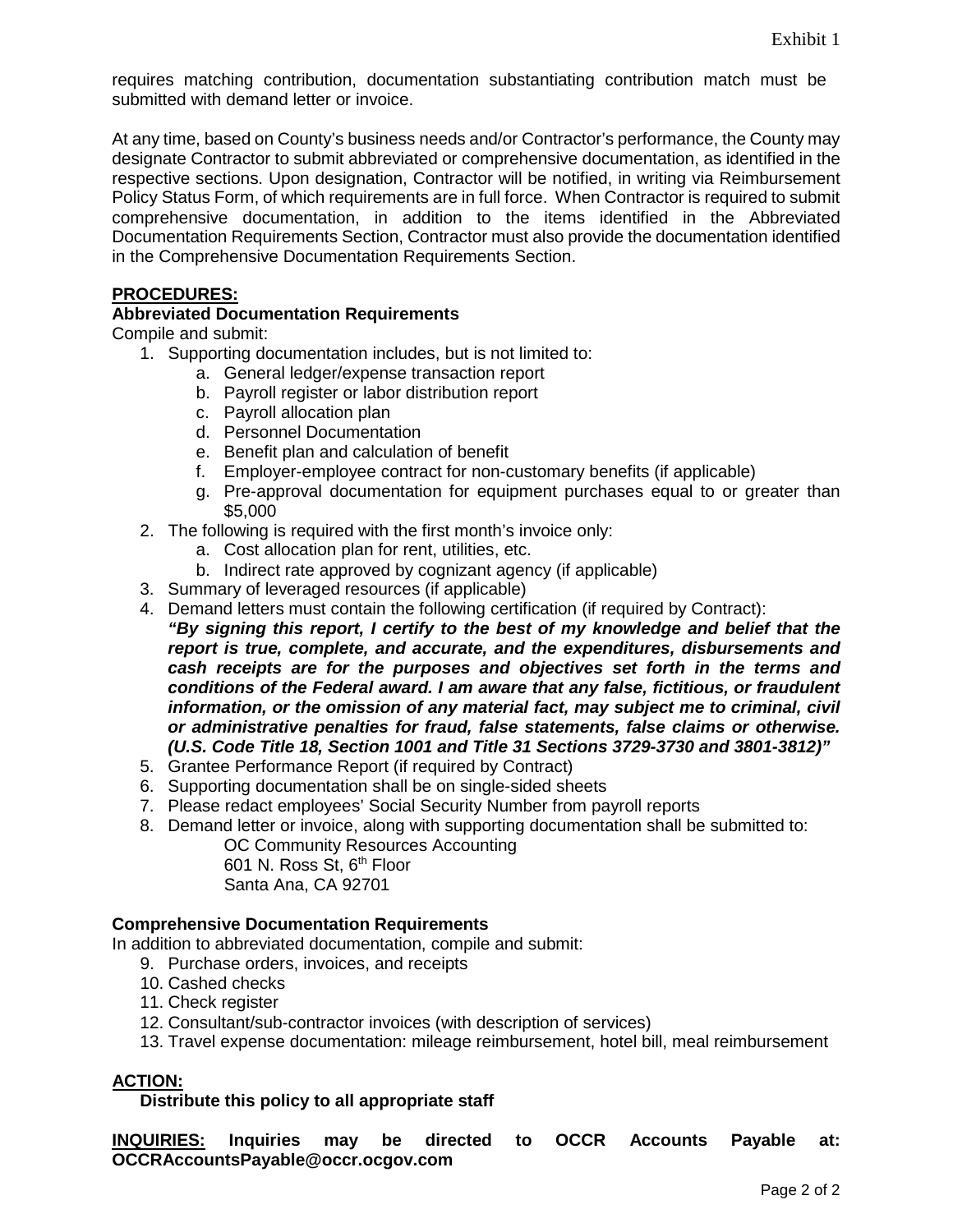

#### **Reimbursement Policy Status Form**

**Per OC Community Resources Contract Reimbursement Policy, in regards to the Contract # listed herein, Contractor is designated with the Documentation Status of Abbreviated unless Comprehensive is checked below. If the contractor's designation should change to Abbreviated, a new status form shall be approved. All related documentation requirements are in full force, until further notice.**

| <b>Contractor: City of Stanton</b>         | <b>Effective Date: Upon Execution of Contract</b> |                                             |  |  |
|--------------------------------------------|---------------------------------------------------|---------------------------------------------|--|--|
| Contract #: 19-23-0034-HR                  |                                                   |                                             |  |  |
| <b>Documentation Status: ⊠ Abbreviated</b> |                                                   | <b>Comprehensive</b><br>ப                   |  |  |
|                                            |                                                   |                                             |  |  |
|                                            |                                                   |                                             |  |  |
| <b>Program Authorization by:</b>           |                                                   | <b>Auditor Controller Authorization by:</b> |  |  |
| <b>Print Name</b>                          |                                                   | <b>Print Name</b>                           |  |  |
| Signed by:                                 |                                                   | Signed by:                                  |  |  |
| Date:                                      | Date:                                             |                                             |  |  |

*Two signatures are required to implement the form.*

Distribution: **Contractor** Auditor Controller Contract File Program File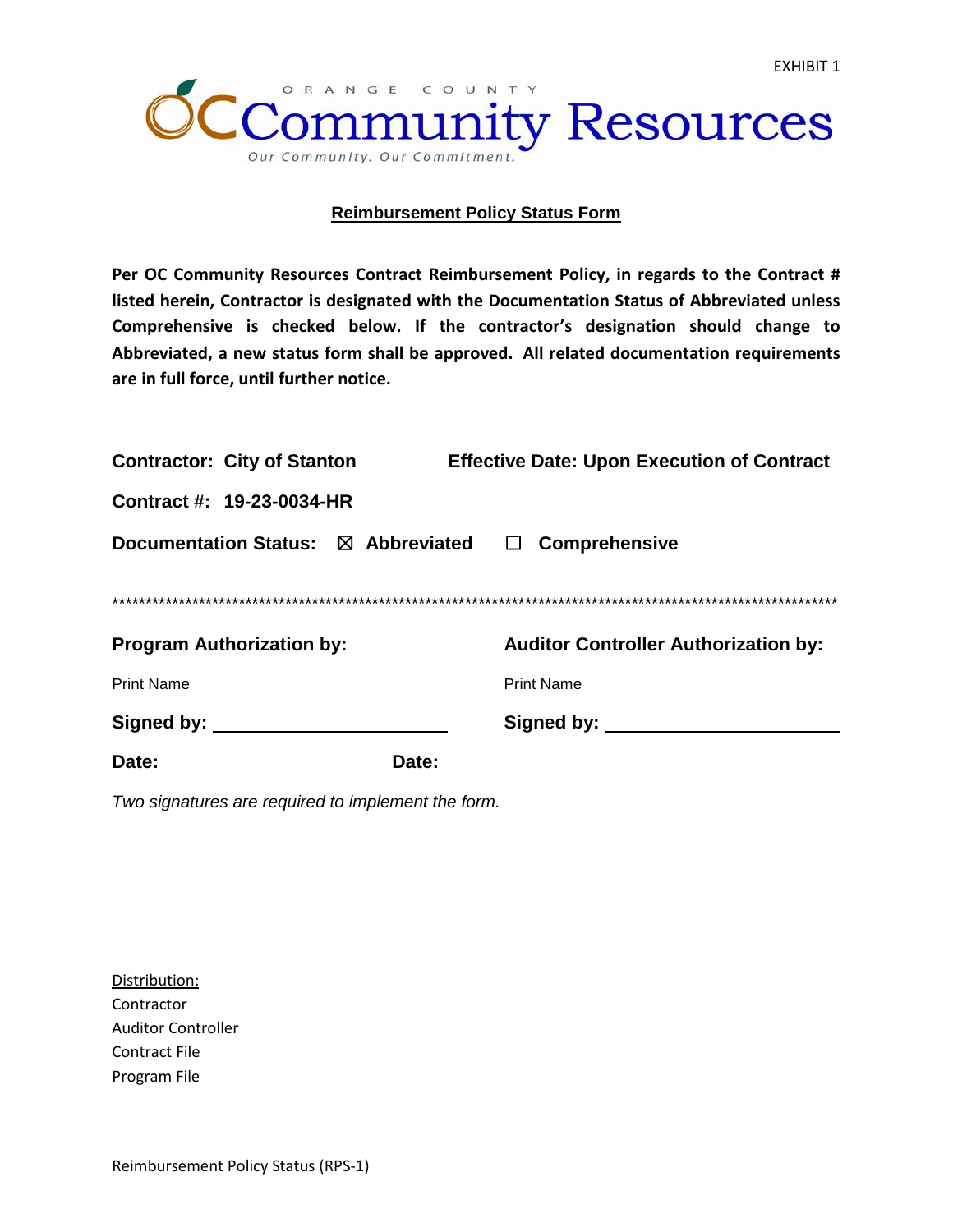## **Certification for a Drug-Free Workplace**

City of Stanton Contract # 19-23-0034-HR

Applicant Name

X

 CDBG – Housing Rehabilitation – Public Facilities & Improvements Program/Activity Receiving Federal Grant Funding

Acting on behalf of the above named Applicant as its Authorized Official, I make the following certifications and agreements to the Department of Housing and Urban Development (HUD) regarding the sites listed below:

I certify that the above named Applicant will or will continue to provide a drug-free workplace by:

a. Publishing a statement notifying employees that the unlawful manufacture, distribution, dispensing, possession, or use of a controlled substance is prohibited in the Applicant's workplace and specifying the actions that will be taken against employees for violation of such prohibition.

b. Establishing an on-going drug-free awareness program to inform employees ---

(I) The dangers of drug abuse in the workplace;

(2) The Applicant's policy of maintaining a drug-free workplace;

(3) Any available drug counseling, rehabilitation, and employee assistance programs; and

(4) The penalties that may be imposed upon employees for drug abuse violations occurring in the workplace.

c. Making it a requirement that each employee to be engaged in the performance of the grant be given a copy of the statement required by paragraph a.;

d. Notifying the employee in the statement required by paragraph a. that, as a condition of employment under the grant, the employee will ---

(I) Abide by the terms of the statement; and

(2) Notify the employer in writing of his or her conviction for a violation of a criminal drug statute occurring in the workplace no later than five calendar days after such conviction;

e . Notifying the agency in writing, within ten calendar days after receiving notice under subparagraph d.(2) from an employee or otherwise receiving actual notice of such conviction. Employers of convicted employees must provide notice, including position title, to every grant officer or other designee on whose grant activity the convicted employee was working, unless the Federal agency has designated a central point for the receipt of such notices. Notice shall include the identification number(s) of each affected grant;

f. Taking one of the following actions, within 30 calendar days of receiving notice under subparagraph d.(2), with respect to any employee who is so convicted ---

(I) Taking appropriate personnel action against such an employee, up to and including termination, consistent with the requirements of the Rehabilitation Act of 1973, as amended; or

(2) Requiring such employee to participate satisfactorily in a drug abuse assistance or rehabilitation program approved for such purposes by a Federal, State, or local health, law enforcement, or other appropriate agency;

g. Making a good faith effort to continue to maintain a drugfree workplace through implementation of paragraphs a. thru f.

2. Sites for Work Performance. The Applicant shall list (on separate pages) the site(s) for the performance of work done in connection with the HUD funding of the program/activity shown above: Place of Performance shall include the street address, city, county, State, and zip code. Identify each sheet with the Applicant name and address and the program/activity receiving grant funding.)

Check here  $\bigcup$  if there are workplaces on file that are not identified on the attached sheets.

I hereby certify that all the information stated herein, as well as any information provided in the accompaniment herewith, is true and accurate. Warning: HUD will prosecute false claims and statements. Conviction may result in criminal and/or civil penalties. (18 U.S.C.1001, 1010, 1012; 31 U.S.C. 3729, 3802)

Name of Authorized Official Title **Signature** Date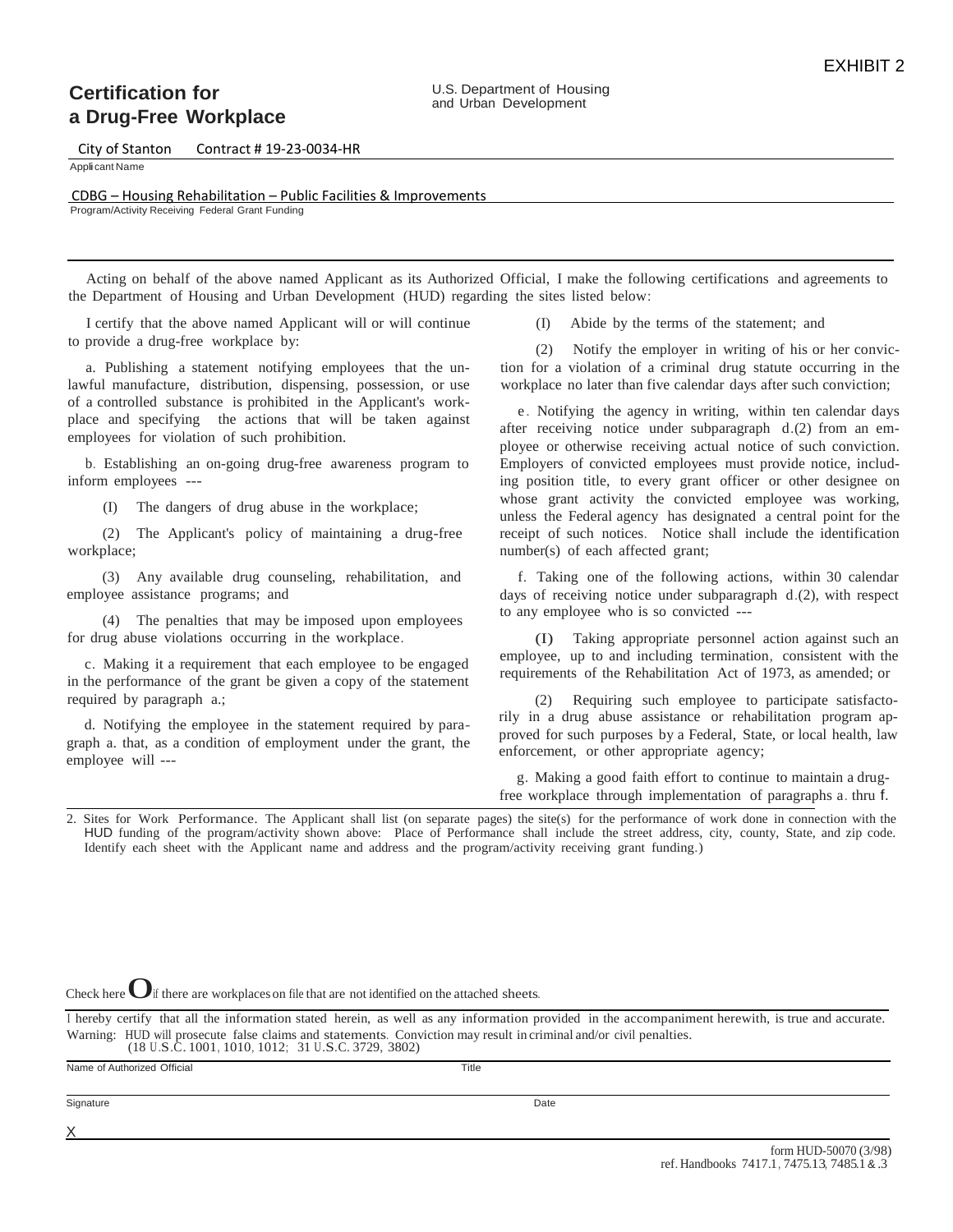## **INSTRUCTIONS FOR COMPLETION OF SF-LLL DISCLOSURE OF LOBBYING ACTIVITIES**

This disclosure form shall be completed by the reporting entity, whether subawardee or prime Federal recipient at the initiation or receipt of a covered Federal action, or a material change to a previous filing, pursuant to title 31 U.S.C. section 1352. The filing of a form is required for each payment or agreement to make payment to any lobbying entity for influencing or attempting to influence an officer or employee of any agency, a Member of Congress, an officer or employee of Congress. or an employee of a Member of Congress in connection with a covered Federal action. Use the SF LLL-A Continuation sheet for additional information if the space on the form is inadequate. Complete all items that apply for both the initial filing and material change report. Refer to the implementing guidance published by the Office of Management and Budget for additional information.

- 1. Identify the type of covered Federal action for which lobbying is and has been secured to influence the outcome of a covered action.
- 2. Identify the status of the covered Federal action.
- 3. Identify the appropriate classification of this report. If this is a follow up report caused by a material change to the information previously reported, enter the year and quarter in which the change occurred. Enter the date of the last previously submitted report by this reporting entity for this covered Federal action.
- 4. Enter the full name, address, city, state and zip code of the reporting entity. Include congressional district. if known. Check the appropriate classification of the reporting entity that designates if it is, or expects to be a prime or subaward recipient. Identify the tier of the subawardee, e. g. the first subawardee of the prime is the 1st tier. Subawards include but are not limited to subcontracts.
- subgrants and contract awards under grants. 5. If the organization filing the report, in item 4 checks "Subawardee", then enter the full name, address, city, state, and zip code of the prime Federal recipient. Include congressional district, if known.
- 6. Enter the name of the Federal agency making the award or loan commitment. Include at least one organizational level below agency name, if known. For example, Department of Transportation, United States Coast Guard.
- 7. Enter the Federal program name or description for the covered Federal action (item 1). If known, enter the full Catalog of Federal Domestic Assistance (CFDA) number for grants, cooperative agreements, loans and loan commitments.
- 8. Enter the most appropriate Federal identifying number available for the Federal action identified in item 1 (e. g. Request for Proposal (RFP) number; Invitation for Bid (IFB) number; grant announcement number the contract, grant. or loan award number; the application proposal control number assigned by the Federal agency). Include prefixes, e.g., "RFP DE 90 09."
- 9. For a covered Federal action where there has been an award or loan commitment by the Federal agency, enter the Federal amount of the award/loan commitment for the primary entity identified in item 4 or 5.
- 10. (a) Enter the full name, address, city, state and zip code of the lobbying entity engaged by the reporting entity identified in item 4 to influence the covered Federal action.
	- (b) Enter the full names of the individual(s) performing services, and include full address if different from 10 (a). Enter Last Name, First Name, and Middle Initial (MI).
- 11. Enter the amount of compensation paid or reasonably expected to be paid by the reporting entity (item 4) to the lobbying entity (item 10). Indicate whether the payment has been made (actual) or will be made (planned). Check all boxes that apply. If this is a material change report enter he cumulative amount of payment made or planned to be made.
- 12. Check the appropriate box(es). Check all boxes that apply. If payment is made through an in kind contribution, specify the nature and value of the in kind payment.
- 13. Check the appropriate box(es). Check all boxes that apply. If other, specify nature.
- 14. Provide a specific and detailed description of the services that the lobbyist has performed, or will be expected to perform, and the date(s) of any services rendered. Include all preparatory and related activity, not just time spent in actual contact with Federal officials. Identify the Federal official(s) or employee(s) contacted and the officer(s), employee(s), or Member(s) of Congress that were contacted.
- 15. Check whether or not a SF LLL A Continuation Sheet(s) is attached.
- 16. The certifying official shall sign and date the form, print his/her name, title, and telephone number.

Public reporting burden for this collection of information is estimated to average 30 minutes per response, including time for reviewing instructions. searching existing data sources, gathering and maintaining the data needed, and completing and reviewing the collection of information. Send comments regarding the burden estimate or any other aspect of this collection of information, including suggestions for reducing this burden, to the Office of Management and Budget. Paperwork Reduction Project (0348 0046) Washington D.C., 20503.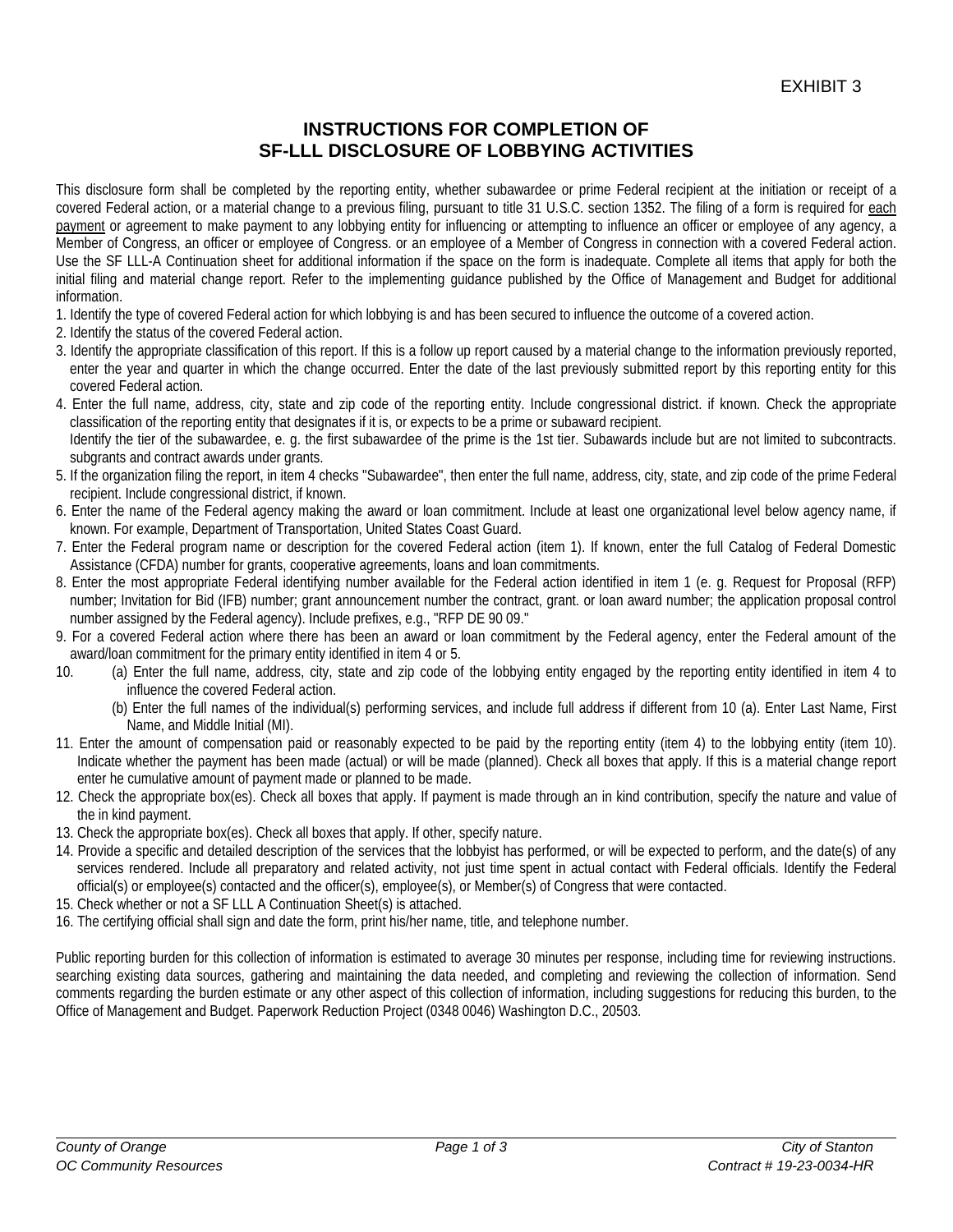# **DISCLOSURE OF LOBBYING ACTIVITIES**

| 3.<br>Type of Federal Actions:<br>2.<br><b>Status of Federal Actions:</b><br>Report Type:<br>bid/offer/application<br>initial filing<br>contract<br>a.<br>a.<br>а.<br>initial award<br>b.<br>b.<br>material change<br>b.<br>grant<br>cooperative agreement<br>post-award<br>C.<br>С.<br>For material change only:<br>d.<br>loan<br>loan guarantee<br>Year: <u>Quarter:</u><br>е.<br>Date of last report:<br>loan insurance<br>Name and Address of Reporting Entity<br>5.<br>If Reporting Entity in No. 4 is a Subawardee:<br>4.<br>Prime Subawardee<br>Enter Name and Address of Prime:<br>if known<br>Congressional District, if known:<br>Congressional District, if known:<br>Federal Program Name/Description<br>Federal Department / Agency:<br>7.<br>6.<br>Award Amount, if known:<br>Federal Action Number, if known:<br>9.<br>8.<br>\$<br>Name and Address of Lobbying Entity<br><b>Individual Performing Services</b><br>10a.<br>$10b$ .<br>(if individual, last name, first name, MI):<br>(including address if different from No. 10a)<br>(last name, first name, MI):<br>(attach Continuation Sheets SF-LLL-A, if necessary)<br>Amount of Payment (check all that apply):<br>13.<br>Type of Payment (check all that apply)<br>11.<br>\$<br>Actual<br>retainer<br>a.<br>Planned<br>b.<br>one-time free<br>Form of Payment (check all that apply):<br>12.<br>commission<br>C.<br>contingent fee<br>cash<br>d.<br>a.<br>deferred<br>in-kind: specify:<br>е.<br>b.<br>f.<br>other specify: _<br>nature:<br>value:<br>Enter Description of Services performed or to be Performed and date(s) of Service, including officer(s), employee(s), or Member(s)<br>14.<br>contacted, for Payment indicated on item 11:<br>Continuation sheet(s) SF-LLL-A attached:<br>$\Box$ No<br>$\Box$ Yes<br>$\overline{15}$ .<br>16.<br>Information requested through this form authorized by Title<br>31 U.S.C. Section 1352. This disclosure of lobbying activities is a<br>material representation of fact upon which reliance was placed by the<br>tier above when this transaction was made or entered into. This |                                            |  | Complete this form to disclose activities pursuant to 31 U.S.C 1352 |  |  |  |
|-------------------------------------------------------------------------------------------------------------------------------------------------------------------------------------------------------------------------------------------------------------------------------------------------------------------------------------------------------------------------------------------------------------------------------------------------------------------------------------------------------------------------------------------------------------------------------------------------------------------------------------------------------------------------------------------------------------------------------------------------------------------------------------------------------------------------------------------------------------------------------------------------------------------------------------------------------------------------------------------------------------------------------------------------------------------------------------------------------------------------------------------------------------------------------------------------------------------------------------------------------------------------------------------------------------------------------------------------------------------------------------------------------------------------------------------------------------------------------------------------------------------------------------------------------------------------------------------------------------------------------------------------------------------------------------------------------------------------------------------------------------------------------------------------------------------------------------------------------------------------------------------------------------------------------------------------------------------------------------------------------------------------------------------------------------------------------------------------------------|--------------------------------------------|--|---------------------------------------------------------------------|--|--|--|
|                                                                                                                                                                                                                                                                                                                                                                                                                                                                                                                                                                                                                                                                                                                                                                                                                                                                                                                                                                                                                                                                                                                                                                                                                                                                                                                                                                                                                                                                                                                                                                                                                                                                                                                                                                                                                                                                                                                                                                                                                                                                                                             | 1.                                         |  |                                                                     |  |  |  |
|                                                                                                                                                                                                                                                                                                                                                                                                                                                                                                                                                                                                                                                                                                                                                                                                                                                                                                                                                                                                                                                                                                                                                                                                                                                                                                                                                                                                                                                                                                                                                                                                                                                                                                                                                                                                                                                                                                                                                                                                                                                                                                             |                                            |  |                                                                     |  |  |  |
|                                                                                                                                                                                                                                                                                                                                                                                                                                                                                                                                                                                                                                                                                                                                                                                                                                                                                                                                                                                                                                                                                                                                                                                                                                                                                                                                                                                                                                                                                                                                                                                                                                                                                                                                                                                                                                                                                                                                                                                                                                                                                                             |                                            |  |                                                                     |  |  |  |
|                                                                                                                                                                                                                                                                                                                                                                                                                                                                                                                                                                                                                                                                                                                                                                                                                                                                                                                                                                                                                                                                                                                                                                                                                                                                                                                                                                                                                                                                                                                                                                                                                                                                                                                                                                                                                                                                                                                                                                                                                                                                                                             |                                            |  |                                                                     |  |  |  |
|                                                                                                                                                                                                                                                                                                                                                                                                                                                                                                                                                                                                                                                                                                                                                                                                                                                                                                                                                                                                                                                                                                                                                                                                                                                                                                                                                                                                                                                                                                                                                                                                                                                                                                                                                                                                                                                                                                                                                                                                                                                                                                             |                                            |  |                                                                     |  |  |  |
|                                                                                                                                                                                                                                                                                                                                                                                                                                                                                                                                                                                                                                                                                                                                                                                                                                                                                                                                                                                                                                                                                                                                                                                                                                                                                                                                                                                                                                                                                                                                                                                                                                                                                                                                                                                                                                                                                                                                                                                                                                                                                                             |                                            |  |                                                                     |  |  |  |
|                                                                                                                                                                                                                                                                                                                                                                                                                                                                                                                                                                                                                                                                                                                                                                                                                                                                                                                                                                                                                                                                                                                                                                                                                                                                                                                                                                                                                                                                                                                                                                                                                                                                                                                                                                                                                                                                                                                                                                                                                                                                                                             |                                            |  |                                                                     |  |  |  |
|                                                                                                                                                                                                                                                                                                                                                                                                                                                                                                                                                                                                                                                                                                                                                                                                                                                                                                                                                                                                                                                                                                                                                                                                                                                                                                                                                                                                                                                                                                                                                                                                                                                                                                                                                                                                                                                                                                                                                                                                                                                                                                             |                                            |  |                                                                     |  |  |  |
|                                                                                                                                                                                                                                                                                                                                                                                                                                                                                                                                                                                                                                                                                                                                                                                                                                                                                                                                                                                                                                                                                                                                                                                                                                                                                                                                                                                                                                                                                                                                                                                                                                                                                                                                                                                                                                                                                                                                                                                                                                                                                                             |                                            |  |                                                                     |  |  |  |
|                                                                                                                                                                                                                                                                                                                                                                                                                                                                                                                                                                                                                                                                                                                                                                                                                                                                                                                                                                                                                                                                                                                                                                                                                                                                                                                                                                                                                                                                                                                                                                                                                                                                                                                                                                                                                                                                                                                                                                                                                                                                                                             |                                            |  |                                                                     |  |  |  |
|                                                                                                                                                                                                                                                                                                                                                                                                                                                                                                                                                                                                                                                                                                                                                                                                                                                                                                                                                                                                                                                                                                                                                                                                                                                                                                                                                                                                                                                                                                                                                                                                                                                                                                                                                                                                                                                                                                                                                                                                                                                                                                             |                                            |  |                                                                     |  |  |  |
|                                                                                                                                                                                                                                                                                                                                                                                                                                                                                                                                                                                                                                                                                                                                                                                                                                                                                                                                                                                                                                                                                                                                                                                                                                                                                                                                                                                                                                                                                                                                                                                                                                                                                                                                                                                                                                                                                                                                                                                                                                                                                                             |                                            |  |                                                                     |  |  |  |
|                                                                                                                                                                                                                                                                                                                                                                                                                                                                                                                                                                                                                                                                                                                                                                                                                                                                                                                                                                                                                                                                                                                                                                                                                                                                                                                                                                                                                                                                                                                                                                                                                                                                                                                                                                                                                                                                                                                                                                                                                                                                                                             |                                            |  |                                                                     |  |  |  |
|                                                                                                                                                                                                                                                                                                                                                                                                                                                                                                                                                                                                                                                                                                                                                                                                                                                                                                                                                                                                                                                                                                                                                                                                                                                                                                                                                                                                                                                                                                                                                                                                                                                                                                                                                                                                                                                                                                                                                                                                                                                                                                             |                                            |  |                                                                     |  |  |  |
|                                                                                                                                                                                                                                                                                                                                                                                                                                                                                                                                                                                                                                                                                                                                                                                                                                                                                                                                                                                                                                                                                                                                                                                                                                                                                                                                                                                                                                                                                                                                                                                                                                                                                                                                                                                                                                                                                                                                                                                                                                                                                                             |                                            |  |                                                                     |  |  |  |
|                                                                                                                                                                                                                                                                                                                                                                                                                                                                                                                                                                                                                                                                                                                                                                                                                                                                                                                                                                                                                                                                                                                                                                                                                                                                                                                                                                                                                                                                                                                                                                                                                                                                                                                                                                                                                                                                                                                                                                                                                                                                                                             |                                            |  |                                                                     |  |  |  |
|                                                                                                                                                                                                                                                                                                                                                                                                                                                                                                                                                                                                                                                                                                                                                                                                                                                                                                                                                                                                                                                                                                                                                                                                                                                                                                                                                                                                                                                                                                                                                                                                                                                                                                                                                                                                                                                                                                                                                                                                                                                                                                             |                                            |  |                                                                     |  |  |  |
|                                                                                                                                                                                                                                                                                                                                                                                                                                                                                                                                                                                                                                                                                                                                                                                                                                                                                                                                                                                                                                                                                                                                                                                                                                                                                                                                                                                                                                                                                                                                                                                                                                                                                                                                                                                                                                                                                                                                                                                                                                                                                                             |                                            |  |                                                                     |  |  |  |
|                                                                                                                                                                                                                                                                                                                                                                                                                                                                                                                                                                                                                                                                                                                                                                                                                                                                                                                                                                                                                                                                                                                                                                                                                                                                                                                                                                                                                                                                                                                                                                                                                                                                                                                                                                                                                                                                                                                                                                                                                                                                                                             |                                            |  |                                                                     |  |  |  |
|                                                                                                                                                                                                                                                                                                                                                                                                                                                                                                                                                                                                                                                                                                                                                                                                                                                                                                                                                                                                                                                                                                                                                                                                                                                                                                                                                                                                                                                                                                                                                                                                                                                                                                                                                                                                                                                                                                                                                                                                                                                                                                             |                                            |  |                                                                     |  |  |  |
|                                                                                                                                                                                                                                                                                                                                                                                                                                                                                                                                                                                                                                                                                                                                                                                                                                                                                                                                                                                                                                                                                                                                                                                                                                                                                                                                                                                                                                                                                                                                                                                                                                                                                                                                                                                                                                                                                                                                                                                                                                                                                                             |                                            |  |                                                                     |  |  |  |
|                                                                                                                                                                                                                                                                                                                                                                                                                                                                                                                                                                                                                                                                                                                                                                                                                                                                                                                                                                                                                                                                                                                                                                                                                                                                                                                                                                                                                                                                                                                                                                                                                                                                                                                                                                                                                                                                                                                                                                                                                                                                                                             |                                            |  |                                                                     |  |  |  |
|                                                                                                                                                                                                                                                                                                                                                                                                                                                                                                                                                                                                                                                                                                                                                                                                                                                                                                                                                                                                                                                                                                                                                                                                                                                                                                                                                                                                                                                                                                                                                                                                                                                                                                                                                                                                                                                                                                                                                                                                                                                                                                             |                                            |  |                                                                     |  |  |  |
|                                                                                                                                                                                                                                                                                                                                                                                                                                                                                                                                                                                                                                                                                                                                                                                                                                                                                                                                                                                                                                                                                                                                                                                                                                                                                                                                                                                                                                                                                                                                                                                                                                                                                                                                                                                                                                                                                                                                                                                                                                                                                                             |                                            |  |                                                                     |  |  |  |
|                                                                                                                                                                                                                                                                                                                                                                                                                                                                                                                                                                                                                                                                                                                                                                                                                                                                                                                                                                                                                                                                                                                                                                                                                                                                                                                                                                                                                                                                                                                                                                                                                                                                                                                                                                                                                                                                                                                                                                                                                                                                                                             |                                            |  |                                                                     |  |  |  |
|                                                                                                                                                                                                                                                                                                                                                                                                                                                                                                                                                                                                                                                                                                                                                                                                                                                                                                                                                                                                                                                                                                                                                                                                                                                                                                                                                                                                                                                                                                                                                                                                                                                                                                                                                                                                                                                                                                                                                                                                                                                                                                             |                                            |  |                                                                     |  |  |  |
|                                                                                                                                                                                                                                                                                                                                                                                                                                                                                                                                                                                                                                                                                                                                                                                                                                                                                                                                                                                                                                                                                                                                                                                                                                                                                                                                                                                                                                                                                                                                                                                                                                                                                                                                                                                                                                                                                                                                                                                                                                                                                                             |                                            |  |                                                                     |  |  |  |
|                                                                                                                                                                                                                                                                                                                                                                                                                                                                                                                                                                                                                                                                                                                                                                                                                                                                                                                                                                                                                                                                                                                                                                                                                                                                                                                                                                                                                                                                                                                                                                                                                                                                                                                                                                                                                                                                                                                                                                                                                                                                                                             |                                            |  |                                                                     |  |  |  |
|                                                                                                                                                                                                                                                                                                                                                                                                                                                                                                                                                                                                                                                                                                                                                                                                                                                                                                                                                                                                                                                                                                                                                                                                                                                                                                                                                                                                                                                                                                                                                                                                                                                                                                                                                                                                                                                                                                                                                                                                                                                                                                             |                                            |  |                                                                     |  |  |  |
|                                                                                                                                                                                                                                                                                                                                                                                                                                                                                                                                                                                                                                                                                                                                                                                                                                                                                                                                                                                                                                                                                                                                                                                                                                                                                                                                                                                                                                                                                                                                                                                                                                                                                                                                                                                                                                                                                                                                                                                                                                                                                                             |                                            |  |                                                                     |  |  |  |
|                                                                                                                                                                                                                                                                                                                                                                                                                                                                                                                                                                                                                                                                                                                                                                                                                                                                                                                                                                                                                                                                                                                                                                                                                                                                                                                                                                                                                                                                                                                                                                                                                                                                                                                                                                                                                                                                                                                                                                                                                                                                                                             |                                            |  |                                                                     |  |  |  |
|                                                                                                                                                                                                                                                                                                                                                                                                                                                                                                                                                                                                                                                                                                                                                                                                                                                                                                                                                                                                                                                                                                                                                                                                                                                                                                                                                                                                                                                                                                                                                                                                                                                                                                                                                                                                                                                                                                                                                                                                                                                                                                             |                                            |  |                                                                     |  |  |  |
|                                                                                                                                                                                                                                                                                                                                                                                                                                                                                                                                                                                                                                                                                                                                                                                                                                                                                                                                                                                                                                                                                                                                                                                                                                                                                                                                                                                                                                                                                                                                                                                                                                                                                                                                                                                                                                                                                                                                                                                                                                                                                                             |                                            |  |                                                                     |  |  |  |
|                                                                                                                                                                                                                                                                                                                                                                                                                                                                                                                                                                                                                                                                                                                                                                                                                                                                                                                                                                                                                                                                                                                                                                                                                                                                                                                                                                                                                                                                                                                                                                                                                                                                                                                                                                                                                                                                                                                                                                                                                                                                                                             |                                            |  |                                                                     |  |  |  |
|                                                                                                                                                                                                                                                                                                                                                                                                                                                                                                                                                                                                                                                                                                                                                                                                                                                                                                                                                                                                                                                                                                                                                                                                                                                                                                                                                                                                                                                                                                                                                                                                                                                                                                                                                                                                                                                                                                                                                                                                                                                                                                             |                                            |  |                                                                     |  |  |  |
|                                                                                                                                                                                                                                                                                                                                                                                                                                                                                                                                                                                                                                                                                                                                                                                                                                                                                                                                                                                                                                                                                                                                                                                                                                                                                                                                                                                                                                                                                                                                                                                                                                                                                                                                                                                                                                                                                                                                                                                                                                                                                                             |                                            |  |                                                                     |  |  |  |
|                                                                                                                                                                                                                                                                                                                                                                                                                                                                                                                                                                                                                                                                                                                                                                                                                                                                                                                                                                                                                                                                                                                                                                                                                                                                                                                                                                                                                                                                                                                                                                                                                                                                                                                                                                                                                                                                                                                                                                                                                                                                                                             |                                            |  |                                                                     |  |  |  |
|                                                                                                                                                                                                                                                                                                                                                                                                                                                                                                                                                                                                                                                                                                                                                                                                                                                                                                                                                                                                                                                                                                                                                                                                                                                                                                                                                                                                                                                                                                                                                                                                                                                                                                                                                                                                                                                                                                                                                                                                                                                                                                             |                                            |  |                                                                     |  |  |  |
|                                                                                                                                                                                                                                                                                                                                                                                                                                                                                                                                                                                                                                                                                                                                                                                                                                                                                                                                                                                                                                                                                                                                                                                                                                                                                                                                                                                                                                                                                                                                                                                                                                                                                                                                                                                                                                                                                                                                                                                                                                                                                                             |                                            |  |                                                                     |  |  |  |
|                                                                                                                                                                                                                                                                                                                                                                                                                                                                                                                                                                                                                                                                                                                                                                                                                                                                                                                                                                                                                                                                                                                                                                                                                                                                                                                                                                                                                                                                                                                                                                                                                                                                                                                                                                                                                                                                                                                                                                                                                                                                                                             |                                            |  |                                                                     |  |  |  |
|                                                                                                                                                                                                                                                                                                                                                                                                                                                                                                                                                                                                                                                                                                                                                                                                                                                                                                                                                                                                                                                                                                                                                                                                                                                                                                                                                                                                                                                                                                                                                                                                                                                                                                                                                                                                                                                                                                                                                                                                                                                                                                             |                                            |  |                                                                     |  |  |  |
|                                                                                                                                                                                                                                                                                                                                                                                                                                                                                                                                                                                                                                                                                                                                                                                                                                                                                                                                                                                                                                                                                                                                                                                                                                                                                                                                                                                                                                                                                                                                                                                                                                                                                                                                                                                                                                                                                                                                                                                                                                                                                                             |                                            |  |                                                                     |  |  |  |
|                                                                                                                                                                                                                                                                                                                                                                                                                                                                                                                                                                                                                                                                                                                                                                                                                                                                                                                                                                                                                                                                                                                                                                                                                                                                                                                                                                                                                                                                                                                                                                                                                                                                                                                                                                                                                                                                                                                                                                                                                                                                                                             |                                            |  |                                                                     |  |  |  |
| disclosure is required pursuant to 31 U.S.C. 1352. This information<br>will be reported to the Congress semiannually and will be available for                                                                                                                                                                                                                                                                                                                                                                                                                                                                                                                                                                                                                                                                                                                                                                                                                                                                                                                                                                                                                                                                                                                                                                                                                                                                                                                                                                                                                                                                                                                                                                                                                                                                                                                                                                                                                                                                                                                                                              |                                            |  |                                                                     |  |  |  |
| Print Name:<br>public inspection. An person who fails to file the required disclosure                                                                                                                                                                                                                                                                                                                                                                                                                                                                                                                                                                                                                                                                                                                                                                                                                                                                                                                                                                                                                                                                                                                                                                                                                                                                                                                                                                                                                                                                                                                                                                                                                                                                                                                                                                                                                                                                                                                                                                                                                       |                                            |  |                                                                     |  |  |  |
| Title:                                                                                                                                                                                                                                                                                                                                                                                                                                                                                                                                                                                                                                                                                                                                                                                                                                                                                                                                                                                                                                                                                                                                                                                                                                                                                                                                                                                                                                                                                                                                                                                                                                                                                                                                                                                                                                                                                                                                                                                                                                                                                                      |                                            |  |                                                                     |  |  |  |
| shall be subject to a civil penalty of not less than \$10,000 and not                                                                                                                                                                                                                                                                                                                                                                                                                                                                                                                                                                                                                                                                                                                                                                                                                                                                                                                                                                                                                                                                                                                                                                                                                                                                                                                                                                                                                                                                                                                                                                                                                                                                                                                                                                                                                                                                                                                                                                                                                                       |                                            |  |                                                                     |  |  |  |
| Telephone No:                                                                                                                                                                                                                                                                                                                                                                                                                                                                                                                                                                                                                                                                                                                                                                                                                                                                                                                                                                                                                                                                                                                                                                                                                                                                                                                                                                                                                                                                                                                                                                                                                                                                                                                                                                                                                                                                                                                                                                                                                                                                                               | more than \$100,000 for each such failure. |  |                                                                     |  |  |  |
| Date:                                                                                                                                                                                                                                                                                                                                                                                                                                                                                                                                                                                                                                                                                                                                                                                                                                                                                                                                                                                                                                                                                                                                                                                                                                                                                                                                                                                                                                                                                                                                                                                                                                                                                                                                                                                                                                                                                                                                                                                                                                                                                                       |                                            |  |                                                                     |  |  |  |
|                                                                                                                                                                                                                                                                                                                                                                                                                                                                                                                                                                                                                                                                                                                                                                                                                                                                                                                                                                                                                                                                                                                                                                                                                                                                                                                                                                                                                                                                                                                                                                                                                                                                                                                                                                                                                                                                                                                                                                                                                                                                                                             |                                            |  |                                                                     |  |  |  |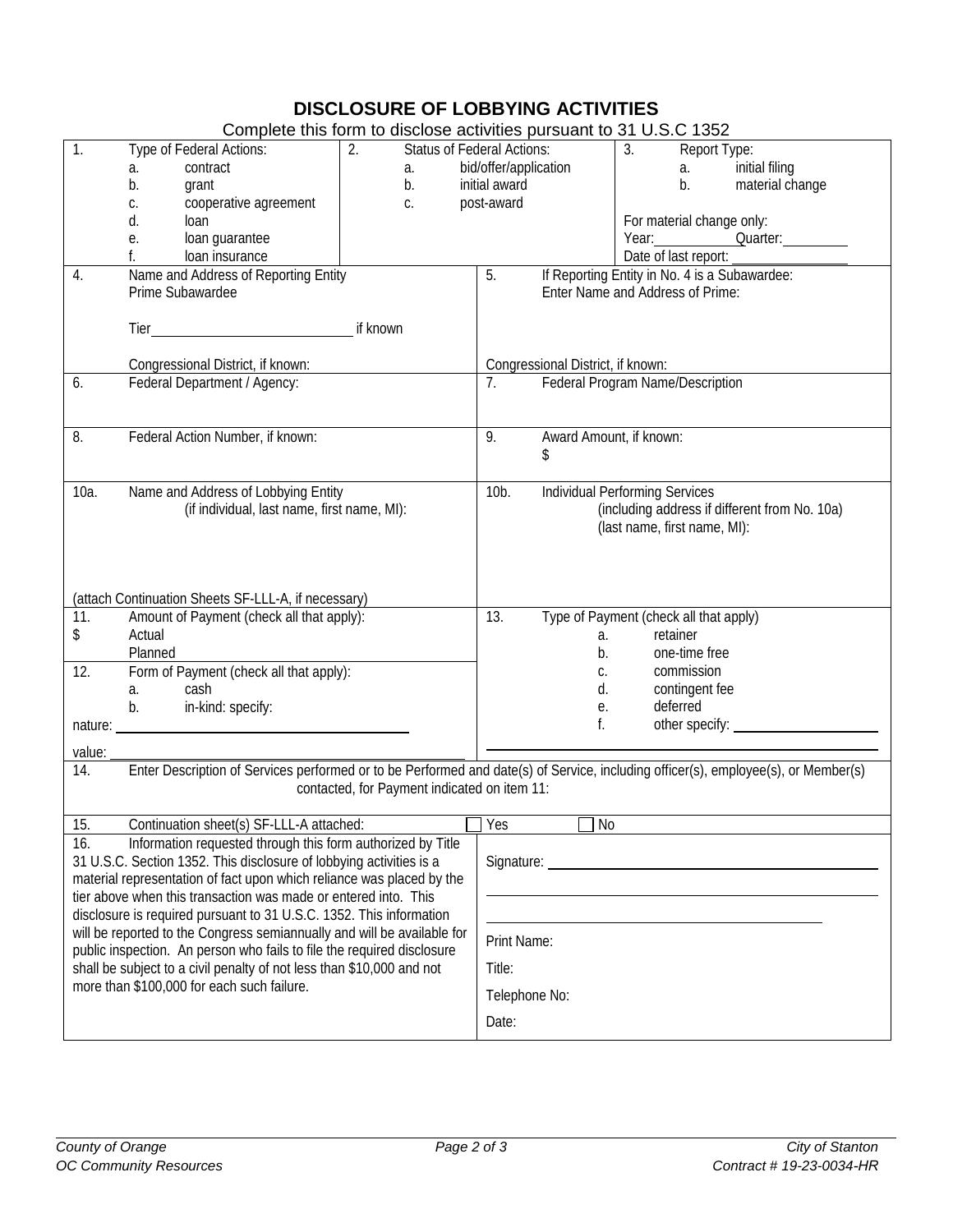## **DISCLOSURE OF LOBBYING ACTIVITIES CONTINUATION SHEET**

Approved by OMS - 0348-0046

| <u> 1989 - Johann Barn, mars eta biztanleria (</u> | Page___________of____________________ |  |
|----------------------------------------------------|---------------------------------------|--|
|                                                    |                                       |  |
|                                                    |                                       |  |
|                                                    |                                       |  |
|                                                    |                                       |  |
|                                                    |                                       |  |
|                                                    |                                       |  |
|                                                    |                                       |  |
|                                                    |                                       |  |

BILLING CODES 3410-01 -C; 6450-01-C; 6890-01 ;6025-01-C; 7510-01-C , 35 1 0-FE-C; 8120-01 -C; 4710-24-C, 6116-01 -C,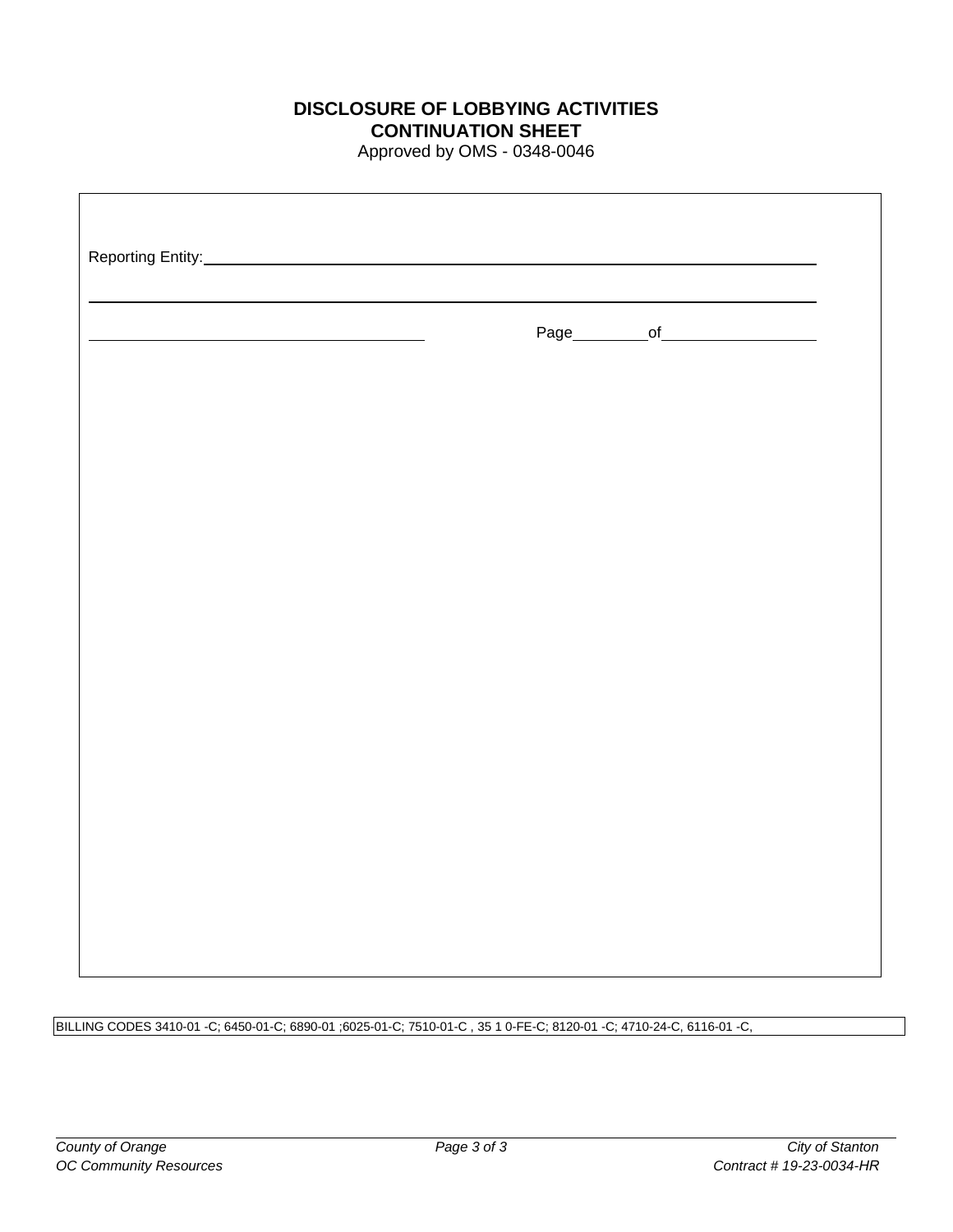#### **CERTIFICATION REGARDING DEBARMENT, SUSPENSION, INELIGIBILITY AND VOLUNTARY EXCLUSION LOWER TIER COVERED TRANSACTIONS**

This certification is required by the regulations implementing Executive Order 12549, Debarment and suspension, 29 CFR Part 98.510, Participants' responsibilities. The regulations were published as Part VII of the May 26, 1988 Federal Register (pages 19160-19211)

#### **(BEFORE COMPLETING CERTIFICATION, READ INSTRUCTIONS FOR CERTIFICATION)**

- (1) The contractor or grant recipient of Federal assistance funds certifies, by submission of this exhibit document, that neither it nor its principals are presently debarred, suspended, proposed for debarment, declared ineligible, or voluntarily excluded from participation in this transaction by any Federal department or agency.
- (2) Where the contractor or grant recipient of Federal assistance funds is unable to certify to any of the statements in this certification, the contractor or grant recipient shall attach an explanation to this exhibit document.

Name

**Title** 

Authorized Signature **Date**